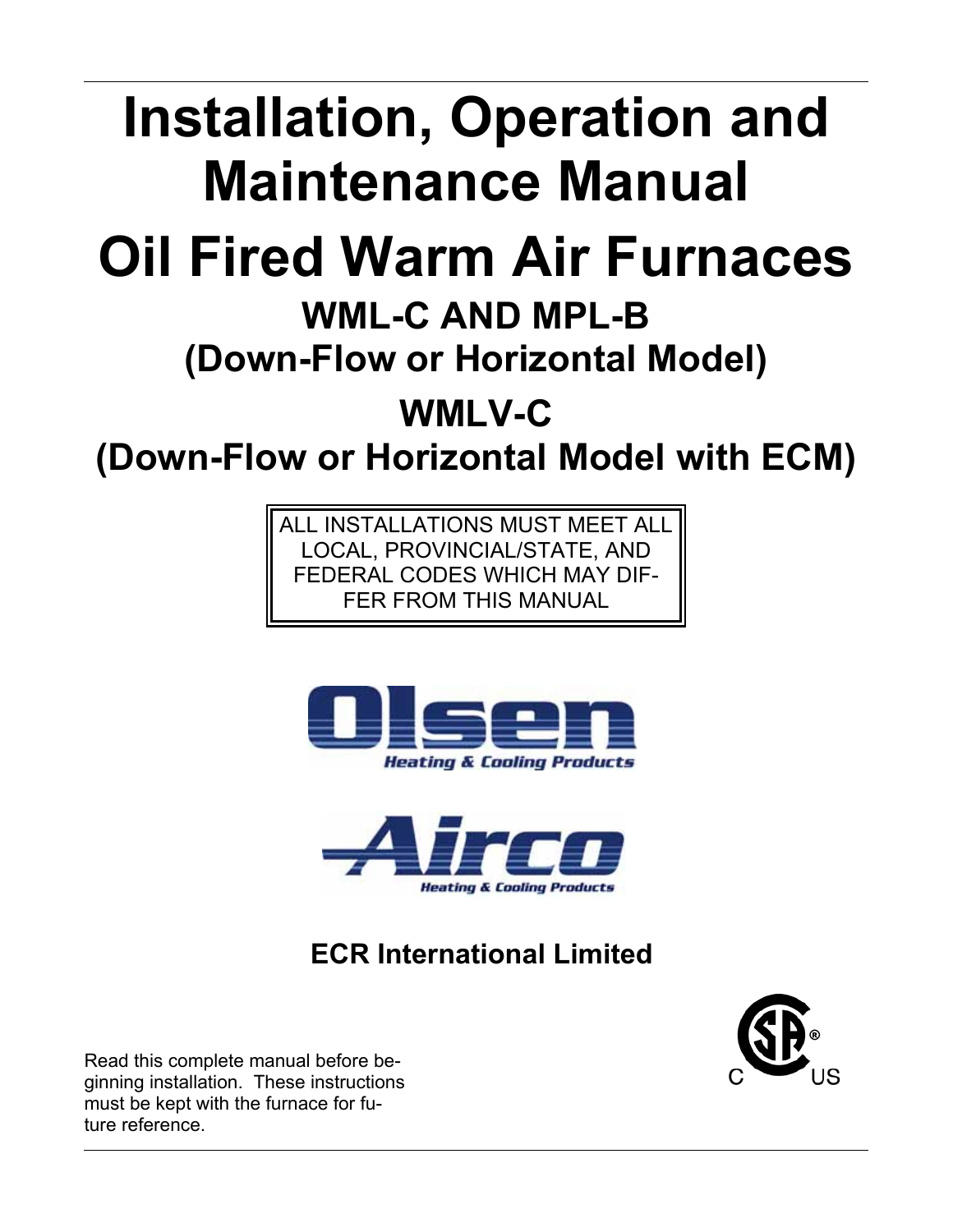## **Table of Contents**

| TABLE C-1: ELECTRONIC FAN TIMER BOARD (EFT) DETAILED SEQUENCE OF OPERATION 25 |  |
|-------------------------------------------------------------------------------|--|
|                                                                               |  |
|                                                                               |  |
|                                                                               |  |
|                                                                               |  |
|                                                                               |  |
|                                                                               |  |
|                                                                               |  |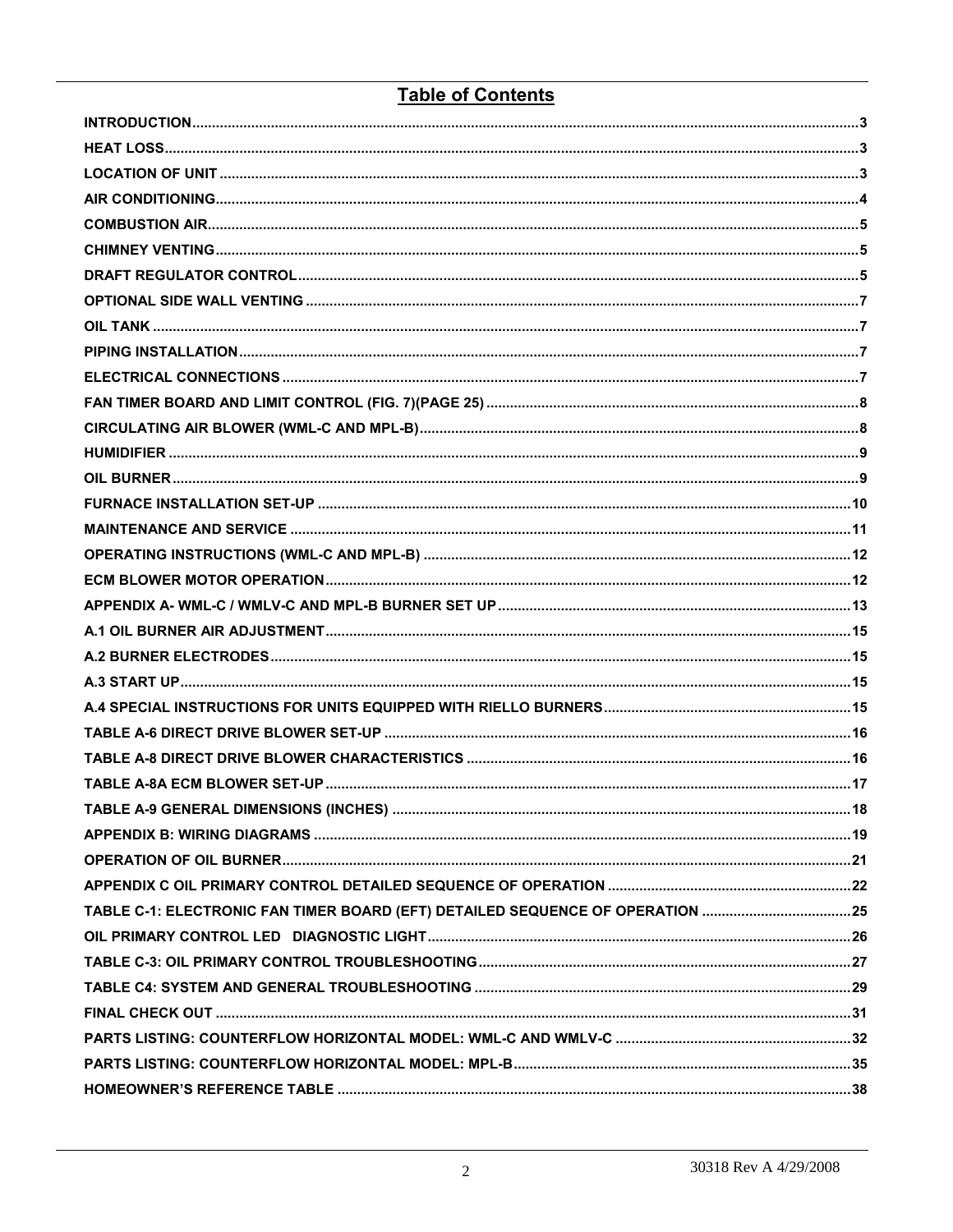## <span id="page-2-0"></span>**AWARNING**

IMPROPER INSTALLATION MAY CRE-ATE A CONDITION WHERE THE OP-ERATION OF THE PRODUCT COULD CAUSE PERSONAL INJURY OR PROPERTY DAMAGE.

<span id="page-2-1"></span>IMPROPER INSTALLATION, ADJUST-MENT, ALTERATION, SERVICE OR MAINTENANCE CAN CAUSE INJURY OR PROPERTY DAMAGE. REFER TO THIS MANUAL FOR ASSISTANCE OR ADDITIONAL INFORMATION, CON-SULT A QUALIFIED INSTALLER, SER-VICE AGENCY OR THE FUEL SUP-PLIER.

## <span id="page-2-3"></span>**ACAUTION**

THIS PRODUCT MUST BE INSTALLED IN STRICT COMPLIANCE WITH THESE INSTALLATION INSTRUCTIONS AND ANY APPLICABLE LOCAL, STATE, AND NATIONAL CODES INCLUDING BUT NOT LIMITED TO: BUILDING,<br>FLECTRICAL AND MECHANICAL ELECTRICAL AND CODES.

## **AWARNING**

The furnace area must not be used as a broom closet or for any other storage purposes, as a fire hazard may be created. Never store items such as the following on, near or in contact with the furnace:

- 1. Spray or aerosol cans, rags, brooms, dust mops, vacuum cleaners or other cleaning tools.
- 2. Soap powders, bleaches, waxes or other cleaning compounds; plastic items or containers, gasoline, kerosene, cigarette lighter fluid, dry cleaning fluids, or other volatile fluids.
- 3. Paint thinners or other painting materials and compounds.
- 4. Paper bags, boxes, or other paper or cardboard products.

<span id="page-2-2"></span>Never operate the furnace with the blower door removed. To do so could result in serious personal injury and/or equipment damage.

## **AWARNING**

**DO NOT USE GASOLINE, CRANK-CASE OIL, OR ANY OTHER OIL CON-TAINING GASOLINE AS A FUEL FOR THIS FURNACE.** 

### **INTRODUCTION**

Please read these instructions completely and carefully before installing and operating the furnace.

The furnace must be installed and set up by a qualified contractor.

Models WML-C and WMLV-C are oil fired forced air multi-positional furnaces, with an output capacity range of 58,000 BTU/Hr. to 85,600 BTU/Hr. The MPL-B is also an oil fired forced air multipositional furnace with an output capacity range of 85,500 BTU/Hr. to 123,000 BTU/Hr. The WML-C / WMLV-C and MPL-B furnaces may be installed in the down-flow position, as well as both left and right horizontal positions.

All models are listed with the *Canadian Standards Association*, (CSA), and comply with the standards of both the United States and Canada for use with No. 1 (Stove) and No. 2 (Furnace) Oil.

In the United States, the installation of the furnace and related equipment shall be installed in accordance with the regulations of NFPA No. 31, *Standard for the Installation of Oil-Burning Equipment*, as well as in accordance with local codes.

In Canada, the installation of the furnace and related equipment shall be installed in accordance with the regulations of CAN/CSA - B139, *Installation Code For Oil-Burning Equipment*, as well as in accordance with local codes.

Regulations prescribed in the National Codes and Local Regulations take precedence over the general instructions provided with this installation manual. When in doubt, please consult your local authorities.

All models are shipped assembled and pre-wired. The furnace should be carefully inspected for damage when being unpacked.

#### **HEAT LOSS**

To determine the correct furnace and firing rate for an application, it is necessary to calculate the maximum hourly heat loss of the building based on local design conditions. In new construction, the heat loss should be calculated on a room-by-room basis to enable proper sizing of the trunk and branch ductwork. In retrofit applications, a building shell (overall) heat loss calculation may be used.

In the United States, Manual J. titled, "Load Calculation" published by the Air Conditioning Contractors of America, (ACCA), describes a suitable procedure for calculating the maximum hourly heat loss.

In Canada, the maximum hourly heat loss may be calculated in accordance with the procedures described in the manuals of the Heating, Refrigeration and Air Conditioning Institute (HRAI), or by other means prescribed, or approved by the local authority having jurisdiction.

### **LOCATION OF UNIT**

The furnace should be located such that the flue connection to the chimney is short, direct and consists of as few elbows as possible. When possible, the unit should be centralized with respect to the supply and return air ductwork. A central location minimizes the trunk duct sizing. All models may be installed on combustible floors. Do not install the furnace on carpet or tiled floors.

Minimum installation clearances are listed in Table 1.

**NOTE**: The recommended installation clearances do not necessarily take into consideration the clearances necessary to replace the air filter or perform other routine maintenance.

#### **DOWN-FLOW INSTALLATION**

All WML-C / WMLV-C and MPL-B furnace models have been assembled for installation in the down-flow position. Maintain all clearances to combustibles as outlined in Table 1. *Suggestion*; as a measure to prevent fuel oil from accumulating in locations other than the fire pot, as could be the case in the event of nozzle drip, install the furnace with an approximate 2 degree slope from the oil burner casing towards the fire pot. Use shims made of noncombustible material.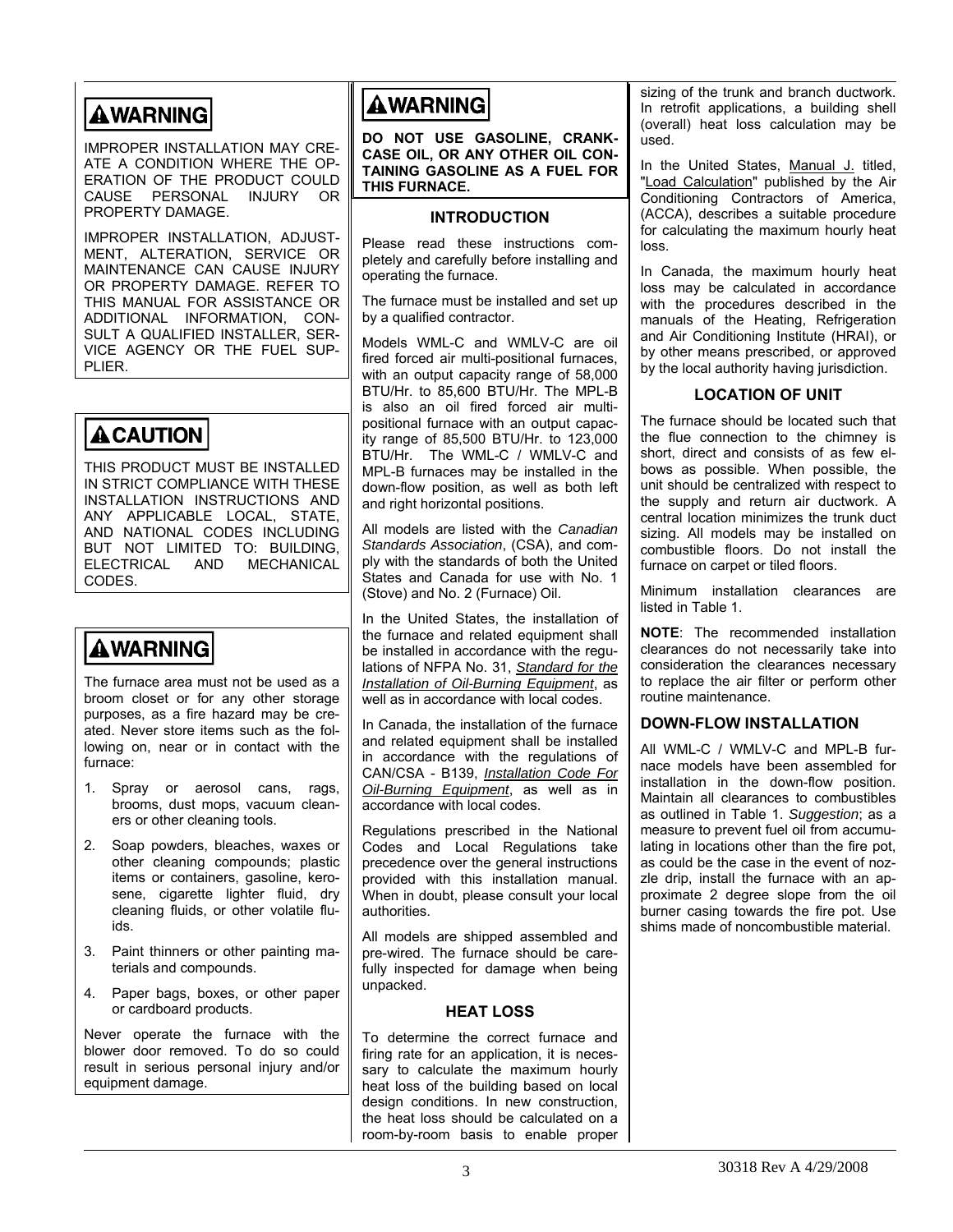#### <span id="page-3-0"></span>**HORIZONTAL INSTALLATION**

WML-C / WMLV-C and MPL-B furnace models are assembled and shipped ready for installation in the down-flow position. The furnace may be installed in either of the horizontal positions; warm air discharging left or warm airdischarging right by following these steps:

- 1. Rotate the furnace 90° to the desired position.
- 2. Remove the three nut and washer sets fastening the oil burner assembly to the furnace. Rotate the oil burner assembly to be in the normal upright position.
- 3. Re-align the oil burner assembly to the combustion chamber (fire-pot), and then secure into place with the three nut and washer sets.

#### **NON-SUSPENDED INSTALLATION**

<span id="page-3-1"></span>Maintain clearances to combustibles as outlined in Table 1. Installation on a combustible floor requires a clearance of 1 inch. This can be done by using a noncombustible material such as one-inch thick channel iron or similar material. The furnace must be supported in such a way as to not allow twisting or sagging of the cabinet. Suggestion; as a measure to prevent fuel oil from accumulating in locations other than the fire pot, as could be the case in the event of nozzle drip, install the furnace with an approximate 2 degree slope from the oil burner casing towards the fire pot. Use shims made of

## **Table 1: Clearance to Combustibles**

| e 1: Glearance to Compustibles |                      |                      |                      |                      |  |  |  |  |  |  |
|--------------------------------|----------------------|----------------------|----------------------|----------------------|--|--|--|--|--|--|
| Furnace                        | WML-C / WMLV-C       |                      | MPL-B                |                      |  |  |  |  |  |  |
| Location                       | Down flow            | Horizontal           | Down flow            | Horizontal           |  |  |  |  |  |  |
| Top                            | $0$ in.              | 3 in.                | $0$ in.              | $3$ in.              |  |  |  |  |  |  |
| <b>Bottom</b>                  | $1$ in.              | $1$ in.              | $1$ in.              | $1$ in.              |  |  |  |  |  |  |
| S/A Plenum                     | $1$ in.              | $1$ in.              | $1$ in.              | $1$ in.              |  |  |  |  |  |  |
| Rear                           | $1$ in.              | $1$ in.              | $1$ in.              | $1$ in.              |  |  |  |  |  |  |
| Sides                          | $1$ in.              | $1$ in.              | $1$ in.              | $1$ in.              |  |  |  |  |  |  |
| Front                          | 10 in. $1$           | 10 in. $1$           | 10 in. $1$           | 10 in. $1$           |  |  |  |  |  |  |
| Flue Pipe                      | $9$ in. <sup>2</sup> | $9$ in. <sup>2</sup> | $9$ in. <sup>2</sup> | $9$ in. <sup>2</sup> |  |  |  |  |  |  |
| Enclosure                      | Closet               | Closet               | Closet               | Closet               |  |  |  |  |  |  |
| $\overline{a}$                 |                      |                      |                      |                      |  |  |  |  |  |  |

1 24 inches is required for servicing.

2 18 inches required in the United States.

noncombustible material.

#### **SUSPENDED INSTALLATION**

Refer to Figure 1. Maintain clearances to combustibles as outlined in Table 1. The furnace may be suspended by field fabricating a cradle of angle iron and threaded rod. Secure the furnace with 2 inch minimum slotted angle or equivalent, as shown in Figure 1. The furnace must be supported in such a way as to not allow twisting or sagging of the cabinet. Position the supports so as to not interfere with accessing the burner and blower compartments. Suggestion; as a measure to prevent fuel oil from accumulating in locations other than the fire pot, as could be the case in the event of nozzle drip, install the furnace with an approximate 2 degree slope from the oil burner casing towards the fire pot.

### **AIR CONDITIONING**

If the furnace is used in conjunction with air conditioning, the furnace shall be installed in parallel with or upstream from the evaporator coil to avoid condensation in the heat exchanger. In a parallel installation, the dampers or air controlling means must prevent chilled air from entering the furnace. If the dampers are manually operated, there must be a means of control to prevent the operation of either system unless the dampers are in the full heat or full cool position. The air heated by the furnace shall not pass

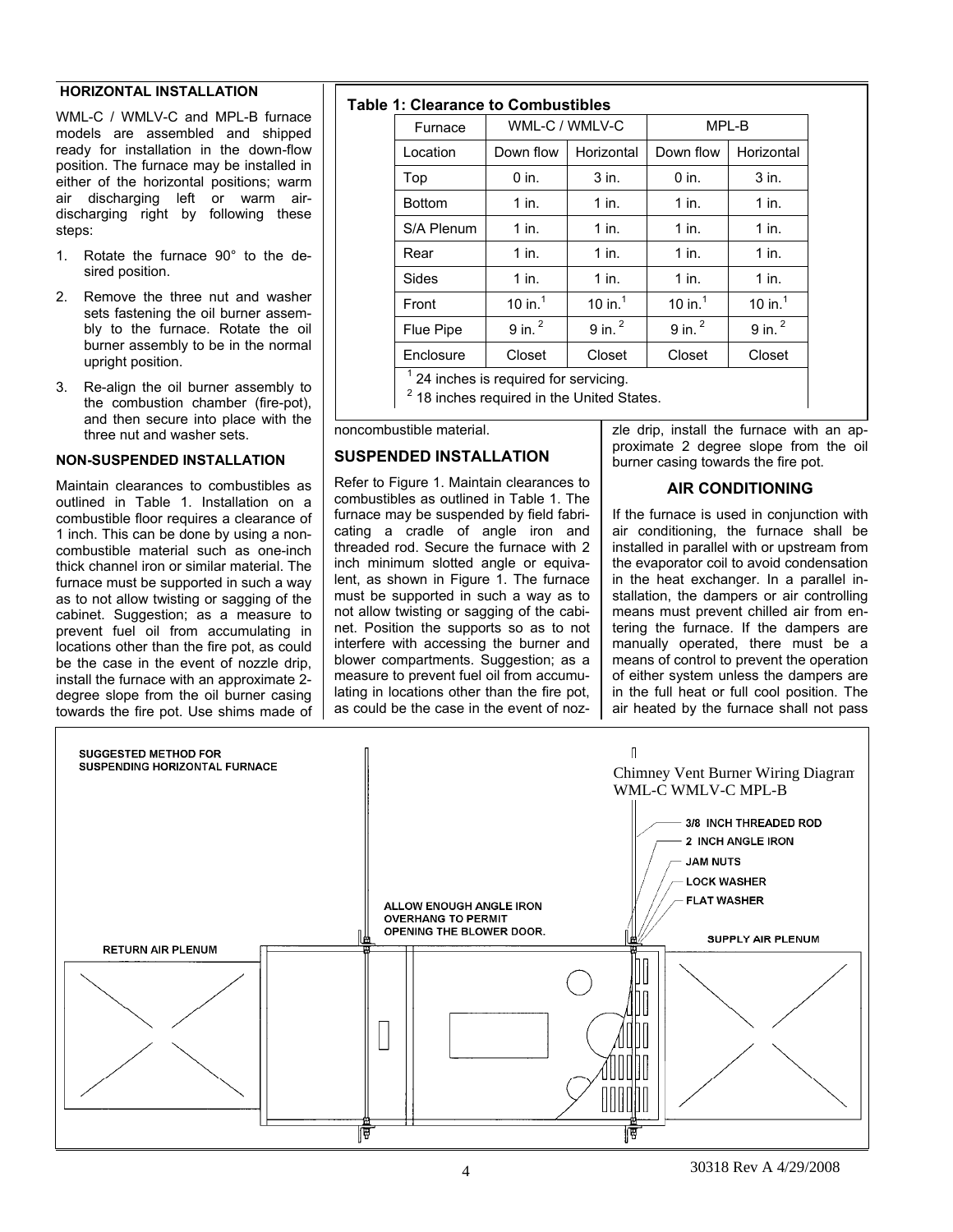<span id="page-4-0"></span>through a refrigeration unit unless the unit is specifically approved for such service.

Generally, a six-inch clearance between the air conditioning evaporator coil and the heat exchanger will provide adequate airflow through the evaporator coil.

The blower speed must be checked and adjusted to compensate for the pressure drop caused by the evaporator coil. Refer to Appendix B for recommended wiring and electrical connections of the air conditioning controls.

### **COMBUSTION AIR**

<span id="page-4-3"></span><span id="page-4-1"></span>When a furnace is installed in the full basement of a typical frame or brick house, infiltration is normally adequate to provide air for combustion and draft operation. If the furnace is installed in a closet or utility room, two (2) ventilation openings must be provided connecting to a well ventilated space (full basement, living room or other room opening thereto, but not a bedroom or bathroom). One opening shall be located 6" from the top and bottom of the enclosure at the front of the furnace. For furnaces located in buildings of unusually tight construction, such as those with high quality weather stripping, caulking, windows and doors, or storm sashed windows, or where basement windows are well sealed, a permanent opening communicating with a well ventilated attic or with the outdoors shall be provided, using a duct if necessary. Size all of the openings and associated ductwork by the standards provided in the latest Oil Installation Code editions; NFPA 31 in the United States, CAN/CSA B139 in Canada. Take all fuel burning appliances in the area into consideration when calculating combustion and ventilation air requirements.

The Model CAS-2B-90E Furnace Boot manufactured by Field Controls, Inc. may be used with the furnace to obtain combustion air from outdoors. Use of this device does not alter the need for ventilation air; however, it does provide a good source of combustion air and is connected to the oil burner.

### **CHIMNEY VENTING**

<span id="page-4-2"></span>The chimney must be sized correctly and be in good repair. If the chimney is oversized, there is a high risk of the flue gases condensing resulting in damage to the chimney and other venting parts. This problem may be corrected by the use of an appropriately sized chimney liner.

If the chimney serves the WML-C and WMLV-C furnaces only, the vent should be sized at 5-inch minimum. The MPL-B should be 6-inch minimum. The data provided in Table 3 is based on dedicated venting. If the furnace is to be covented with other appliances, refer to NFPA 211, *Standard for Chimneys, Fireplaces, Vents, and Solid Fuel-Burning Appliances,* NFPA 31, *Standard for the Installation of Oil-Burning Equipment* or CAN/CSA B139, *Installation Code For Oil-Burning Equipment* for correct sizing information.

**NOTE: This furnace is approved for use with L-Vent.** 

#### **NOTE: Maximum temperature for L-Vent is 575°F (300°C).**

**IMPORTANT**: The chimney must be capable of providing sufficient draft at all times for the safe removal of the products of combustion.

The chimney should be tested under "winter" conditions; doors and windows closed, all other fossil fuel burning appliances on, clothes dryer on, bathroom fans on, etc. If the chimney cannot overcome the competition for air, it will be necessary to access the reason for it, and take corrective action. If the chimney is found to be sized correctly and in good repair, it will probably be necessary to reevaluate the availability of combustion and ventilation air, and take corrective action.

The flue pipe should be as short as possible with horizontal pipes sloping upward toward the chimney at a rate of one-quarter inch to the foot. The flue pipe should not be smaller in cross sectional area than the flue collar on the furnace. The flue pipe should connect to the chimney such that the flue pipe extends into, and terminates flush with the inside surface of the chimney liner. Seal the joint between the pipe and the lining. The chimney outlet should be at least two feet above the highest point of a peaked roof. All unused chimney openings should be closed. Chimneys must conform to local, provincial or state codes, or in the absence of local regulations, to the requirements of the National Building Code.

See Figure 2 and Table 2 for common chimney problems and their remedies.

## **ACAUTION**

THE FURNACE MUST BE CON-NECTED TO A FLUE HAVING SUFFI-CIENT DRAFT AT ALL TIMES TO EN-SURE SAFE AND PROPER OPERA-TION OF THE APPLIANCE.

The flue pipe must not be routed through concealed space, because it must be visually checked for signs of deterioration during the annual inspection and servicing. The flue pipe must not pass through any floor or ceiling, but may pass through a wall where suitable fire protection provisions have been installed. In the United States, refer to the latest edition of NFPA 31 for regulations governing the installation of oil burning equipment. In Canada, refer to the latest edition of CAN/CSA B139 for rules governing the installation of oil burning equipment.

**NOTE: THE RECOMMENDED FLUE DRAFT PRESSURE IS -0.02 IN. W.C. (AS MEASURED UPSTREAM OF THE BAROMETRIC DRAFT REGULATOR). SHOWN IN FIGURE 1.** 

## **DRAFT REGULATOR CONTROL**

This device is used in conjunction with conventional chimney venting. This control (or draft regulator) automatically maintains a constant negative pressure in the furnace to obtain maximum efficiency. It ensures that proper pressures are not exceeded. If the chimney does not develop sufficient draft, the draft control cannot function properly. The draft regulator, must be installed within the same room or enclosure as the furnace, and should not interfere with the combustion air supplied to the burner. The control should be located a minimum of 3 flue pipe diameters from the furnace breeching and installed in accordance to the instructions supplied with the regulator.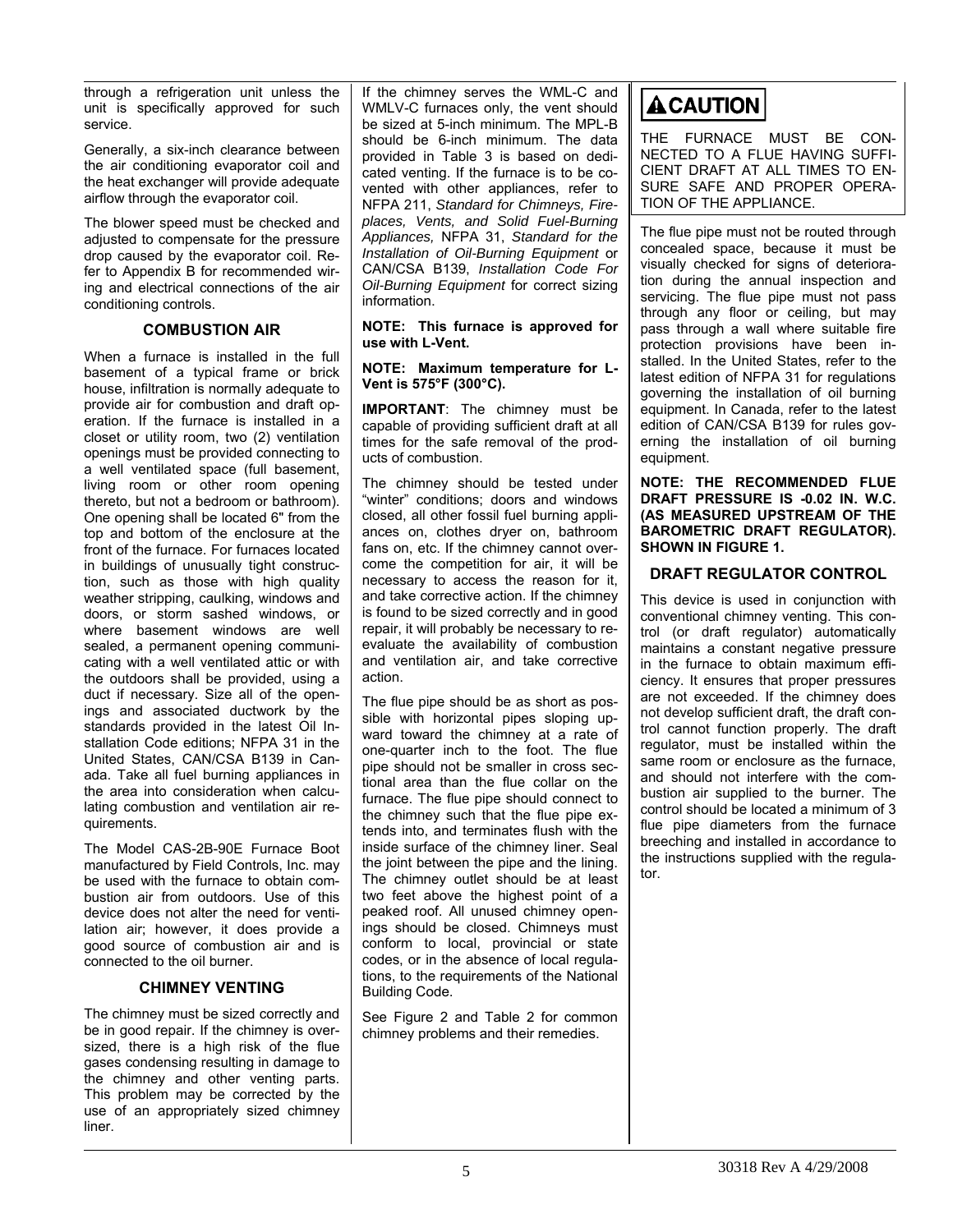

|  | <b>Table 2: Common Chimney Problems</b> |
|--|-----------------------------------------|
|--|-----------------------------------------|

| Refer to Figure 2                 |                                                            |             |                                                                              |  |  |  |  |
|-----------------------------------|------------------------------------------------------------|-------------|------------------------------------------------------------------------------|--|--|--|--|
| Key                               | Trouble                                                    | Diagnostic  | Remedy                                                                       |  |  |  |  |
| A                                 | Top of chimney<br>lower than sur-<br>rounding ob-<br>jects | Observation | Extend chimney<br>above all sur-<br>rounding ob-<br>jects within 30<br>feet. |  |  |  |  |
| в                                 | Chimney Cap<br>or ventilator.                              | Observation | Remove                                                                       |  |  |  |  |
| Coping restricts<br>C<br>opening. |                                                            | Observation | Make opening<br>as large as<br>inside of chim-<br>ney.                       |  |  |  |  |

| D | Obstruction in<br>chimney                                               | Can be found<br>by light and<br>mirror reflecting<br>conditions in<br>chimney.                               | Use weight to<br>break and dis-<br>lodge.                                                             |
|---|-------------------------------------------------------------------------|--------------------------------------------------------------------------------------------------------------|-------------------------------------------------------------------------------------------------------|
| Е | Joist protruding<br>into chimney.                                       | Lowering a light<br>on an extension<br>cord.                                                                 | Must be han-<br>dled by compe-<br>tent masonry<br>contractor.                                         |
| F | Break in chim-<br>ney lining.                                           | Smoke test -<br>build smudge<br>fire blocking off<br>other opening,<br>watching for<br>smoke to es-<br>cape. | Must be han-<br>dled by compe-<br>tent masonry<br>contractor.                                         |
| G | Collection of<br>soot at narrow<br>space in flue<br>opening.            | Lower light on<br>extension cord.                                                                            | Clean out with<br>weighted brush<br>or bag of loose<br>gravel on end<br>of line.                      |
| н | Offset                                                                  | Lower light on<br>extension cord.                                                                            | Change to<br>straight or to<br>long offset.                                                           |
| ı | Two or more<br>openings to the<br>same chimney.                         | Found by in-<br>spection from<br>basement.                                                                   | The least im-<br>portant opening<br>must be closed,<br>using some<br>other chimney<br>flue.           |
| J | Loose-seated<br>pipe in flue<br>opening.                                | Smoke test.                                                                                                  | Leaks should<br>be eliminated<br>by cementing<br>all pipe open-<br>ings.                              |
| κ | Smoke pipe<br>extends into<br>chimney.                                  | Measurement<br>of pipe from<br>within or obser-<br>vation of pipe<br>by means of a<br>lowered light.         | Length of pipe<br>must be re-<br>duced to allow<br>end of pipe to<br>be flush with<br>inside of tile. |
| L | Failure to ex-<br>tend the length<br>of flue partition<br>to the floor. | By inspection or<br>smoke test.                                                                              | <b>Extend partition</b><br>to floor level.                                                            |
| М | Loose-fitted<br>clean-out door.                                         | Smoke test.                                                                                                  | Close all leaks<br>with cement.                                                                       |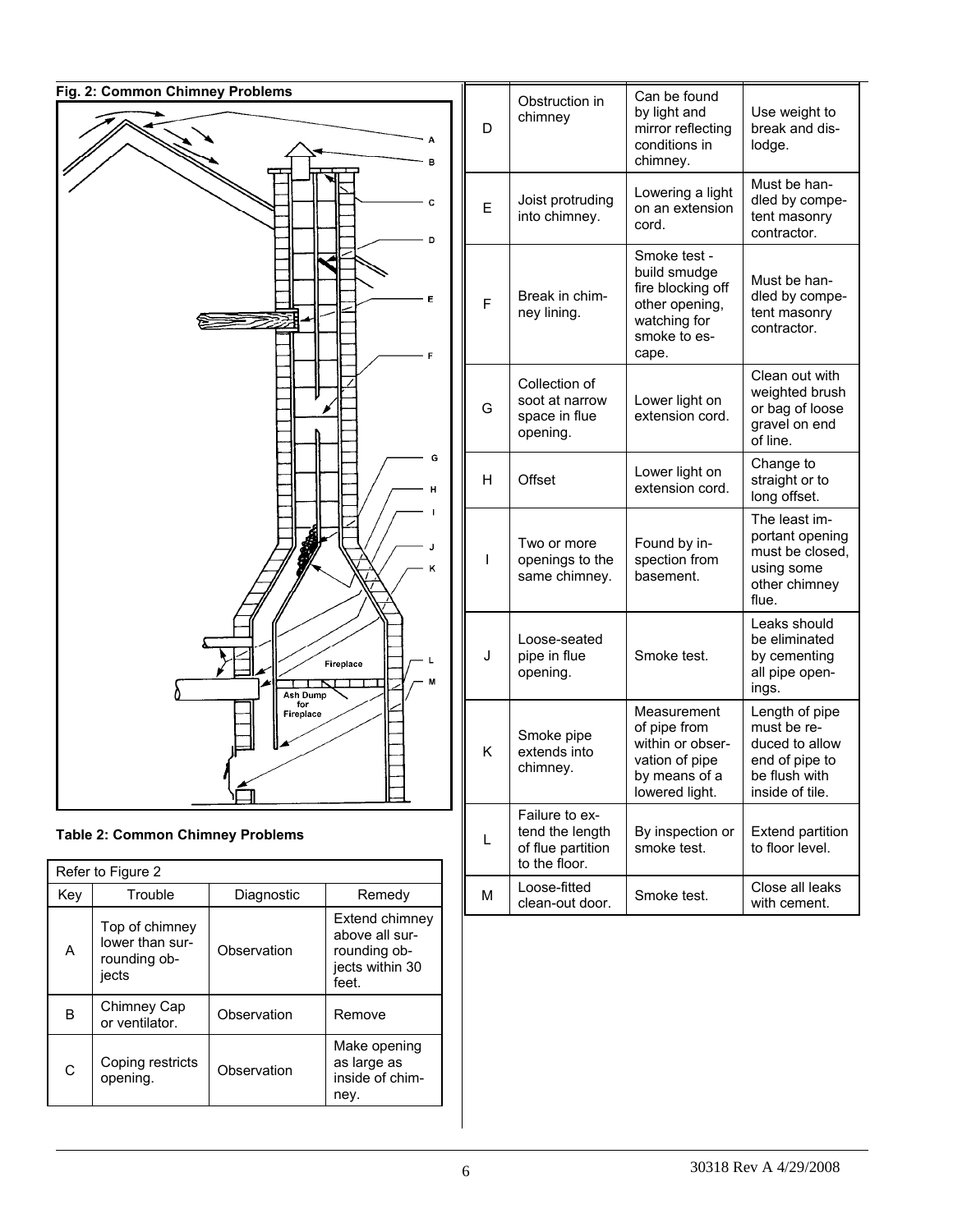#### <span id="page-6-0"></span>**OPTIONAL SIDE WALL VENTING**

<span id="page-6-1"></span>Certain WML-C / WMLV-C and MPL-B furnace models are manufactured to be installed as sidewall vented units. Please refer to Direct Venting Instructions, P/N 240006979 included with the Vent Kit for details. Sidewall Venting (*Direct Venting*) requires the use of specific oil burners; the Beckett AFII, or the Riello 40BF. Please refer to Appendix A, Tables A2, and A4.

Note: Sidewall venting requires special attention to combustion air supply. There is no natural draft in the venting system between furnace cycles; therefore, if the indoor pressure is negative relative to the outdoors, the vent terminal becomes a point of infiltration. This could lead to oil odour control problems. This problem is rectified by the use of ducted outdoor air for combustion (semi-sealed combustion), using the Beckett AFII or Riello 40BF oil burner. See Direct Vent Instructions supplied with the Vent Kits.

<span id="page-6-3"></span>**Table 3: Minimum Chimney Base Temperatures (°F)** 

| Nozzle                                    | Chimney Height (ft.)            |     |     |     |  |  |  |  |
|-------------------------------------------|---------------------------------|-----|-----|-----|--|--|--|--|
|                                           | 11                              | 20  | 28  | 36  |  |  |  |  |
| Chimney Thermal Resistance < R6           |                                 |     |     |     |  |  |  |  |
| 0.50                                      | 300                             | 400 | 535 | 725 |  |  |  |  |
| 0.65                                      | 275                             | 340 | 430 | 535 |  |  |  |  |
| 0.70                                      | 270                             | 330 | 405 | 505 |  |  |  |  |
| 0.75                                      | 260                             | 320 | 380 | 475 |  |  |  |  |
| 0.85                                      | 250                             | 300 | 355 | 430 |  |  |  |  |
| 1.00                                      | 225                             | 300 | 365 | 430 |  |  |  |  |
| Nozzle                                    | Chimney Height (ft.)            |     |     |     |  |  |  |  |
|                                           | 11                              | 20  | 28  | 36  |  |  |  |  |
|                                           | Chimney Thermal Resistance > R6 |     |     |     |  |  |  |  |
| 0.50                                      | 185                             | 200 | 220 | 250 |  |  |  |  |
| 0.65                                      | 175                             | 185 | 205 | 220 |  |  |  |  |
| 0.70                                      | 175                             | 185 | 195 | 215 |  |  |  |  |
| 0.75                                      | 175                             | 185 | 195 | 210 |  |  |  |  |
| 0.85                                      | 165                             | 185 | 195 | 205 |  |  |  |  |
| 1.00                                      | 165                             | 185 | 195 | 205 |  |  |  |  |
| $\leq$ - less than,<br>$>$ - greater than |                                 |     |     |     |  |  |  |  |

#### **OIL TANK**

<span id="page-6-4"></span><span id="page-6-2"></span>Oil storage tanks must be selected and installed in compliance with applicable codes; in the United States, NFPA 31, *Standard for the Installation of Oil Burning Equipment*, Chapter 2. and in Canada, CAN/CSA-B139, *Installation Code for Oil Burning Equipment*, Section 6. Observe all local codes and by-laws.

In general, the oil tank must be properly supported and remain stable in both empty and full condition. The oil tank must be fitted with vent and supply pipes to the outdoors. Refer to the abovementioned codes for sizing. The vent pipe must be no less than 1¼ inches I.P.S., and terminate with an appropriate vent cap in a location where it will not be blocked. The fill pipe must be no less than 2 inches I.P.S., and terminate with an appropriate cap in a location where debris will not enter the fill pipe during oil delivery.

If located indoors, the tank should normally be in the lowest level, (cellar, basement, etc.). It must be equipped with a shut-off valve at the tank outlet used for the oil supply. The oil tank must be located as to not block the furnace / room exit pathway. Observe all clearances specified in the above-mentioned codes.

### **PIPING INSTALLATION**

In the United States, NFPA 31, Standard for the Installation of Oil Burning Equipment, Chapter 2.

In Canada, the entire fuel system should be installed in accordance with the requirements of CAN/CSA B139, and local regulations. Use only approved fuel oil tanks piping, fittings and oil filters.

Ensure that all fittings used in a copper oil line system are high quality flare fittings. Do not use compression fittings.

Do not use Teflon tape on any fittings.

Pressurized or gravity feed installations must not exceed 3 PSIG. Pressures greater than 10 PSIG may cause damage to the shaft seal. If the height of the oil stored in a tank above the oil burner exceeds 11½ feet, it may be necessary to use a pressure-regulating device approved for this purpose.

The furnace may be installed with a onepipe system with gravity feed or lift. The maximum allowable lift on a single line system is 8 feet. Lift should be measured from the bottom (outlet) of the tank, to the inlet of the burner. Sizing a single line system is complex because of the difficulty estimating the pressure drop through each fitting, bend and component in the line. In general, keep single line systems short as possible. The following chart shows the allowable line lengths (horizontal + vertical) for single and two-line oil piping systems. All distances are in feet.

#### **Table 4: Oil Lines**

| Copper Tubing Oil Line Length (Feet) |      |                |             |      |  |  |  |
|--------------------------------------|------|----------------|-------------|------|--|--|--|
| Lift                                 |      | Single-Pipe OD | Two-Pipe OD |      |  |  |  |
| (Feet)                               | 3/8" | 1/2"           | 3/8"        | 1/2" |  |  |  |
| 0                                    | 53   | 100            | 68          | 100  |  |  |  |
| 1                                    | 49   | 100            | 65          | 100  |  |  |  |
| 2                                    | 45   | 100            | 63          | 100  |  |  |  |
| 3                                    | 41   | 100            | 60          | 100  |  |  |  |
| 4                                    | 37   | 100            | 58          | 100  |  |  |  |
| 5                                    | 33   | 100            | 55          | 100  |  |  |  |
| 6                                    | 29   | 100            | 53          | 100  |  |  |  |
| $\overline{7}$                       | 25   | 99             | 50          | 100  |  |  |  |
| 8                                    | 21   | 83             | 48          | 100  |  |  |  |
| 9                                    | 17   | 68             | 45          | 100  |  |  |  |
| 10                                   | 13   | 52             | 42          | 100  |  |  |  |
| 12                                   |      |                | 37          | 100  |  |  |  |
| 14                                   |      |                | 32          | 100  |  |  |  |
| 16                                   |      |                | 27          | 100  |  |  |  |
| 18                                   |      |                | 22          | 88   |  |  |  |

In retrofit applications, where an existing oil line system is in place, a vacuum check will help determine the efficacy of the existing oil line system The vacuum in a system should not exceed 6" Hg. for a single pipe system, nor 12" Hg. for a two-pipe system.

**NOTE**: The oil burner requires the use of a bypass plug when converting from single-pipe to two-pipe oil piping systems. See burner manufacturer's instructions.

All fuel systems should include an oil filter between the fuel oil storage tank and the oil burner. For best results, install the oil filter as close to the burner as possible. When using an indoor oil tank, the oil filter may be installed at the tank downstream from the shut-off valve. If firing the furnace under the 0.65 GPH rate, a 7 to 10 micron line filter should be installed as close to the oil burner as possible.

### **ELECTRICAL CONNECTIONS**

The furnace is listed by the Canadian Standards Association (CSA). It is factory wired and requires minimal field wiring. In the United States, the wiring must be in accordance with the National Fire Protection Association NFPA-70, National Electrical Code, and with local codes and regulations. In Canada, all field wiring should conform to CAN/CSA C22.1 Canadian Electrical Code, Part 1, and by local codes, where they prevail.

The furnace should be wired to a separate and dedicated circuit in the main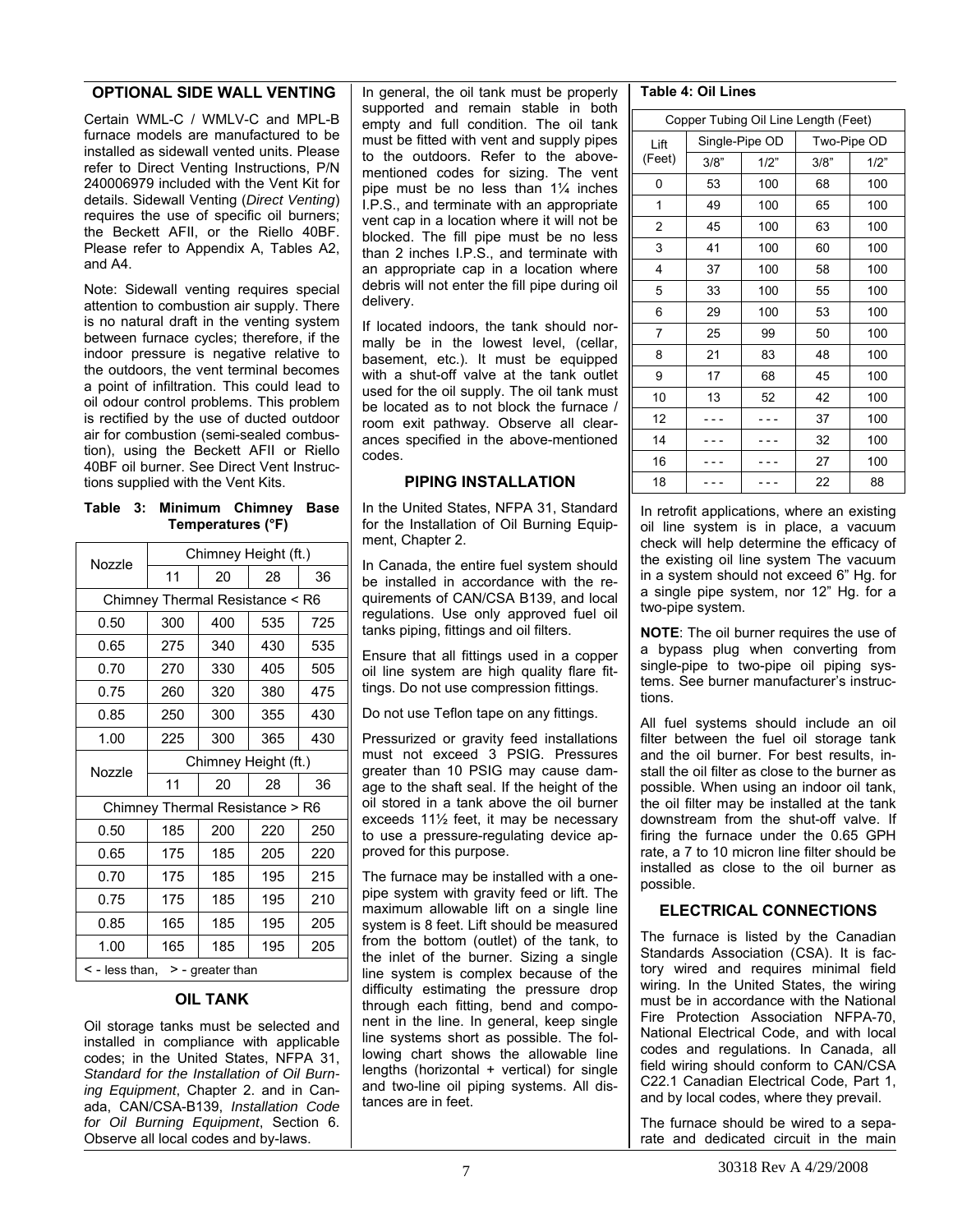<span id="page-7-0"></span>electrical panel; however, accessory equipment such as electronic air cleaners and humidifiers may be included on the furnace circuit. Although a suitably located circuit breaker can be used as a service switch, a separate service switch is advisable. The service switch is necessary if reaching the circuit breaker involves becoming close to the furnace, or if the furnace is located between the circuit breaker and the means of entry to the furnace room. The furnace switch (service switch) should be clearly marked, installed in an easily accessible area between the furnace and furnace room entry, and be located in such a manner to reduce the likelihood that it would be mistaken as a light switch or similar device.

The power requirements for all models: 120 VAC, 1 ∅, 60 Hz., 12A.

<span id="page-7-1"></span>Accessories requiring 120 VAC power sources such as electronic air cleaners and humidifier transformers may be powered from the fan timer board where provisions have been made for connections, but should have their own controls.. Do not use the direct drive motor connections as a power source, since there is a high risk of damaging the accessories by exposure to high voltage from the auto-generating windings of the direct drive motor.

<span id="page-7-2"></span>Thermostat wiring connections and air conditioning contactor low voltage connections are shown in the wiring diagrams. Some micro-electronic thermostats require additional controls and wiring. Refer to the thermostat manufacturer's instructions.

The thermostat should be located approximately 5 feet above the floor, on an inside wall where there is good natural air circulation, and where the thermostat will be exposed to average room temperatures. Avoid locations where the thermostat will be exposed to cold drafts, heat from nearby lamps and appliances, exposure to sunlight, heat from inside wall stacks, etc.

Normal heat anticipator setting: 0.1 A. For more precise adjustment, the heat anticipator may be adjusted to the amperage draw of the heating control circuit as measured between the "R" and "W" terminals of the thermostat. To reduce the risk of damaging the heat anticipator, do not measure circuit without first removing one of the two wires first. To determine the heating circuit amperage draw:

- 1. Disconnect one of the "R" or "W" wires from the thermostat terminal.
- 2. Connect an ammeter between the wire and the thermostat terminal to which it was attached.
- 3. Note the amperage reading when the heating contacts are closed. (System switch must be on "HEAT" if so equipped.
- 4. Re-connect the thermostat wire. If the thermostat is serving a combination heating and air conditioning system, pay particular attention to polarity.
- 5. When the thermostat is reconnected and re-plumbed, adjust the heat anticipator setting to match the observed amperage reading.

#### **FAN TIMER BOARD AND LIMIT CONTROL (FIG. 7)(page 25)**

The Electronic Fan Timer integrates control of all burner and circulator fan operations. This control is the central wiring point for most of the electrical components in the furnace. The **United Technologies 1158-120 (WML-C and MPL-B)** has an adjustable fan on time that is set by selecting the dipswitch combination displayed in Table 5. This fan on delay can be set at 30, 60, 90 or 120 seconds. This provides a delay between the burner ignition and blower start-up to eliminate excessive flow of cold air when the blower comes on. The **United Technologies 1158-120 (WML-C and MPL-B)** has an adjustable fan off time of 2, 3, 4 or 6 minutes displayed in Table 6. The fan off delay time starts when the burner motor is de-energized at the end of a call for heat. Blower shutdown is delayed to remove any residual heat from the heat exchanger and improve the annual efficiency of the furnace.

The electronic fan timer board works in conjunction with snap disc limit controls, which perform a safety function, and breaks power to the oil burner primary control, which shuts off the burner if the furnace over-heats. The limit control is thermally operated and automatically resets. The limit control is factory installed, pre-set and is not adjustable.

If the limit control opens with the **United Technologies 1158-120 (WML-C and MPL-B)** electronic fan control**,** the circulating fan will be energized. When the limit closes, the control initiates a twominute delay. When this delay is finished, the fan off timer will begin. At the end of the fan off time cycle the burner will be energized, initiating a normal burner cycle.

#### **TABLE 5**

#### **United Technologies 1158-120**

|     | <b>Dip Switch Position</b> |     |     | <b>Blower Delay</b><br><b>Times</b> |                       |
|-----|----------------------------|-----|-----|-------------------------------------|-----------------------|
| 1   | $\overline{2}$             | 3   | 4   | On<br>Sec-<br>onds                  | Off<br><b>Minutes</b> |
| Off | Off                        |     |     | 30                                  |                       |
| On  | Off                        |     |     | 60                                  |                       |
| Off | On                         |     |     | 90                                  |                       |
| On  | On                         |     |     | 120                                 |                       |
|     |                            | Off | Off |                                     | $\overline{2}$        |
|     |                            | On  | Off |                                     | 3                     |
|     |                            | Off | On  |                                     | 4                     |
|     |                            | On  | On  |                                     | 6                     |

**Note: It is advisable not to set the fan on delay time for a time period longer than 90 seconds at highest input. Longer fan on delay times may result in nuisance limit trips.** 

#### **FAN TIMER BOARD AND LIMIT CONTROL (FIG. 8)(page 25)**

The **United Technologies 1168-1 ECM (WMLV-C)** tap board has an adjustable fan on/off delay that must be adjusted in accordance with the furnace input rating (nozzle size). Refer to Table A-8a (page 17) for ECM blower set-up.

#### **CIRCULATING AIR BLOWER (WML-C and MPL-B)**

The WML-C / WMLV-C and MPL-B furnace models are equipped with a direct drive blower system. WML-C and MPL-B models are equipped with PSC motors; WMLV-C models are equipped with electronically commutated motors (ECM). Direct drive blower speed adjustments are not normally required in properly sized extended plenum duct systems. The motor RPM and air CFM delivery will vary automatically to accommodate conditions within the usual range of external static pressures typical of residential duct systems. Under-sized duct systems may require a higher blower speed to obtain a reasonable system temperature rise. Some older duct systems were not designed to provide static pressure. They typically feature special reducing fittings at each branch run and lack block ends on the trunk ducts. These systems may require modification to provide some resistance to the airflow to prevent overamping of the direct drive blower motor.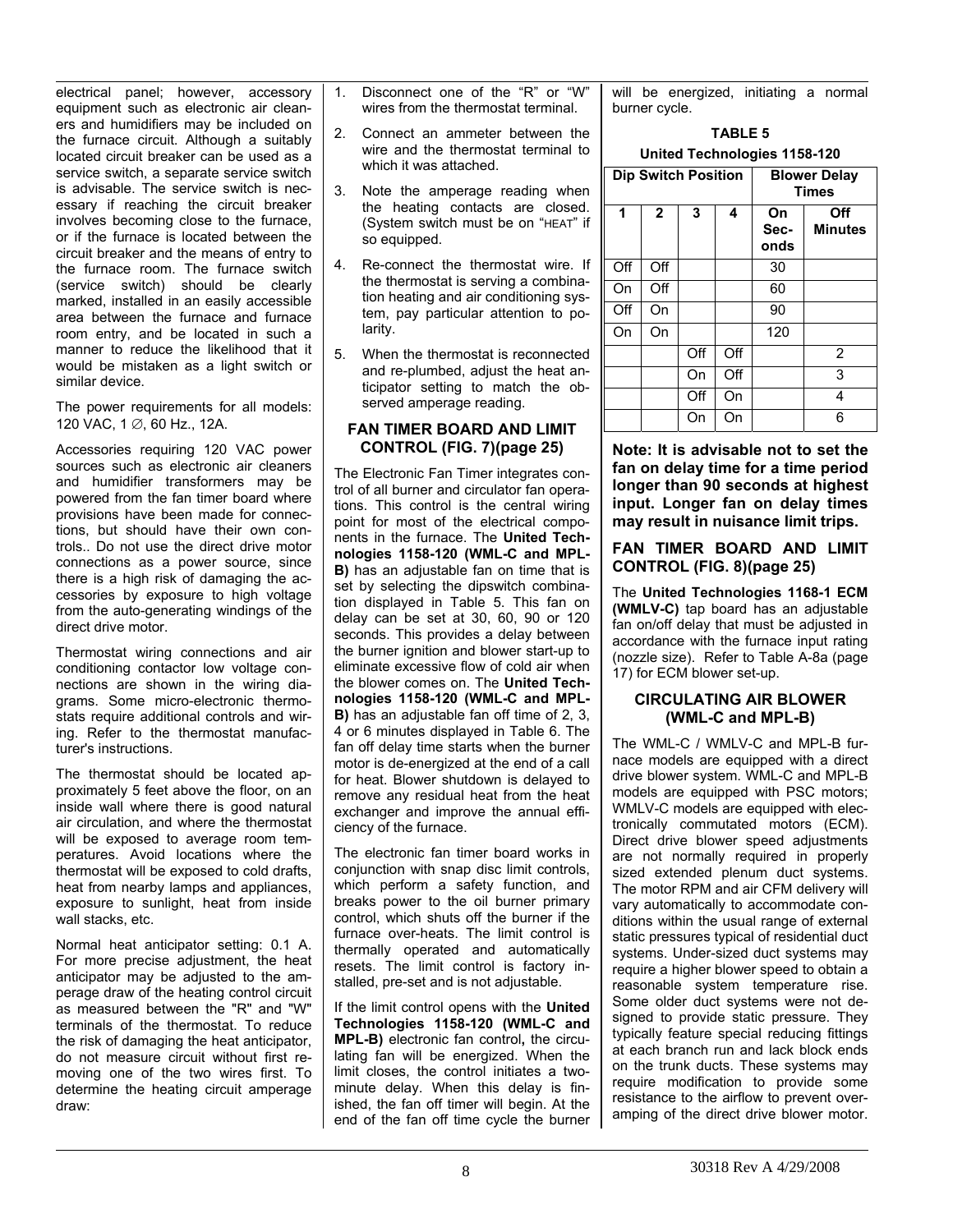<span id="page-8-0"></span>Selecting a lower blower speed may correct this problem.

<span id="page-8-2"></span>Direct drive blower speeds are adjusted by changing the "hot" wires to the motor winding connections. Please refer to wiring diagram in Appendix B or the wiring diagram label affixed to the furnace. **THE NEUTRAL WIRE (normally the**  white wire) IS NEVER MOVED TO AD-**JUST THE BLOWER SPEED**.

## **ACAUTION**

**DO NOT CONNECT POWER LEADS BETWEEN MOTOR SPEEDS. THE NEUTRAL WIRE MUST ALWAYS BE CONNECTED TO THE MOTOR'S DES-IGNATED NEUTRAL TERMINAL.** 

It is possible and acceptable to use a single blower speed for both heating and cooling modes. The simplest method to connect the wiring from both modes is to use a "piggy-back connector" accommodating both wires on a single motor tap. It is also acceptable to connect the selected motor speed with a pigtail joined to both heating and cooling speed wires with a wire nut. As a safety precaution against accidental disconnection of the wires by vibration, it is advisable to secure the wire nut and wires with a few wraps of electricians tape.

<span id="page-8-1"></span>If the joining of the blower speed wiring is done in the furnace junction box, tape off both ends of the unused wire.

## **ACAUTION**

**DISCONNECT THE POWER SUPPLY TO THE FURNACE BEFORE OPEN-ING THE BLOWER ACCESS DOOR TO SERVICE THE AIR FILTER, FAN AND MOTOR. FAILURE TO SHUT OFF POWER COULD ALLOW THE BLOWER TO START UNEXPECT-EDLY, CREATING A RISK OF DEATH OR PERSONAL INJURY.** 

**Do not use the blower speed wires as a source of power to accessories as electronic air cleaners and humidifier transformers.** The unused motor taps auto-generate sufficiently high voltages to damage accessory equipment. Use the terminals provided on the electronic fan timer.

## **A CAUTION**

**Do not start the burner or blower fan unless the blower access door is securely in place.** 

Additional 1158-120 Fan Timer Control information is in Appendix B, Wiring Diagrams.

### **HUMIDIFIER**

A humidifier is an optional accessory available through most heating supplies outlets. Installation should be carried out in accordance with the humidifier manufacturer's installation instructions. Water or water droplets from the humidifier should not be allowed to come into contact with the furnace heat exchanger. Do not use direct drive motor connections as a source of power for 120 VAC humidifiers and humidifier transformers.

## **OIL BURNER**

The oil burner must align properly with the cerafelt fiber chamber (firepot). The cerafelt fiber chamber is initially quite soft, but hardens and becomes quite brittle after the first firing. The firepot is held in place by a retaining bracket; however, it is possible for the firepot to shift if subjected to rough handling during transit.

## **ACAUTION**

**BEFORE OPERATING THE FUR-NACE CHECK BURNER ALIGNMENT WITH COMBUSTION CHAMBER. THE END CONE OF THE AIR TUBE MUST BE CENTRED TO THE AC-COMODATING RING PROVIDED IN THE DESIGN OF THE COMBUSTION CHAMBER. ADJUST ALIGNMENT AS NECESSARY BEFORE THE FIRST FIRING.** 

### **OIL BURNER NOZZLES**

WML-C / WMLV-C and MPL-B furnace models are certified for multiple firing rates, ranging from approximately 58,000 to 85,600 BTU/hr. on the WML-C / WMLV-C, and 85,500 to 123,000 BTU/hr. on the MPL-B. By changing the oil burner nozzle within the specific model range, and temperature rise, the furnace may be fired at an ideal rate for a wide range of structures.

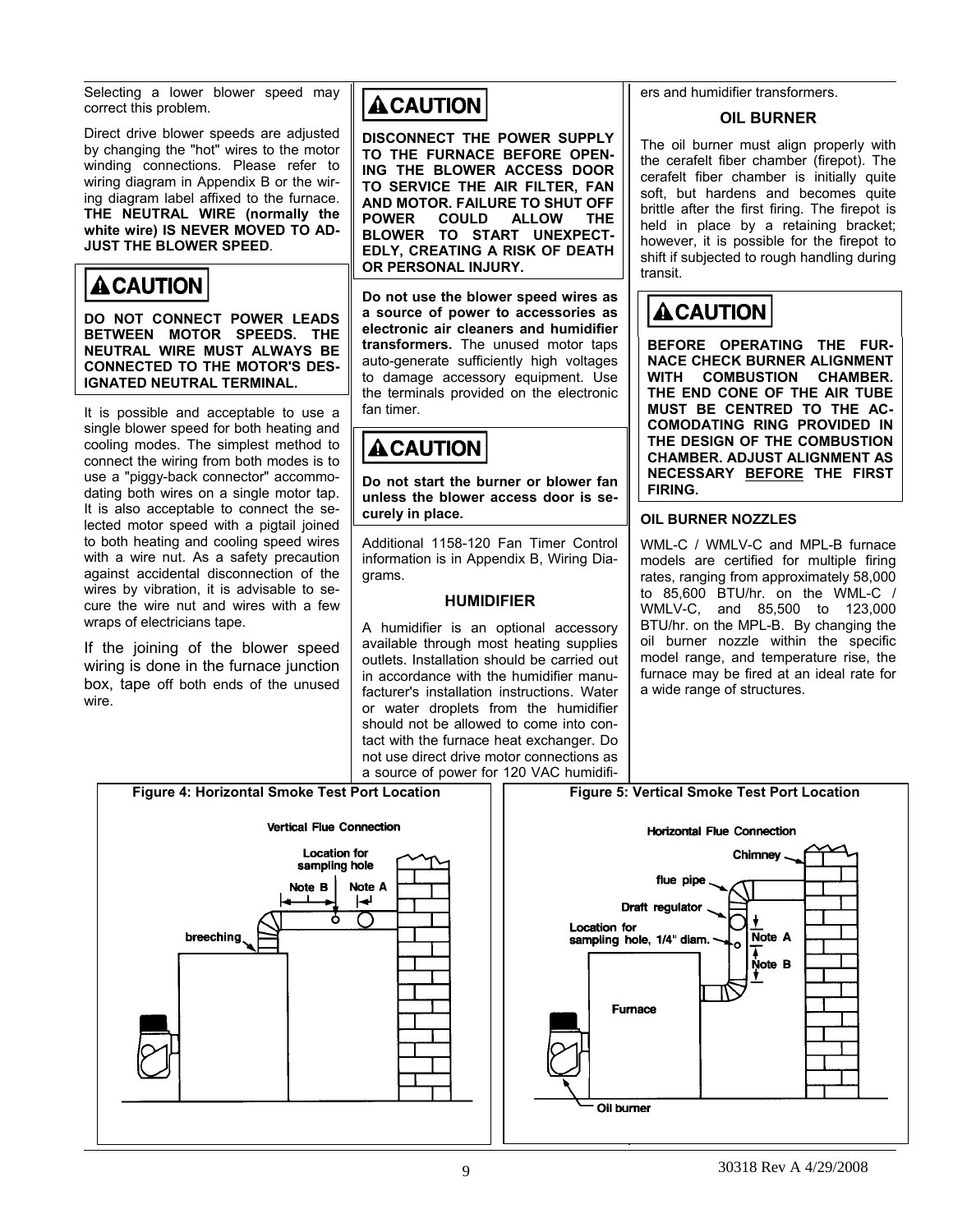#### <span id="page-9-0"></span>**BURNER ELECTRODES**

Correct positioning of the electrode tips with respect to each other, to the fuel oil nozzle, and to the rest of the burners is essential for smooth light ups and proper operation. The electrode tips should be adjusted to a gap of 5/32", 1/16" ahead of the nozzle, 5/16" above the centerline of the nozzle. The "Z" dimension (front edge of the burner head to the front face of the nozzle is 1-1/8 inches.

Electrode positioning should be checked before the first firing of the furnace.

The electrode porcelains should be free of cracks, the electrode tips should be tapered and free of burrs, and the contact rods must be clean and be in firm contact with the ignition transformer contact springs. The electrodes must not come into contact with the burner head.

#### **OIL BURNER SET-UP**

The burner air supply is adjusted to maintain the *fuel to air ratio* to obtain ideal combustion conditions. A lack of air causes "soft" and "sooty" flames, resulting in soot build-up throughout the heat exchanger passages. Excess combustion air causes a bright roaring fire and high stack temperatures resulting in poor fuel efficiency.

#### **PREPARATIONS:**

Drill a  $\frac{1}{4}$ " test port in the venting, ideally at least 2 flue pipe diameters away from the furnace breeching, if venting horizontally from the furnace, or from the flue pipe elbow if venting vertically before reaching the furnace. (See Figures 4 and 5).

<span id="page-9-1"></span>The test port will allow flue gas samples to be taken and stack temperatures to be measured.

Before starting the burner, check the burner alignment with the combustion chamber (fire pot), check that the correct nozzle is tightened into place, and that the burner electrodes are properly positioned.

The Beckett burner bulk air band is should be closed, and the air shutter initial setting should be approximately 7.00.

**Note A**: Locate hole at least 6 inches on the furnace side of the draft control.

**Note B**: Ideally, hole should be at least 12 inches from breeching or elbow.

#### **PROCEDURE:**

Start the burner and allow it to run at least ten minutes. Set the air shutter to give a good flame visually. The combustion air supply to the burner is controlled by manipulating the air shutter on the left side of the burner, and, if necessary, the bulk air band. To adjust, loosen the bolt on the movable shutter. Move the shutter gradually until a good flame (visually) has been achieved. Re-snug the bolt.

Check the initial draft setting as the furnace warms up. The draft may be measured at the test port. The breech draft should be approximately - 0.05" w.c. to obtain an over fire draft reading of - 0.02 inches w.c.

Check the oil pump pressure. Standard operating pressure is 100 PSIG.

After reaching steady state, take a smoke test. If not indicating a trace, set the combustion air controls to provide a trace.

Typically, the  $CO<sub>2</sub>$  reading will range from 11.5% to 13.5%.

After the air adiustments have been completed, and the air shutter or air adjustment plate has been secured, recheck the over fire draft and take another smoke test to ensure that the values have not changed.



**Figure 6: Checking Over-Fire Draft.** 

#### **SMOKE TEST NOTE**:

If oily or yellow smoke spots are found on the smoke test filter paper, it is usually a sign of unburned fuel. This indicates poor combustion. This type of problem may be caused by excess draft, excess air, or contaminated fuel. Do not ignore this indicator.

#### **STACK TEMPERATURE:**

Stack temperature will vary depending on fuel input, circulating air blower speed, and burner set up, etc. In general, stack temperature should typically range between 380°F to 550°F, assuming that the combustion air is approximately room temperature (65°F - 70°F). In general, lower stack temperature indicates greater efficiency; however, excessively low stack temperature can lead to condensation forming in the chimney and / or venting. Sulphur and similar contaminants in the fuel oil will mix with condensation to form acids. Acids and resultant chemical salts will cause rapid deterioration of the chimney and venting components, and may attack the furnace heat exchanger.

If the flue gases are below the range, it may be necessary to slow down the blower fan. If the flue gases are above the range, the blower fan may require speeding up. Stack temperature varies directly with the system temperature rise. System temperature rise is the difference between the furnace outlet temperature and furnace inlet temperature as measured in the vicinity of the connection between the plenum take-offs and the trunk ducts.

If the venting from the furnace to the chimney is long, or exposed to cold ambient temperatures, it may be necessary to use L-Vent as the vent connector to reduce stack temperature loss to prevent condensation. The venting should be inspected annually to ensure that it is intact.

### **FURNACE INSTALLATION SET-UP**

The furnace must be set up as the final step in the installation

A) The oil burner must be set up following the procedures outlined above.

B) The WML-C / WMLV-C and MPL-B models should operate within the temperature rise as listed on the furnace rating plate. To determine the temperature rise, measure the supply air and return air temperatures when the furnace has reached steady state conditions. This is the point at which the supply air temperature stops increasing relative to the return air temperature. The furnace may have to run 10 to 15 minutes to reach steady state conditions. The measurements may be made with duct thermometers or thermocouples used in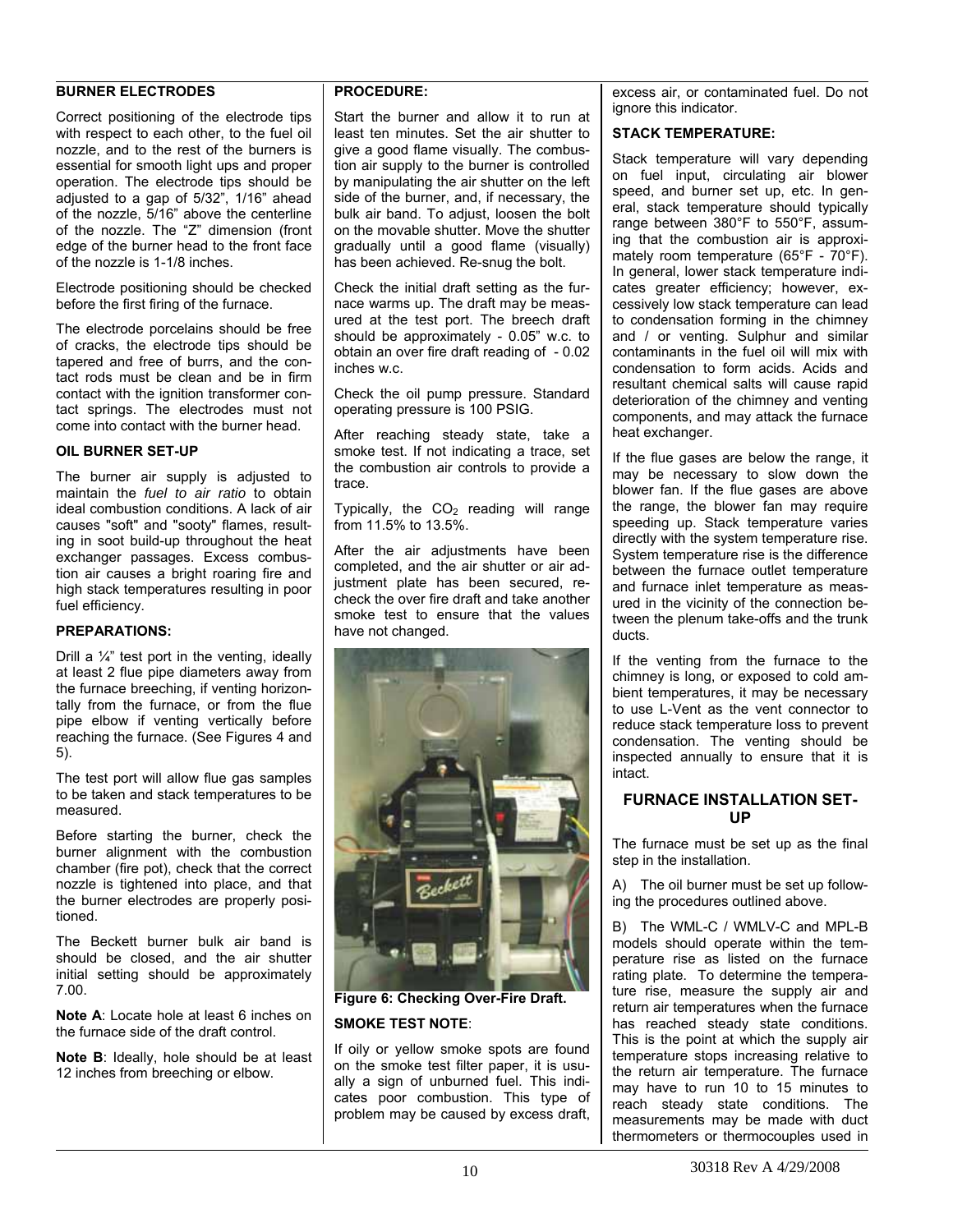<span id="page-10-0"></span>conjunction with multi-meters with temperature measurement capabilities.

The return air should be measured at a point where the thermometer will be well within the air stream near the furnace return air inlet. Actual location is not particularly critical; however, avoid locations where the temperature readings could be affected by humidifier bypass ducts, the inside radius of elbows, etc.

The supply air temperature should be measured at a point where the thermometer will be well within the air stream near the furnace supply air outlet. Usually, the side mid-point of the supply air plenum take-off is ideal, providing it is out of the line of sight to the heat exchanger. If the thermometer is within the line of sight of the heat exchanger, the supply air readings may be skewed by radiant heat from the heat exchanger. If the plenum take-off is unsuitable, the supply air temperature may be measured within the first 18 inches of the first segment of supply air trunk duct.

<span id="page-10-1"></span>If the temperature rise is outside the recommended range, it may be adjusted on direct drive equipped units by selecting alternate circulation fan motor speeds. If the temperature rise is too high, speed the fan up. If the temperature rise is too low, slow the fan down.

C) Keep in mind that the stack temperature varies directly with the temperature rise. The higher the temperature rise, the higher the stack temperature will be, resulting in lower efficiency. The lower the temperature rise, the lower the stack temperature will be, which, in some cases, may allow condensation to form in the chimney and other vent parts.

D) Test the high limit control to ensure that it is operating correctly. This may be done by temporarily removing the circulator fan heating wire or neutral wire. Turn of electrical power to the furnace before working with the motor wires. Be sure to protect any removed wires from shorting out on metal furnace parts. If the high limit test is successful, shut off the electrical power to the furnace, restore the proper motor wiring. Finally, restore power to the furnace.

E) Operate the furnace through a minimum of three full heating cycles. During this time, check for fuel oil leaks, gross air leakage from the supply air ductwork, unusual noises originating anywhere within the heating system which may cause some concern or annoyance to the home owner, etc.

F) Be sure that the homeowner is familiar with the furnace. The homeowner should be aware of the location of electrical circuit breaker or fuse, the location of any electrical switches controlling the furnace, the location of the oil tank shutoff valve and how to operate the valve. The homeowner should be informed where the oil tank gauge is located and how to read it.

It would be beneficial to review safety issues with the home owner, such as the danger of storing combustibles too close to the furnace, hanging anything on the furnace vent pipe, and especially the dangers of indiscriminately pressing the burner reset button.

**IMPORTANT**: Be sure that the home owner knows where the burner reset switch is located, and is aware that the reset switch is not to be activated more than once without a thorough look for the cause of the problem, (lack of fuel, etc.). Be sure that the homeowner knows when to quit trying to start the furnace during these conditions and who to call for emergency service.

### **MAINTENANCE AND SERVICE**

#### **A: Routine Maintenance By Home Owner**

Other than remembering to arrange for the annual professional servicing of the furnace by the service or installation contractor, the most important routine service performed by the homeowner is to maintain the air filter or filters. A dirty filter can cause the furnace to over-heat, fail to maintain indoor temperature during cold weather, increase fuel consumption and cause component failure.

The furnace filter(s) should be inspected, cleaned or replaced monthly. The furnace is factory equipped with a semipermanent type filter. If the filter is damaged, replace with filters of the same size and type.

During the routine service, inspect the general condition of the furnace watching for signs of oil leaks in the vicinity of the oil burner, soot forming on any external part of the furnace, soot forming around the joints in the vent pipe, etc. If any of these conditions are present, please advice your service or installation contractor.

**B: Annual Service By Contractor** 

## **ACAUTION**

**THE COMBUSTION CHAMBER (FIRE-POT) IS FRAGILE. USE CARE WHEN INSPECTING AND CLEANING THIS AREA**.

The heat exchanger should be inspected periodically and cleaned if necessary. If cleaning is necessary, **SHUT OFF POWER TO THE FURNACE** and remove the burner. Using a stiff brush with a wire handle, brush off scale and soot from inside the drum and flue pipe. To clean the radiator, remove the round cover or covers on the inner radiator access pipes located on the front panel between the oil burner and the flue pipe. Rear breech models have a single front cleanout and front breech models have two front cleanouts.

A wire brush can be used to loosen dirt and debris on the inside surfaces of the radiator. Clean out all accumulated dirt, soot and debris with a wire handled brush and an industrial vacuum cleaner. Replace the clean-out covers.

The blower motor is factory oiled and permanently sealed. **DO NOT LUBRI-CATE**. Excess oil may result in premature electric motor failure.

Inspect the blower fan. Clean it if necessary.

Oil Burner Maintenance: Follow the instructions of the oil burner manufacturer. (See oil burner manufacturer's instructions supplied with furnace). The oil burner nozzle should be replaced annually. We recommend that the oil filter be changed on an annual basis.

The venting system should be cleaned and inspected for signs of deterioration. Replace pitted or perforated vent pipe and fittings. The barometric draft regulator should open and close freely.

All electrical connections should be checked to ensure tight connections. Safety controls such as the high limit controls should be tested for functionality. The fan control functions should be checked to ensure that all fan speeds are operating properly.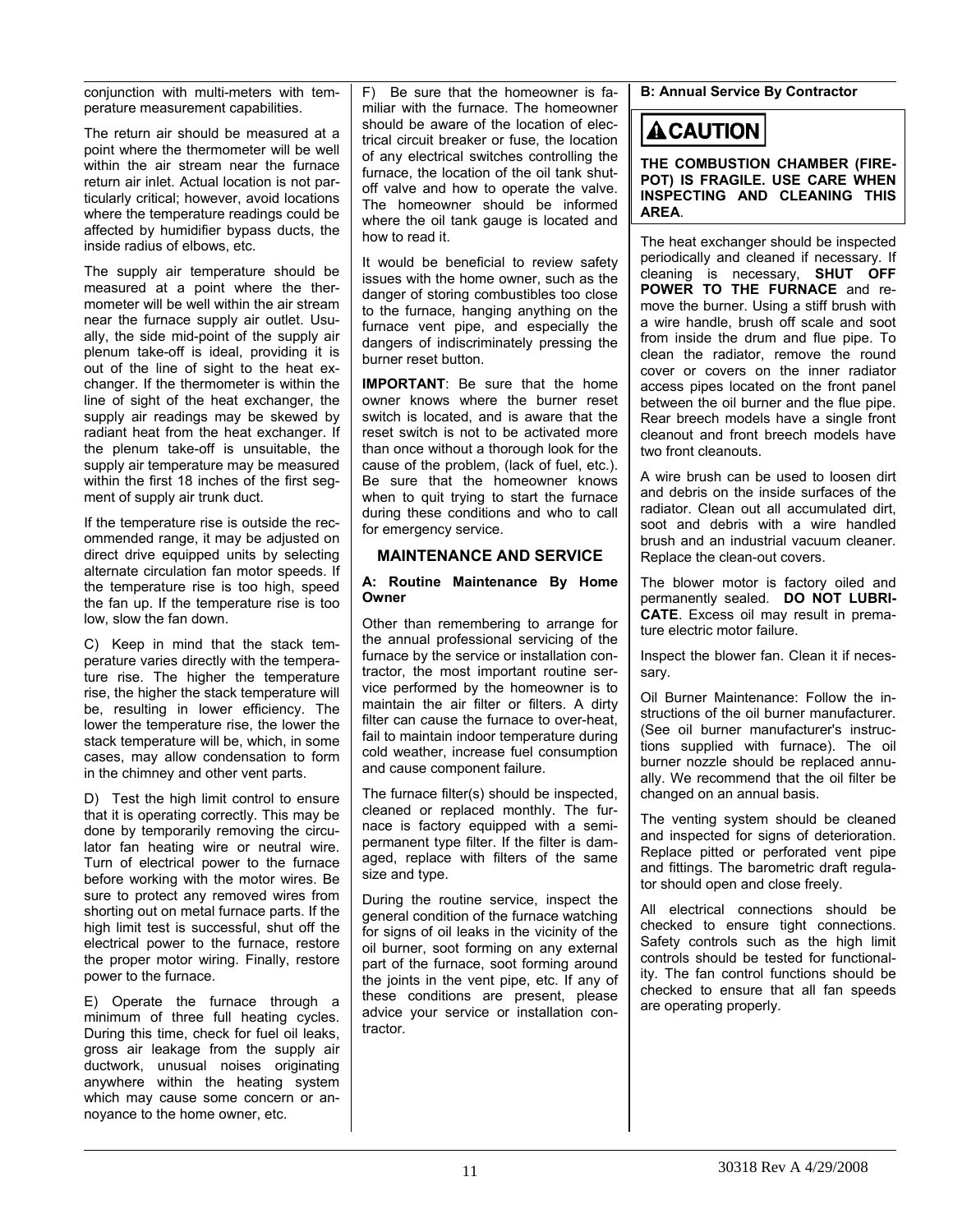#### <span id="page-11-1"></span><span id="page-11-0"></span>**OPERATING INSTRUCTIONS**  has dropped and the limit control has **AWARNING** reset, the fan will operate until the fan off **(WML-C and MPL-B)**  time is achieved. The oil burner will then **Before Lighting DO NOT ATTEMPT TO START THE**  resume operation and continue until the **BURNER WHEN EXCESS OIL HAS**  thermostat is satisfied. Restore the ther-1. Open all supply and return air regis-**ACCUMULATED, WHEN THE FUR**mostat setting to a comfortable temperaters and grilles. **NACE IS FULL OF VAPOUR, OR**  ture. **WHEN THE COMBUSTION CHAMBER**  2. Open all valves in oil pipes. **IS VERY HOT. NEVER BURN GAR-**3. Turn on electric power supply **BAGE OR PAPER IN THE FURNACE, To Shut Down Unit AND NEVER LEAVE PAPER OR RAGS To Light Unit**  1. Set the thermostat to the lowest pos-**AROUND THE UNIT**. 1. Set the thermostat above room temsible setting. perature to call for heat. The burner 2. Set the manual switch (if installed) in should start. NOTE: It may be necessary the Electrical Power Supply Line to **ECM BLOWER MOTOR OPERATION**  to press the RESET button on the pri-"OFF". mary combustion control relay. **Setting Blower "ON" and "OFF" Tim-OPERATING INSTRUCTIONS**  2. There will be a fan on time delay be**ings (WMLV-C)**  fore the circulating fan is energized. The **United Technologies 1158-120** has an Refer to steps 1, 3, and 5 in the pervious Blower on/off delays are handled by adjustable fan on time that is set by se-ECM programming. Features of this section. lecting the dipswitch combination dis-ECM variable speed motor are that it will played in Chart 1. This fan on delay can There will be a fan on time delay before deliver a constant airflow within a wide be set at 30, 60, 90 or 120 seconds. the circulating fan is energized. The range of external static pressures, and United Technologies 1168-1 has an adalso includes: 3. Set the thermostat below room temjustable fan on time that is programmed perature. The oil burner should stop. into the ECM motor, and is set by select-**Soft Start:** This ECM variable speed ing the SW4 DIP switch combination 4. The air circulation blower will continue motor will slowly ramp up to the required displayed in Table A-8a page 17. Fan to run until the time off setting selected operating speed. This feature in the on delay must be adjusted according to on the electronic fan timer control times heating cycle allows the heat exchanger input (nozzle size).

To check the operation of the limit switch, shut off power to the furnace. Temporarily remove the 5 pin power connector plug from the ECM blower motor. **NOTE: Isolate the AC Line pins on the 5 pin power connector with electrical tape to prevent electric shock hazard.** Restore the electrical power to the furnace and set the thermostat above room temperature.

After three or four minutes of burner operation, the limit control should turn the burner off. When the limit function test is complete, shut off electrical power to the furnace, replace the 5 pin power plug to the blower fan motor, and then restore power. The blower fan will start up immediately. Once the temperature has dropped and the limit control has reset, the fan will operate until the fan off time is achieved.

The oil burner will then resume operation and continue until the thermostat is satisfied. Restore the thermostat setting to a comfortable temperature.

**NOTE: If the furnace is to be shut down for an extended period of time, close the oil supply valve to the oil burner**.

to reach operating temperature before the set heat speed, which minimizes noise and increases comfort.

**Soft Stop:** At the end of the heating cycle, the ECM variable speed motor will slowly ramp down. This feature allows for increased energy efficiency and reduced noise levels.

**Dehumidification:** A dehumidification feature has been programmed into the variable speed motor. At the start of each cooling cycle, the variable speed motor will run at 82% of the rated air flow for 7.5 minutes. After 7.5 minutes has elapsed, the motor will increase to 100% of the rated airflow. This profile is used to provide dehumidification and improve system efficiency.

**Continuous Fan Operation:** When the thermostat continuous fan (G) switch is on without a call for heating or cooling, the indoor fan is immediately energized up to 50% of the cooling speed. This feature allows continuous circulation of air between calls for heating or cooling.

If a call for heat (W) or cool (Y) occurs during continuous fan, the blower will remain energized.

<span id="page-11-2"></span>out. The **United Technologies 1158- 120** has an adjustable fan off time of 2, 3, 4, or 6 minutes The fan timer control adjustments may be altered if the air at the room registers is uncomfortably high upon blower start up or shutdown.

5. The necessary adjustments to the fan control settings should be determined by measuring the temperature of the air in the supply air take-off, or within the first few inches of the supply air trunk. The side mid point of the transition is usually ideal, providing that the thermometer probe is beyond the "line of sight" wherein false readings from radiant heat could be observed. The system temperature rise, *the difference in temperature between the supply air and return air*, should be within the indicated range on the appliance rating plate.

To check the operation of the limit switch, shut off power to the furnace. Temporarily remove the neutral wire from the direct drive blower motor. Restore the electrical power to the furnace and set the thermostat above room temperature. After three or four minutes of burner operation, the limit control should turn the burner off. When the limit function test is complete, shut off electrical power to the furnace, replace the neutral wire to the blower fan motor, and then restore power. The blower fan will start up immediately. Once the temperature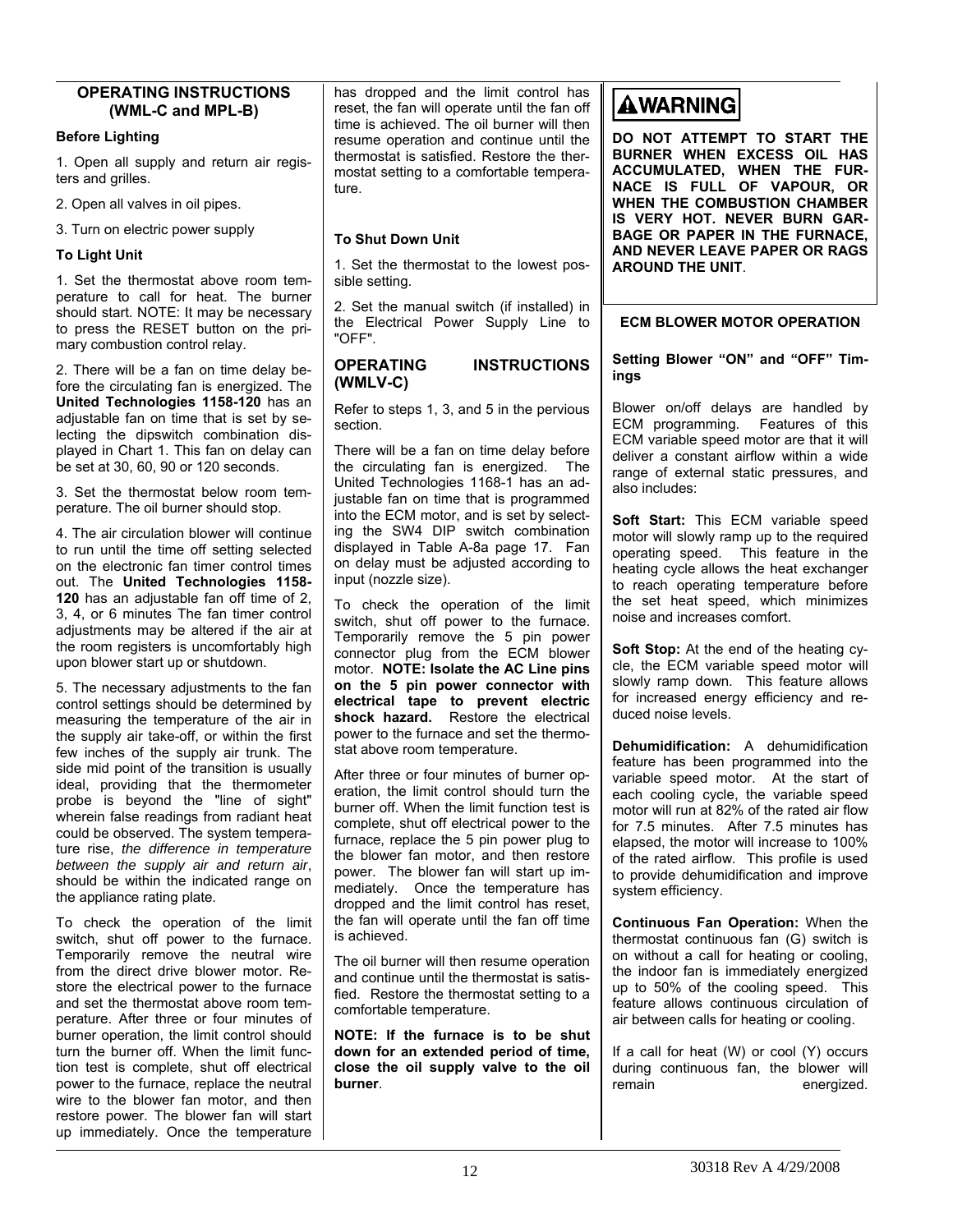#### **APPENDIX A- WML-C / WMLV-C and MPL-B BURNER SET UP**

<span id="page-12-1"></span><span id="page-12-0"></span>WML-C / WMLV-C and MPL-B furnaces may be used with the following oil burners.

**Please note:** The Beckett AF, and Riello 40F oil burners are for applications using indoor air for combustion only. For sidewall venting applications utilizing outdoor air for combustion, use the Beckett AFII or the Riello 40BF (Balanced Flue) oil burners only.

| <b>Beckett AF Series Oil Burners</b><br>(For use with chimney vented units only) |                         |                        |                       |                         |                  |                |                               |  |  |
|----------------------------------------------------------------------------------|-------------------------|------------------------|-----------------------|-------------------------|------------------|----------------|-------------------------------|--|--|
| <b>Furnace</b><br>Model                                                          | Output<br><b>BTU/Hr</b> | <b>Burner</b><br>Model | <b>Nozzle</b>         | Pump<br><b>Pressure</b> | <b>Flow Rate</b> | Head $1$       | <b>Static</b><br><b>Plate</b> |  |  |
| WML-60C $^2$<br>WMLV-60C <sup>2</sup>                                            | 58,000                  | AF76BNHS               | $0.50 / 80^{\circ}$ A | 100 PSIG                | $0.50$ usgph     | F <sub>3</sub> | $3 - \frac{3}{8}$ in.         |  |  |
| WML-80C<br>WMLV-80C                                                              | 75,000                  | AF76BNHS               | $0.65 / 80^{\circ}$ A | 100 PSIG                | $0.65$ USGPH     | F <sub>3</sub> | $3 - \frac{3}{8}$ in.         |  |  |
| WML-90C<br>WMLV-90C                                                              | 85.600                  | AF76BNHS               | $0.75/80^{\circ}$ A   | 100 PSIG                | 0.75 USGPH       | F <sub>3</sub> | $3 - \frac{3}{8}$ in.         |  |  |
| MPL-90B                                                                          | 85.500                  | AF76XN                 | $0.75/80^{\circ}$ A   | $100$ PSIG              | $0.75$ USGPH     | F <sub>3</sub> | $2 - \frac{3}{4}$ in.         |  |  |
| <b>MPL-100B</b>                                                                  | 96.000                  | AF76XN                 | $0.85 / 80^{\circ}$ A | 100 PSIG                | $0.85$ USGPH     | F <sub>3</sub> | $2 - \frac{3}{4}$ in.         |  |  |
| <b>MPL-120B</b>                                                                  | 112,000                 | AF76XN                 | $1.00 / 60^{\circ}$ A | 100 PSIG                | 1.00 USGPH       | F <sub>3</sub> | $2 - \frac{3}{4}$ in.         |  |  |
| <b>MPL-130B</b>                                                                  | 123,000                 | AF76YB                 | $1.10 / 70^{\circ}$ A | 100 PSIG                | 1.10 USGPH       | F <sub>6</sub> | $2 - \frac{3}{4}$ in.         |  |  |

#### **Table A-1 Beckett AF Oil Burner Set-Up**

<sup>1</sup> Head is shielded by ceramic insulator. <sup>2</sup> Low Firing Rate Baffle required when using a 0.50-gallon nozzle.

| <b>Beckett AFII Series Oil Burners</b><br>(For use with sidewall vented units using outdoor combustion air) |         |                        |                       |                           |                  |                 |  |  |  |
|-------------------------------------------------------------------------------------------------------------|---------|------------------------|-----------------------|---------------------------|------------------|-----------------|--|--|--|
| <b>Furnace</b><br>Output<br><b>BTU/Hr</b><br>Model                                                          |         | <b>Burner</b><br>Model | <b>Nozzle</b>         | <b>Pump Pres-</b><br>sure | <b>Flow Rate</b> | Head            |  |  |  |
| WML-60CB2U<br>WMLV-60CB2U                                                                                   | 63,500  | AFII-85                | $0.50 / 60^{\circ}$ A | $145$ PSIG                | $0.55$ USGPH     | FB <sub>0</sub> |  |  |  |
| WML-80CB2U<br>WMLV-80CB2U                                                                                   | 75.000  | AFII-85                | $0.60 / 60^{\circ}$ A | $145$ PSIG                | $0.65$ USGPH     | FB <sub>3</sub> |  |  |  |
| WML-90CB2U<br>WMLV-90CB2U                                                                                   | 85,600  | AFII-85                | $0.70/60^{\circ}$ A   | $145$ PSIG                | $0.75$ USGPH     | FB <sub>3</sub> |  |  |  |
| MPL-90CB2U                                                                                                  | 85.500  | AFII-150               | $0.70/60^{\circ}$ A   | $145$ PSIG                | $0.75$ USGPH     | FB <sub>0</sub> |  |  |  |
| MPL-100CB2U                                                                                                 | 96.000  | <b>AFII-150</b>        | $0.80 / 60^{\circ}$ A | 145 PSIG                  | $0.85$ USGPH     | FB <sub>3</sub> |  |  |  |
| MPL-120CB2U                                                                                                 | 112,000 | AFII-150               | $0.85 / 70^{\circ}$ A | 145 PSIG                  | 1.00 USGPH       | FB <sub>3</sub> |  |  |  |

#### **Table A-2 Beckett AFII Oil Burner Set-Up**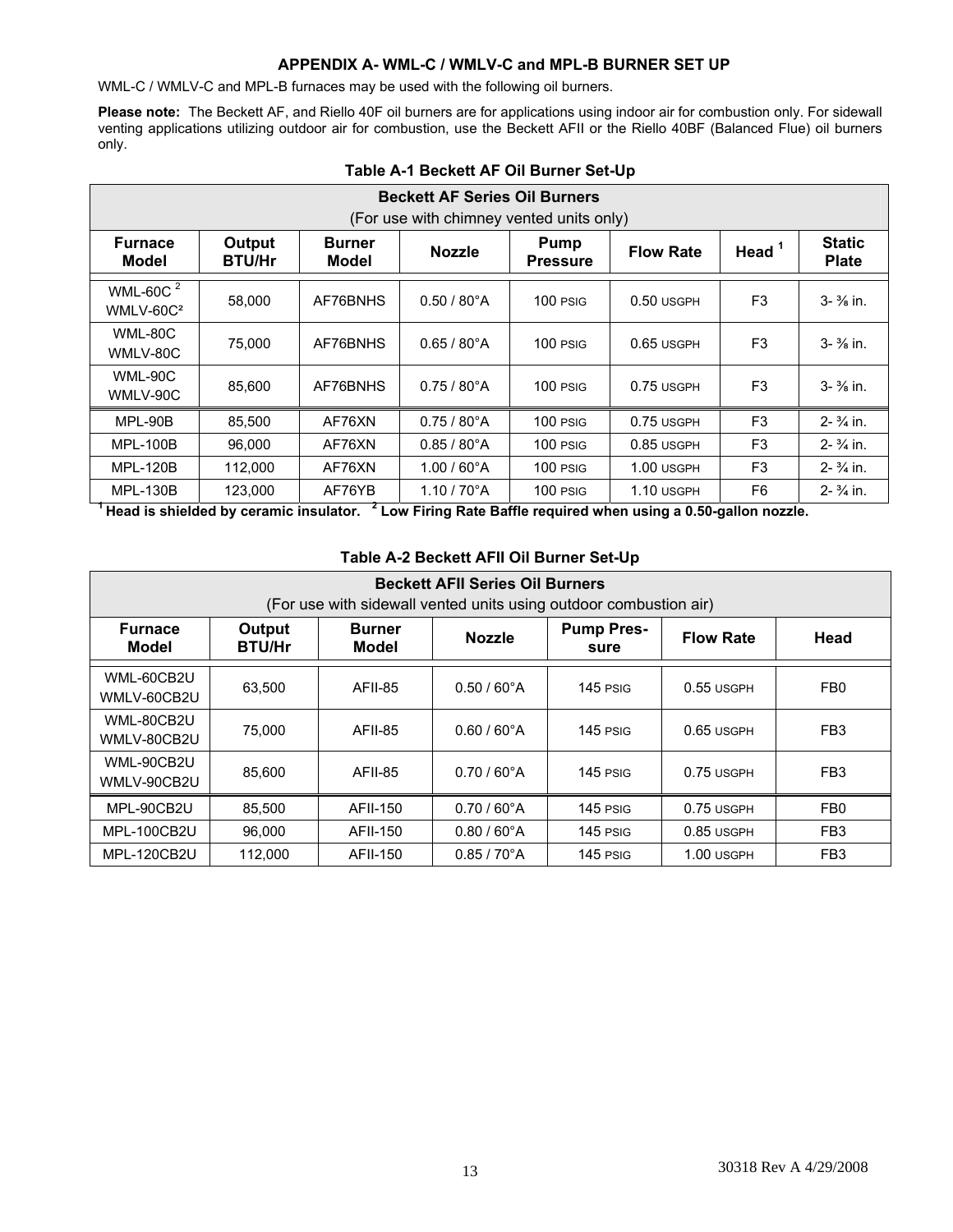| <b>Riello 40F Series Oil Burners</b><br>(For use with chimney vented units) |                                |                        |                       |                                |                  |                 |                                     |  |  |
|-----------------------------------------------------------------------------|--------------------------------|------------------------|-----------------------|--------------------------------|------------------|-----------------|-------------------------------------|--|--|
| <b>Furnace</b><br>Model                                                     | <b>Output</b><br><b>BTU/Hr</b> | <b>Burner</b><br>Model | <b>Nozzle</b>         | <b>Pump</b><br><b>Pressure</b> | <b>Flow Rate</b> | <b>Air Gate</b> | <b>Turbulator</b><br><b>Setting</b> |  |  |
| WML-60CRF<br>WMLV-60CRF                                                     | 59,500                         | 40F3                   | $0.50 / 60^{\circ}$ W | $105$ PSIG                     | $0.51$ USGPH     | 2.6             | 1.0                                 |  |  |
| WML-80CRF<br>WMLV-80CRF                                                     | 75,000                         | 40F3                   | $0.60 / 60^{\circ}$ W | $115$ PSIG                     | $0.65$ USGPH     | 2.6             | 1.5                                 |  |  |
| WML-90CRF<br>WMLV-90CRF                                                     | 85,600                         | 40F3                   | $0.65 / 60^{\circ}$ W | $135$ PSIG                     | $0.75$ USGPH     | 3.6             | 2.0                                 |  |  |
| MPL-90BRF                                                                   | 85,500                         | 40F5                   | $0.60 / 60^{\circ}$ W | 145 PSIG                       | 0.75 USGPH       | 2.25            | 0.0                                 |  |  |
| MPL-100BRF                                                                  | 96.000                         | 40F5                   | $0.65 / 60^{\circ}$ W | 145 PSIG                       | 0.85 USGPH       | 2.5             | 0.5                                 |  |  |
| MPL-120BRF                                                                  | 112.000                        | 40F5                   | $0.85/60^{\circ}$ W   | 145 PSIG                       | 1.00 USGPH       | 2.75            | 1.0                                 |  |  |

## **Table A-3 Riello 40F Series Oil Burner Set-Up**

## **Table A-4 Riello Balanced Flue (BF) Burner Set-Up**

| <b>Riello Balanced Flue Series Oil Burners</b><br>(For use with sidewall vented units using outdoor combustion air)                                                                                 |                                                                                        |       |                       |            |            |     |  |  |  |  |
|-----------------------------------------------------------------------------------------------------------------------------------------------------------------------------------------------------|----------------------------------------------------------------------------------------|-------|-----------------------|------------|------------|-----|--|--|--|--|
| <b>Turbulator</b><br><b>Pump Pres-</b><br><b>Furnace</b><br>Output<br><b>Burner</b><br><b>Nozzle</b><br><b>Flow Rate</b><br><b>BTU/Hr</b><br><b>Model</b><br><b>Model</b><br><b>Setting</b><br>sure |                                                                                        |       |                       |            |            |     |  |  |  |  |
| WML-60CRBU                                                                                                                                                                                          | 59.500                                                                                 | 40BF3 | $0.50 / 60^{\circ}$ W | $105$ PSIG | 0.51 USGPH | 1.0 |  |  |  |  |
| WML-80CRBU                                                                                                                                                                                          | 75.000                                                                                 | 40BF3 | $0.60 / 60^{\circ}$ W | $115$ PSIG | 0.65 USGPH | 1.5 |  |  |  |  |
| WML-90CRBU                                                                                                                                                                                          | 40BF3<br>$0.65 / 60^{\circ}$ W<br>85,600<br>135 PSIG<br>0.75 USGPH<br>2.0 <sub>2</sub> |       |                       |            |            |     |  |  |  |  |

**NOTE: Air gate setting may vary for sidewall vented units where air gate must be adjusted to achieve zero smoke.**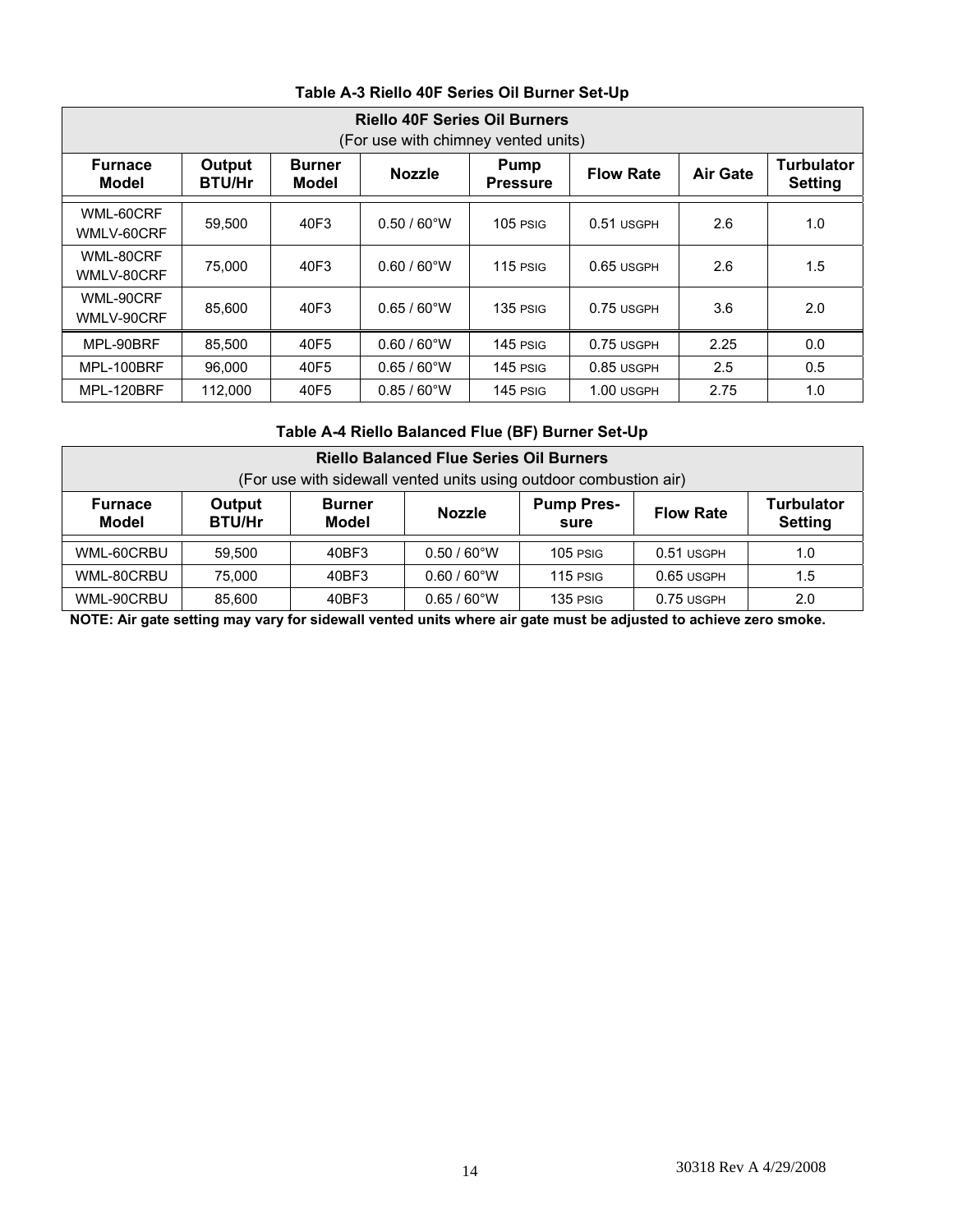#### <span id="page-14-1"></span><span id="page-14-0"></span>**A.1 OIL BURNER AIR ADJUST-MENT**

For complete details, consult the oil burner instruction manual provided in the furnace documents envelope.

#### **Beckett AF Burner**

Adjust the air shutter by loosening the locking screws and moving the air shutter, and if necessary, the bulk air band.

#### **Beckett AFII Burner**

<span id="page-14-3"></span>Adjust the burner air supply by first loosening the locking screw located on the black dial to the right of the burner. Turn the black dial clockwise to increase the combustion air and counterclockwise to decrease the combustion air. Re-tighten the locking screw after obtaining the proper setting.

#### **Riello 40 Series (Chimney Vented)**

Riello burners are factory set with respect to nozzle size; pump pressure, air gate and turbulator adjustments for each model and firing rate. By removing the burner cover and loosening the screws that secure the air adjustment plate, the combustion air can be adjusted. Move the adjusting plate to either increase or decrease combustion air. When the proper air setting is achieved, retighten the fixing screws.

#### **Riello Balanced Flue (BF) Series**

Riello burners are factory set with respect to nozzle size; pump pressure, and turbulator adjustments for each model and firing rate. The combustion air can be adjusted with the burner cover on by first removing the plastic cover on the top right hand side of the burner cover. With a Philips head screw driver, turn the adjustment screw clockwise to increase combustion air or counter-clockwise to decrease combustion air. When the combustion air is set, re-insert the plastic cover.

#### **A.2 BURNER ELECTRODES**

<span id="page-14-2"></span>Adjustment of the electrode tips with respect to each other, the nozzle, and to the rest of the burner is very important to ensure smooth start-ups and to permit efficient combustion.

#### **Beckett AF Burner**

Electrode gap: 5/32 inch.

Distance above horizontal centerline: 5/16 inch. Older instruction sheets specify 7/16 inch. The current specification is 5/16 inch.

Distance ahead of nozzle: 1/16 inch.

"Z" dimension, the distance from the front of the end cone (head) to the face of the nozzle should be 1-1/8 inches. If a ceramic head is used, the distance from the end cone to the nozzle face is increased to 1-3/8 inches.

#### **Riello 40F, & BF Burners**

Electrode gap: 5/32 inch.

Distance above horizontal centerline: 13/64 inch.

Distance ahead of nozzle: 5/64 to 7/64 inch.

#### **A.3 START UP**

The furnace should be operated for a minimum of 15 minutes to reach steady state conditions before fine tuning combustion. The warm up time is ideal for testing the oil pump pressure.

Drill a 1/4-inch test port in the venting between the furnace flue outlet and draft regulator (barometric damper). Insert a stack thermometer and note the flue gas temperature. The flue gases should be within a range of 350°F to 450°F. If the flue gases are below the range, it may be necessary to slow down the blower fan. If the flue gases are above the range, the blower fan may require speeding up. Stack temperature varies directly with the system temperature rise. System temperature rise is the difference between the furnace outlet temperature and furnace inlet temperature as measured in the vicinity of the connection between the plenum take-offs and the trunk ducts

Perform a smoke spot test. The smoke spot should not exceed No. 1 on the Bacharach Scale.

After the air adjustments have been completed, re-check the draft pressure at the test port on the burner mounting plate as shown in Figure 6. The draft should be adjusted to -0.02 inches w.c.

In the United States, the Beckett AF Burner may be equipped with Beckett's "*Inlet Air Shut-Off*" to increase efficiency. (Beckett Part No. AF/A 5861).

#### **NOTE: USE OF THE INLET AIR SHUT-OFF COULD CAUSE POST COMBUSTION NOZZLE DRIP.**

#### **A.4 SPECIAL INSTRUCTIONS FOR UNITS EQUIPPED WITH RIELLO BURNERS**

Riello burners are factory set with respect to nozzle size, pump pressure, air gate and turbulator adjustments for each model and firing rate; therefore, do not use the above listed set up procedures.

Riello specifications are listed in Tables A-3 and A-4. Consult the Riello Installation Instructions supplied with the Burner for specific information concerning burner adjustments, operation, and trouble-shooting.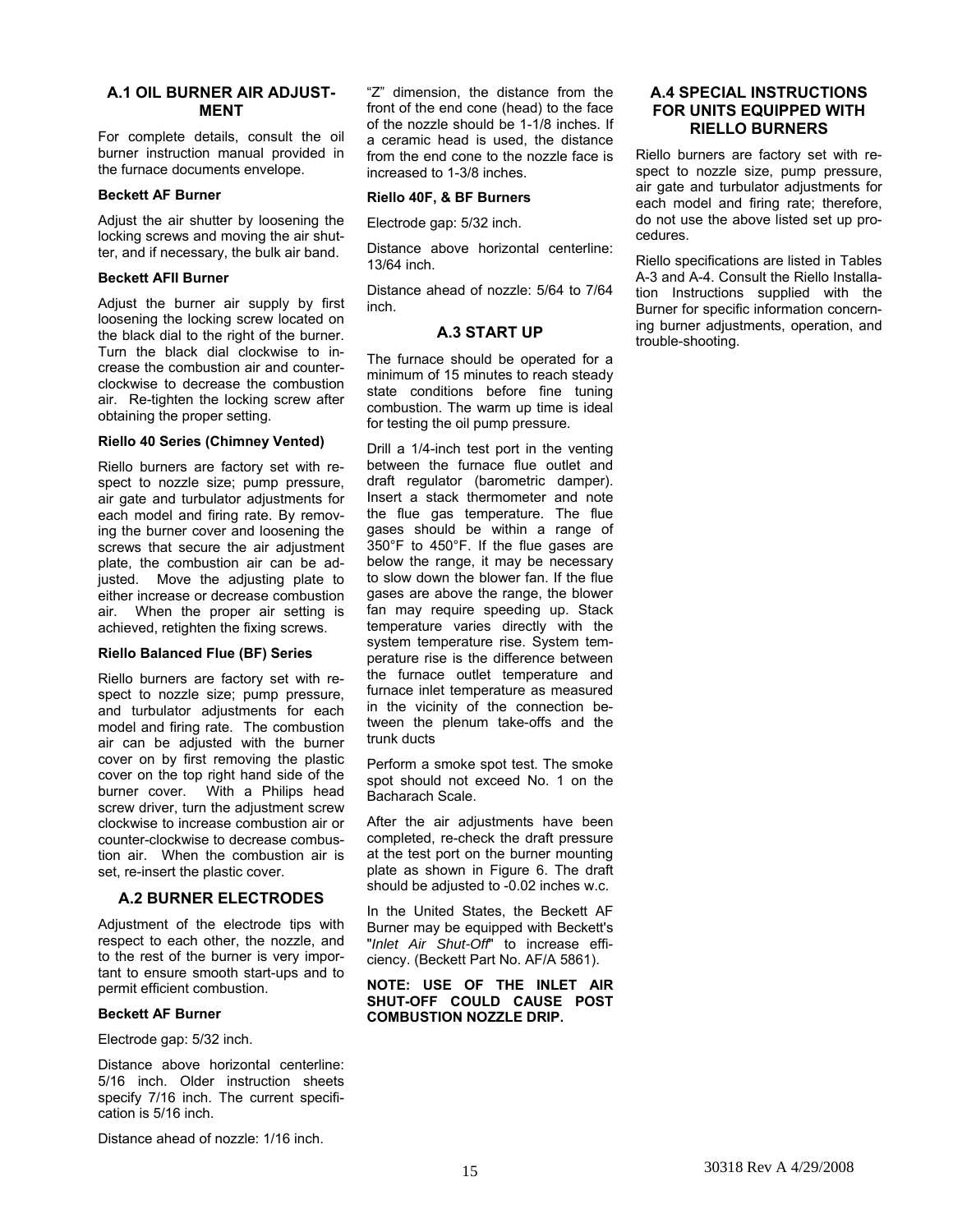|                         |               |               |                  | <b>Blower Set-Up</b> | <b>Cooling Capacity</b> |             |                  |                  |
|-------------------------|---------------|---------------|------------------|----------------------|-------------------------|-------------|------------------|------------------|
| Furnace<br><b>Model</b> | <b>Blower</b> | 0.20 in. w.c. |                  |                      | 0.50 in. w.c.           |             | <b>Power</b>     |                  |
|                         |               | Speed         | <b>Motor</b>     | <b>Speed</b>         | <b>Motor</b>            | <b>Tons</b> |                  | <b>CFM Range</b> |
| WML-60C                 | 100-10T DD    | Low           | $\frac{1}{2}$ HP | Med-Low              | $\frac{1}{2}$ HP        | 3           | $\frac{1}{2}$ HP | $763 - 1505$     |
| WML-80C                 | 100-10T DD    | Med-Low       | $\frac{1}{2}$ HP | Med-High             | $\frac{1}{2}$ HP        | 3           | $\frac{1}{2}$ HP | $763 - 1505$     |
| WML-90C                 | 100-10T DD    | Med-High      | $\frac{1}{2}$ HP | High                 | $\frac{1}{2}$ HP        | 3           | $\frac{1}{2}$ HP | $763 - 1505$     |
| MPL-90B                 | 120-10 DD     | Low           | $\frac{3}{4}$ HP | Med-High             | $\frac{3}{4}$ HP        |             | $\frac{3}{4}$ HP | $1185 - 1553$    |
| <b>MPL-100B</b>         | 120-10 DD     | Med-High      | $\frac{3}{4}$ HP | High                 | $\frac{3}{4}$ HP        | 3           | $\frac{3}{4}$ HP | $1185 - 1553$    |
| <b>MPL-120B</b>         | 120-10 DD     | High          | $\frac{3}{4}$ HP | High                 | $\frac{3}{4}$ HP        | 3           | $\frac{3}{4}$ HP | $1185 - 1553$    |
| <b>MPL-130B</b>         | 120-10 DD     | High          | $\frac{3}{4}$ HP | High                 | $\frac{3}{4}$ HP        | 3           | $\frac{3}{4}$ HP | 1185 - 1553      |

## **Table A-6 Direct Drive Blower Set-Up**

### **Table A-8 Direct Drive Blower Characteristics**

|                                |               |                  |                  |                |                 | <b>CFM</b>                             |      |      |                                      |
|--------------------------------|---------------|------------------|------------------|----------------|-----------------|----------------------------------------|------|------|--------------------------------------|
| <b>Furnace</b><br><b>Model</b> | <b>Blower</b> | <b>Motor HP</b>  | <b>Motor FLA</b> | $\Delta T$     | <b>Speed</b>    | External Static Pressure - Inches w.c. |      |      |                                      |
|                                |               |                  |                  |                |                 | 0.20                                   | 0.30 | 0.40 | 0.50                                 |
|                                | 100-10T DD    |                  |                  |                | LOW             | 813                                    | 813  | 797  | 763                                  |
| WML-C                          |               | $\frac{1}{2}$ HP | 7.0              | $60^{\circ}$ F | MED-LOW         | 1170                                   | 1144 | 1118 | 1063                                 |
| $60 - 90$                      |               |                  |                  |                | <b>MED-HIGH</b> | 1423                                   | 1381 | 1291 | 1220<br>1291<br>1185<br>1236<br>1289 |
|                                |               |                  |                  |                | <b>HIGH</b>     | 1505                                   | 1444 | 1359 |                                      |
|                                |               |                  |                  |                | LOW             | 1334                                   | 1286 | 1239 |                                      |
| MPL-B                          | 120-10 DD     | $\frac{3}{4}$ HP | 12.5             | $65^{\circ}$ F | MED-LOW         | 1389                                   | 1332 | 1287 |                                      |
| 90-130                         |               |                  |                  |                | <b>MED-HIGH</b> | 1423                                   | 1373 | 1326 |                                      |
|                                |               |                  |                  |                | <b>HIGH</b>     | 1553                                   | 1491 | 1449 | 1331                                 |

<span id="page-15-2"></span><span id="page-15-1"></span><span id="page-15-0"></span>

|              |               |                 |                           |                | <b>CFM RANGE</b> |                         |                   |  |
|--------------|---------------|-----------------|---------------------------|----------------|------------------|-------------------------|-------------------|--|
| Furnace      | <b>Blower</b> |                 | <b>Motor HP Motor FLA</b> | $\Delta T$     | <b>Continous</b> | <b>Heating</b>          | <b>Cooling</b>    |  |
| <b>Model</b> |               |                 |                           |                | Fan              |                         | $0.5$ inches w.c. |  |
|              |               |                 |                           |                |                  | 0.38 - 0.48 inches w.c. |                   |  |
| WMLV-C       | 100-10T       | $1/2$ HP<br>ECM | 7.7                       | $60^{\circ}$ F | $525 - 700$      | 825 - 1250              | $600 - 1200$      |  |
| $60 - 90$    | DD            |                 |                           |                |                  |                         |                   |  |

**TIP: These Formulae will assist with the design of the ductwork and the determination of air flow delivery:** 

CFM = Bonnet Output/(1.085 x System Temp Rise) System Temp Rise = Bonnet Output/(1.085 x CFM)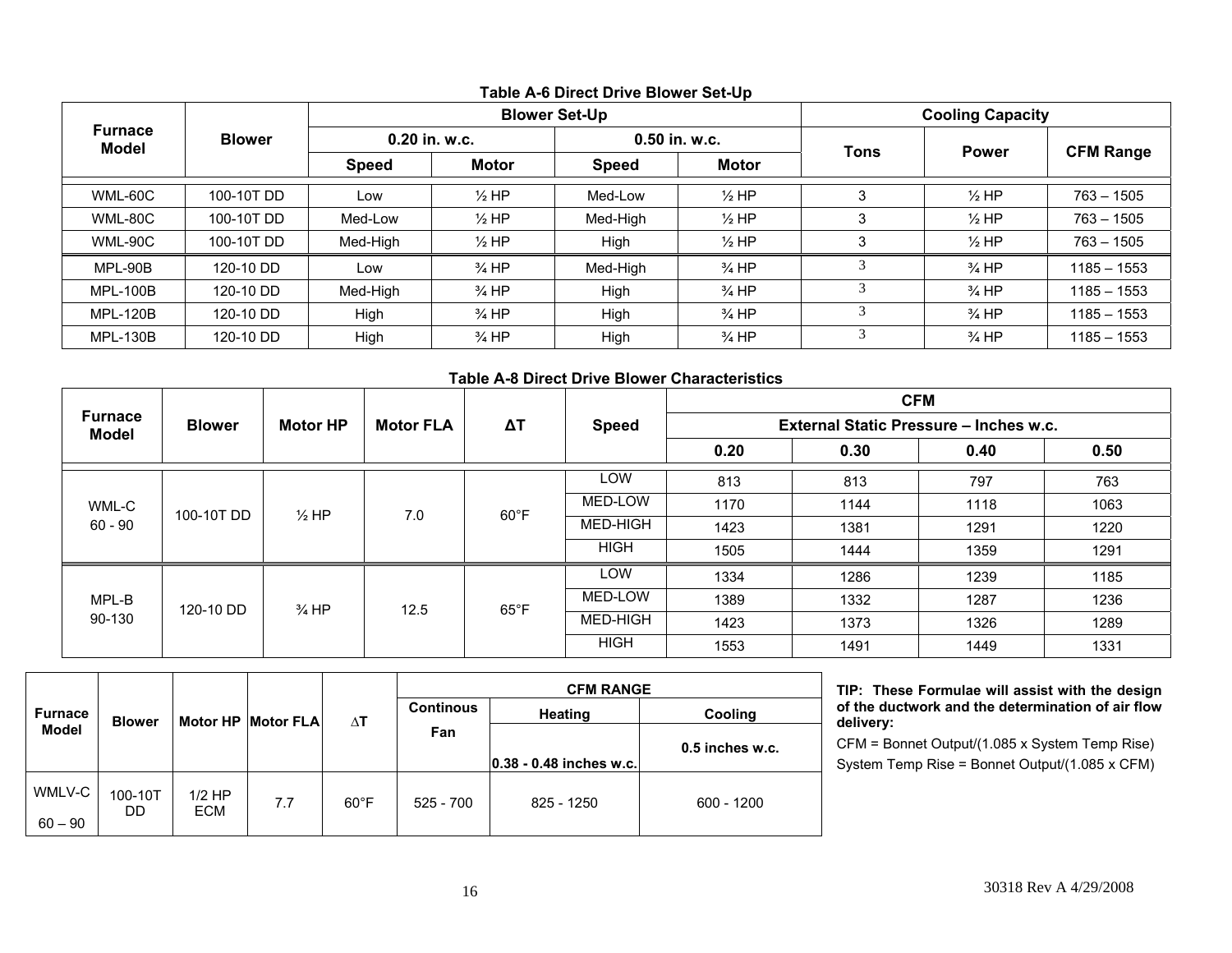## **Table A-8a ECM Blower Set-Up**

#### DIP SWITCH ADJUSTMENT CHART

#### FOR INPUT 0.50 USGPH TO 0.75 USGPH

|            | SW1 - HEAT                 |      |              |            | SW <sub>2</sub> - COOL     |      |         |
|------------|----------------------------|------|--------------|------------|----------------------------|------|---------|
|            | <b>DIP Switch Position</b> | POS. | <b>INPUT</b> |            | <b>DIP Switch Position</b> | POS. | AC Size |
|            |                            |      | <b>USGPH</b> |            |                            |      | (TON)   |
| <b>OFF</b> | <b>OFF</b>                 | A    | 0.65         | <b>OFF</b> | <b>OFF</b>                 | A    |         |
| ON         | <b>OFF</b>                 | B    | 0.75         | <b>ON</b>  | <b>OFF</b>                 | B    | 2.5     |
| <b>OFF</b> | ON                         |      | 0.50         | <b>OFF</b> | <b>ON</b>                  | С    |         |
| ON         | ON                         |      | N/A          | <b>ON</b>  | ON                         |      | 1.5     |

| SW3 - ADJUST |                            |      |            | SW4 - DELAY |                            |      |              |
|--------------|----------------------------|------|------------|-------------|----------------------------|------|--------------|
|              | <b>DIP Switch Position</b> | POS. | <b>CFM</b> |             | <b>DIP Switch Position</b> | POS. | <b>INPUT</b> |
|              |                            |      |            |             |                            |      | <b>USGPH</b> |
| <b>OFF</b>   | OFF                        | A    | 0%         | <b>OFF</b>  | <b>OFF</b>                 | A    | 0.65         |
| ON           | OFF                        | B    | (+)15%     | <b>ON</b>   | <b>OFF</b>                 | В    | 0.75         |
| <b>OFF</b>   | ΟN                         | C    | $(-)15%$   | <b>OFF</b>  | OΝ                         | C    | 0.50         |
| ON           | ΟN                         |      | N/A        | ON          | ΟN                         |      | N/A          |

|              | SW <sub>2</sub> - COOL     |            |      |         |
|--------------|----------------------------|------------|------|---------|
| <b>INPUT</b> | <b>DIP Switch Position</b> |            | POS. | AC Size |
| USGPH        |                            | 2          |      | (TON)   |
| 0.65         | <b>OFF</b>                 | <b>OFF</b> | A    | 3       |
| 0.75         | <b>ON</b>                  | <b>OFF</b> | B    | 2.5     |
| 0.50         | <b>OFF</b>                 | ON         | С    | 2       |
| N/A          | ON                         | ON         |      | 1.5     |

|     | SW4 - DELAY                |            |      |              |
|-----|----------------------------|------------|------|--------------|
| =M  | <b>DIP Switch Position</b> |            | POS. | <b>INPUT</b> |
|     |                            | 2          |      | <b>USGPH</b> |
| %   | <b>OFF</b>                 | <b>OFF</b> | A    | 0.65         |
| 15% | ON                         | <b>OFF</b> | В    | 0.75         |
| 5%  | <b>OFF</b>                 | <b>ON</b>  | С    | 0.50         |
| /A  | ON                         | ON         |      | N/A          |



## **NOTE:**

**SW1 (HEAT) AND SW4 (DELAY) DIP SWITCHES MUST BOTH BE ADJUSTED ACCORDING TO INPUT (NOZZLE SIZE).** 

**SW2 (COOL): 1 TON is approximately equal to 400 CFM** 

<span id="page-16-0"></span>**SW3 (ADJUST): (Heating Mode) Increase OR decrease temperature rise respectively** 

<span id="page-16-1"></span> **(Cooling Mode) Increase OR decrease CFM respectively**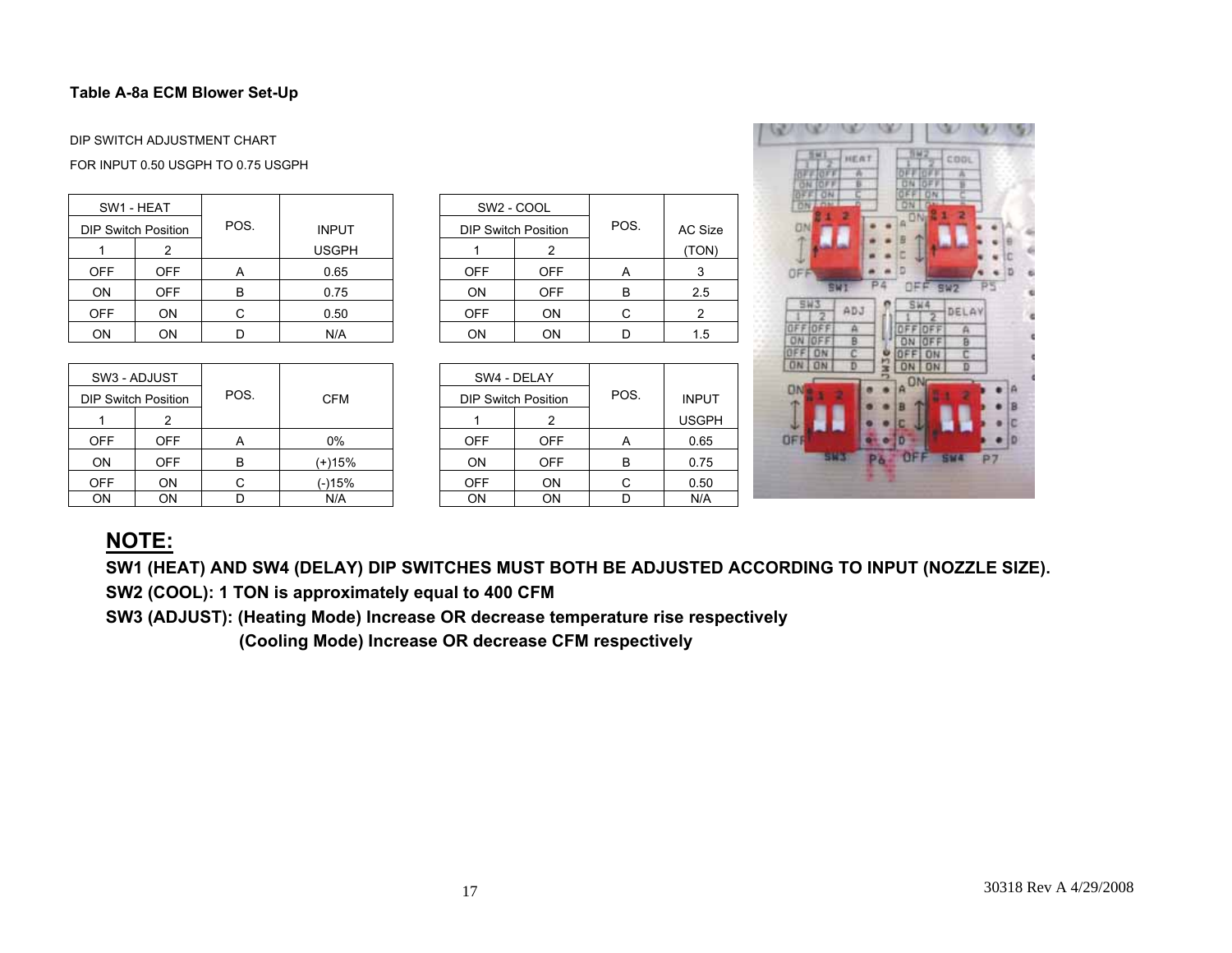|                      | <b>Cabinet</b>               |            |            |                             | <b>Plenum Openings</b> |                | <b>Flue Diame-</b> | <b>Filter</b> |                         | <b>Shipping</b> |  |
|----------------------|------------------------------|------------|------------|-----------------------------|------------------------|----------------|--------------------|---------------|-------------------------|-----------------|--|
| <b>Furnace Model</b> | <b>Width</b><br><b>Depth</b> |            | Height     | <b>Supply</b>               |                        | Return         | ter                |               | <b>Size</b>             | Weight          |  |
|                      | A                            | В          | C.         | $D \times E$                | <b>Side</b>            | <b>Bottom</b>  | п                  | <b>Type</b>   |                         | Ibs             |  |
| WML-C / WMLV-C       | 22                           | $22 - 1/8$ | $55 - 1/4$ | $19 \times 19$              | $18 \times 18$         | $18 \times 18$ |                    | Permanent     | $20 \times 20 \times 1$ | 265             |  |
| MPL-B                | $22 - 1/4$                   | $22 - 1/4$ | 62         | $20 - 1/2 \times 20$<br>1/2 | $18 \times 18$         | $18 \times 18$ |                    | Permanent     | $20 \times 20 \times 1$ | 292             |  |



<span id="page-17-0"></span>



<span id="page-17-1"></span>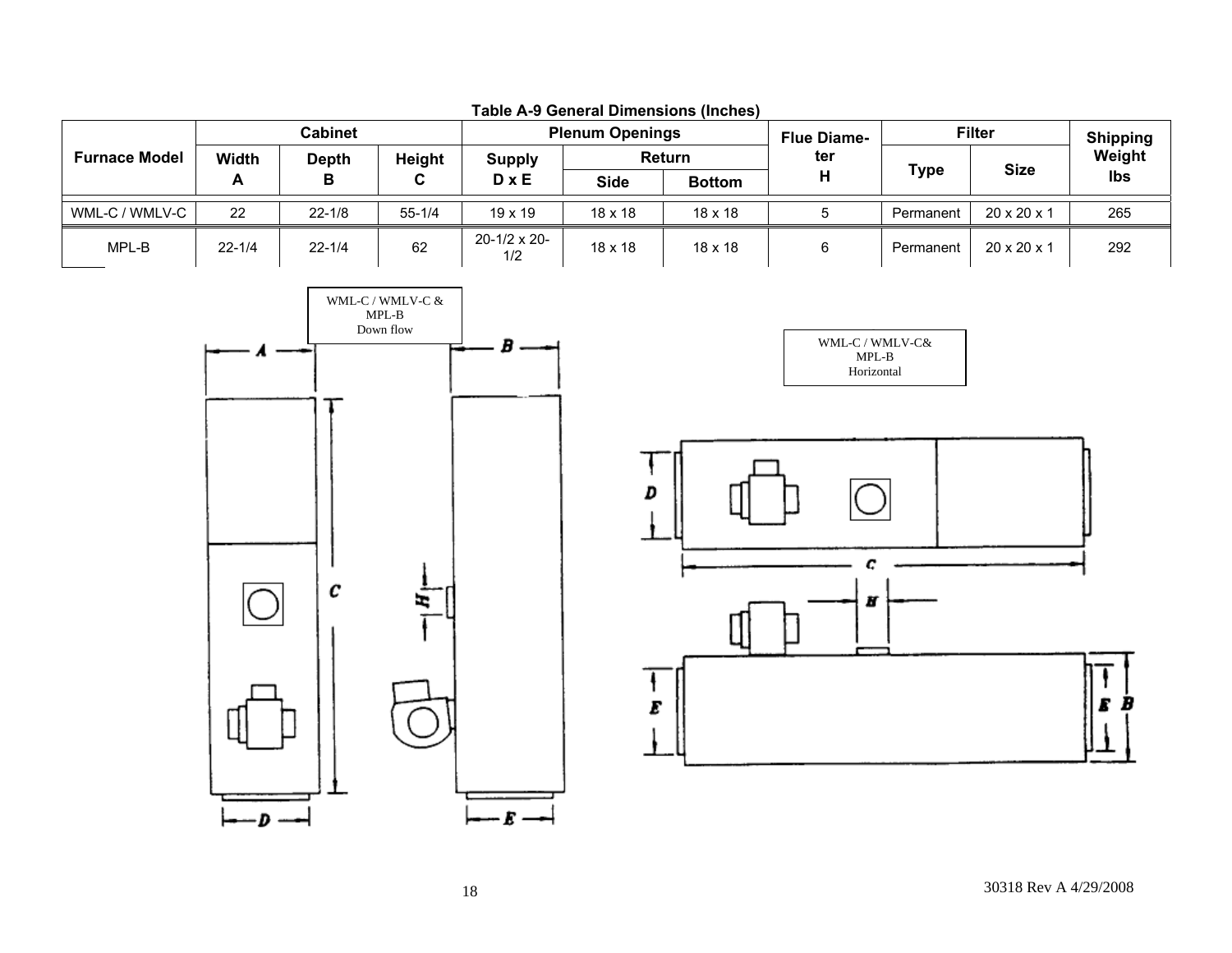## **APPENDIX B: WIRING DIAGRAMS**

Chimney Vent Burner Wiring Diagram WML-C WMLV-C MPL-B

<span id="page-18-1"></span><span id="page-18-0"></span>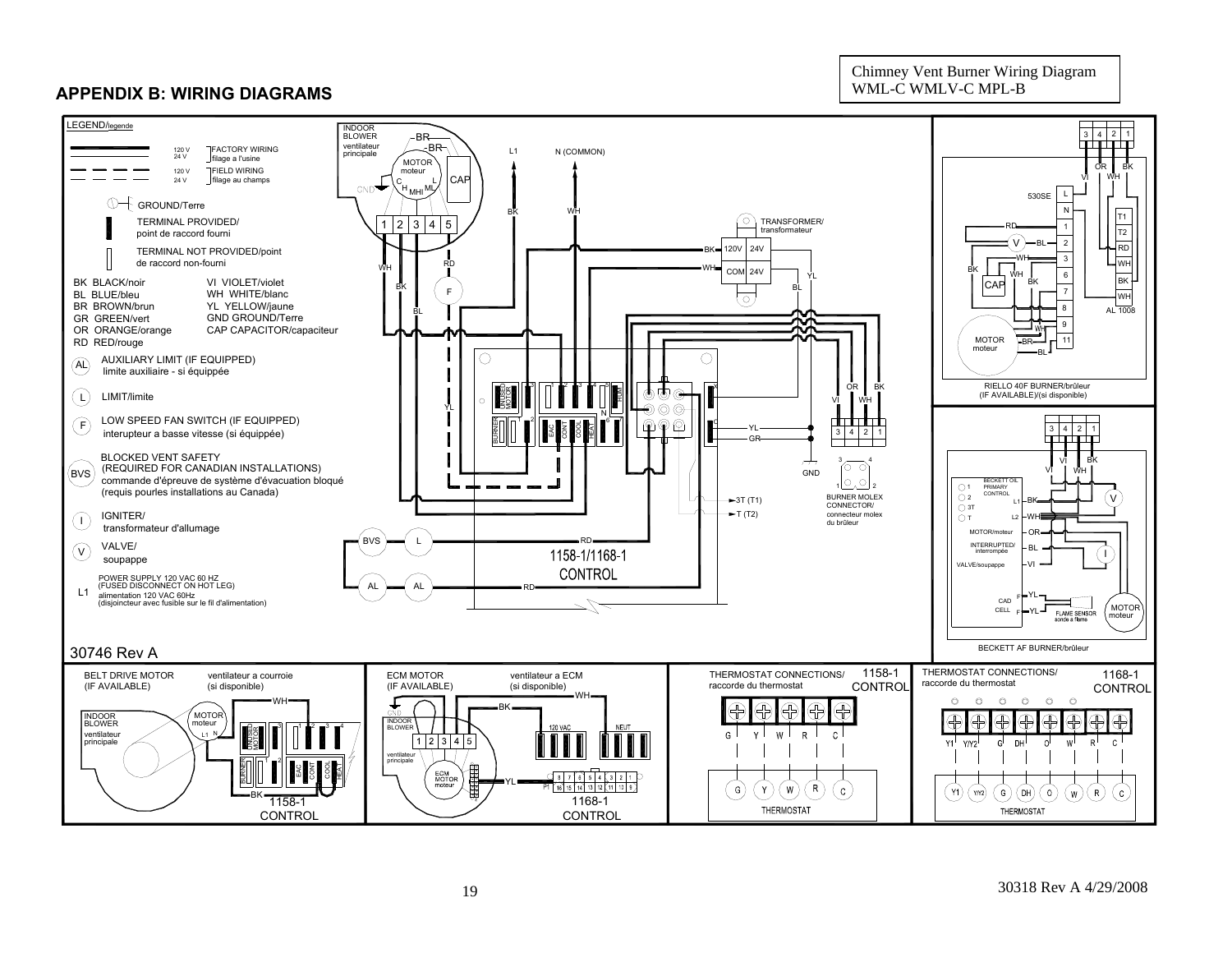#### Direct Vent Burner Wiring Diagram WML-C WMLV-C MPL-B

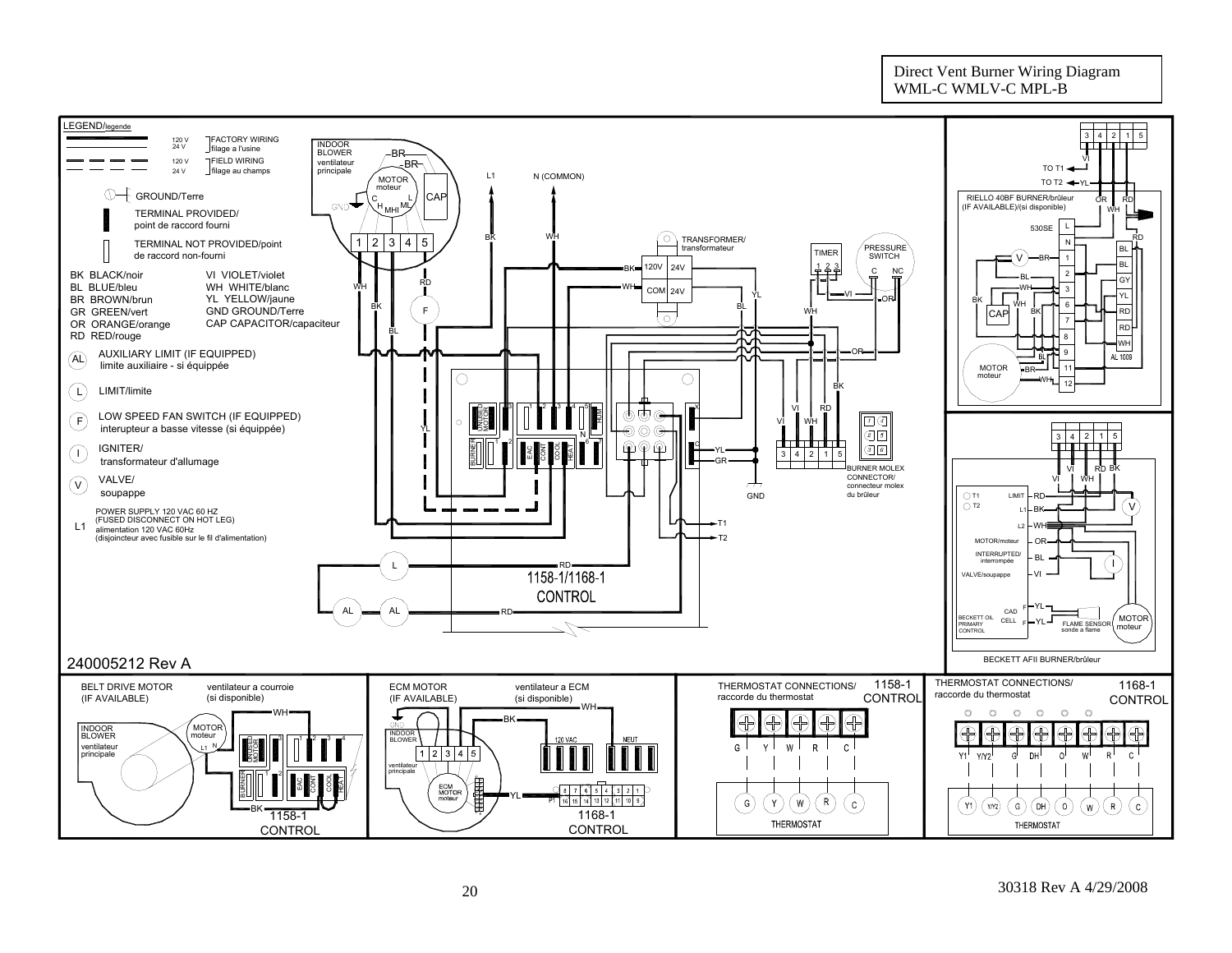#### <span id="page-20-0"></span>**OPERATION OF OIL BURNER**

<span id="page-20-1"></span>Once the furnace flue pipe, electrical and oil line connections have been made, use the following instructions to set the burner:

Shut off the electrical power to the furnace.

Install an oil pressure gauge to the pressure port on the oil pump. (Refer to the oil pump specification sheet included with the burner instructions).

Restore electrical power to the furnace.

Start the furnace and bleed all air from the fuel oil lines.

Close the purge valve and fire the unit.

Allow the furnace to warm up to normal operating temperatures. During this time, set the pump pressure in accordance with the data provided in Appendix A, Table A-2, and A-5.

When the furnace has reached "*steady state*" (after approximately 15 minutes). Set combustion air damper to get a TRACE of smoke.

Check the system temperature rise. *The temperature rise is the difference between the return air temperature measured at a point near the return air inlet, and the supply air temperature measured near the furnace outlet*. If the temperature rise is too high, the airflow must be increased. If the temperature rise is too low, the fan should be slowed down.

Turn off the burner. Observing the duct thermometer in the supply air stream, note the temperature at which the blower fan stops. The fan adjustments can be made by moving the dipswitch settings on the timer control board for fan off delay.

To check the operation of the limit switch, shut off power to the furnace. Temporarily remove the neutral wire from the direct drive blower motor. Restore the electrical power to the furnace and set the thermostat above room temperature. After three or four minutes of burner operation, the limit control should turn the burner off. When the limit function test is complete, shut off electrical power to the furnace, replace the neutral wire to the blower fan motor, and then restore power. The blower fan will start up immediately. Once the temperature has dropped and the limit control has reset, the fan will operate until the fan off time is achieved. The oil burner will then resume operation and continue until the thermostat is satisfied. Restore the thermostat setting to a comfortable temperature.

Set the heat anticipator adjustment in the thermostat (if so equipped), by removing the "R" or "W" wire to the thermostat, then reading the amperage draw between the two wires. Failure to remove one of the wires from the thermostat while performing this test could burn out the heat anticipator. Set the heat anticipator to the amperage measured.

**NOTE: THE FURNACE SHOULD BE RUN THROUGH AT LEAST THREE FULL CYCLES BEFORE LEAVING THE INSTALLATION, TO ENSURE THAT ALL CONTROLS ARE OPER-ATING PROPERLY AND AS EX-PECTED.** 

**NOTE: ALL JOINTS IN ANY POSI-TIVE PRESSURE VENTING SYSTEM MUST BE CHECKED FOR LEAKS BEFORE LEAVING THE INSTALLA-TION SITE.**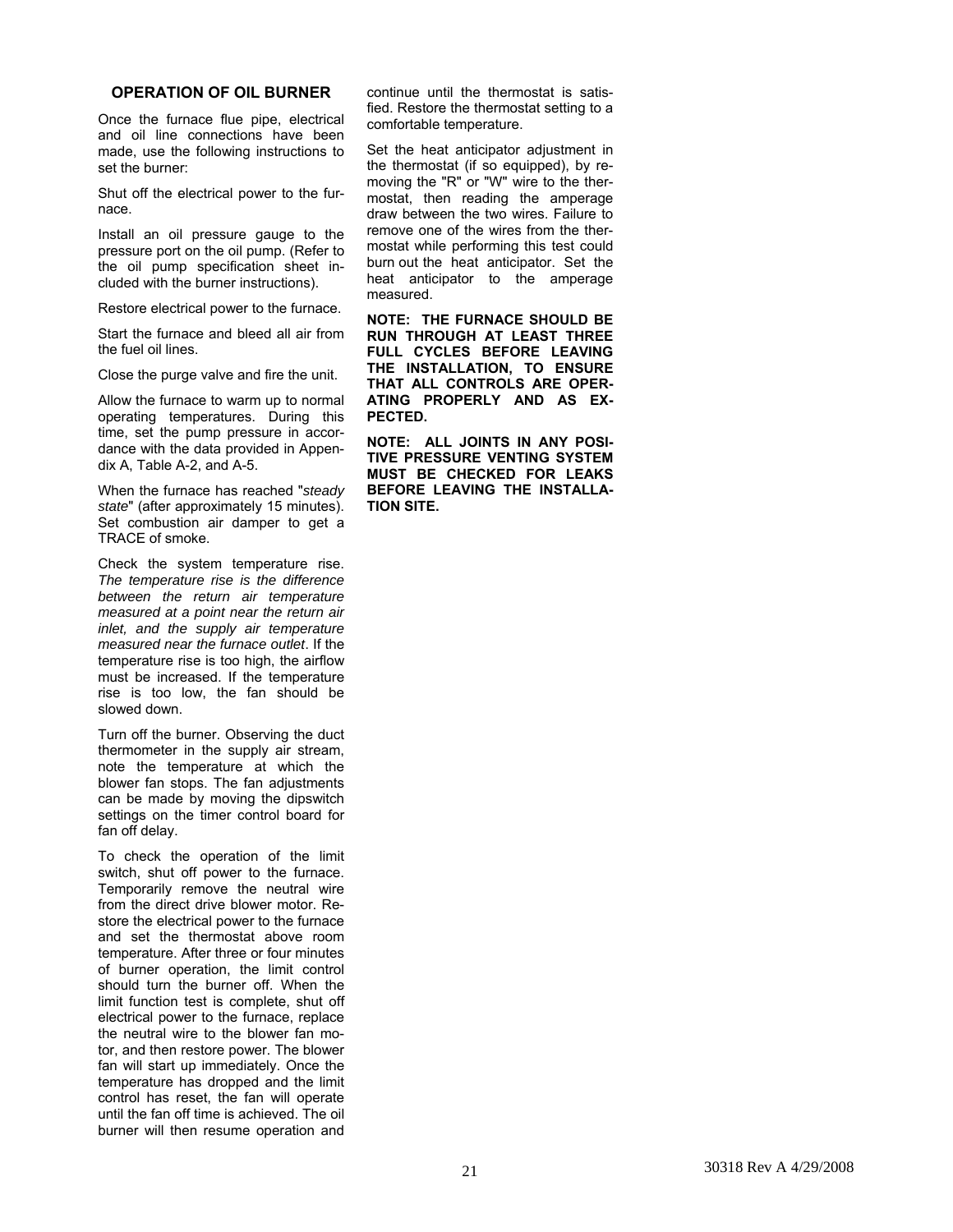#### **APPENDIX C OIL PRIMARY CONTROL DETAILED SEQUENCE OF OPERATION**

<span id="page-21-1"></span><span id="page-21-0"></span>Power is applied to unit. The oil primary control completes a self-diagnostic procedure. If no light or flame is present, and unit passes its self-diagnostic procedure, the control enters into the idle mode.

#### *Thermostat calls for heat*:

- A) Safety check is made for flame (4 second delay).
	- 1) If flame is not present, the oil primary control will apply power to the burner motor and igniter.
	- 2) If flame is present, the control remains in the idle state.
- B) Unit enters a pre-purge period of 15 seconds.
- C) After 10 seconds, control checks for flame presence.
	- 1) If flame is not present, the oil primary control enters the trial for ignition state.
	- 2) When flame is present, the control enters lock out mode.
- D) Control monitors the burner flame.
	- 1) When flame is present, the control enters ignition carryover state. (Continues to spark for 10 sec.).
		- a) Provides continuous spark after flame is sensed to assure that burner remains lit.
		- b) Turns on LED diagnostic light.
		- c) Starts carryover timer.
			- (i) Flame and call for heat are monitored.
				- If flame is lost and lockout timer has not expired, the control will return to trial for ignition state.
				- If flame is lost and lockout timer has expired, the control will enter the recycle state.
					- ♦ Recycle timer starts.
					- ♦ Burner motor and igniter and solenoid valve are turned off.
					- LED diagnostic light flashes slowly.
- E) Carryover timer expires.
	- 1) Enters run state.
		- a) Igniter turns off.

*Combustion continues until thermostat is satisfied, or oil primary control detects a loss of flame and enters into Recycle Mode.* 

- F) Thermostat is satisfied call for heat is terminated:
	- a) Oil primary control shuts off burner motor and solenoid valve.
		- (i) If control utilizes a blower motor off delay, after 30 seconds, flame presence is checked.
			- If flame is not present, the control LED diagnostic light is off and returns to idle state.
			- If flame is presence is detected, the control enters lock out mode.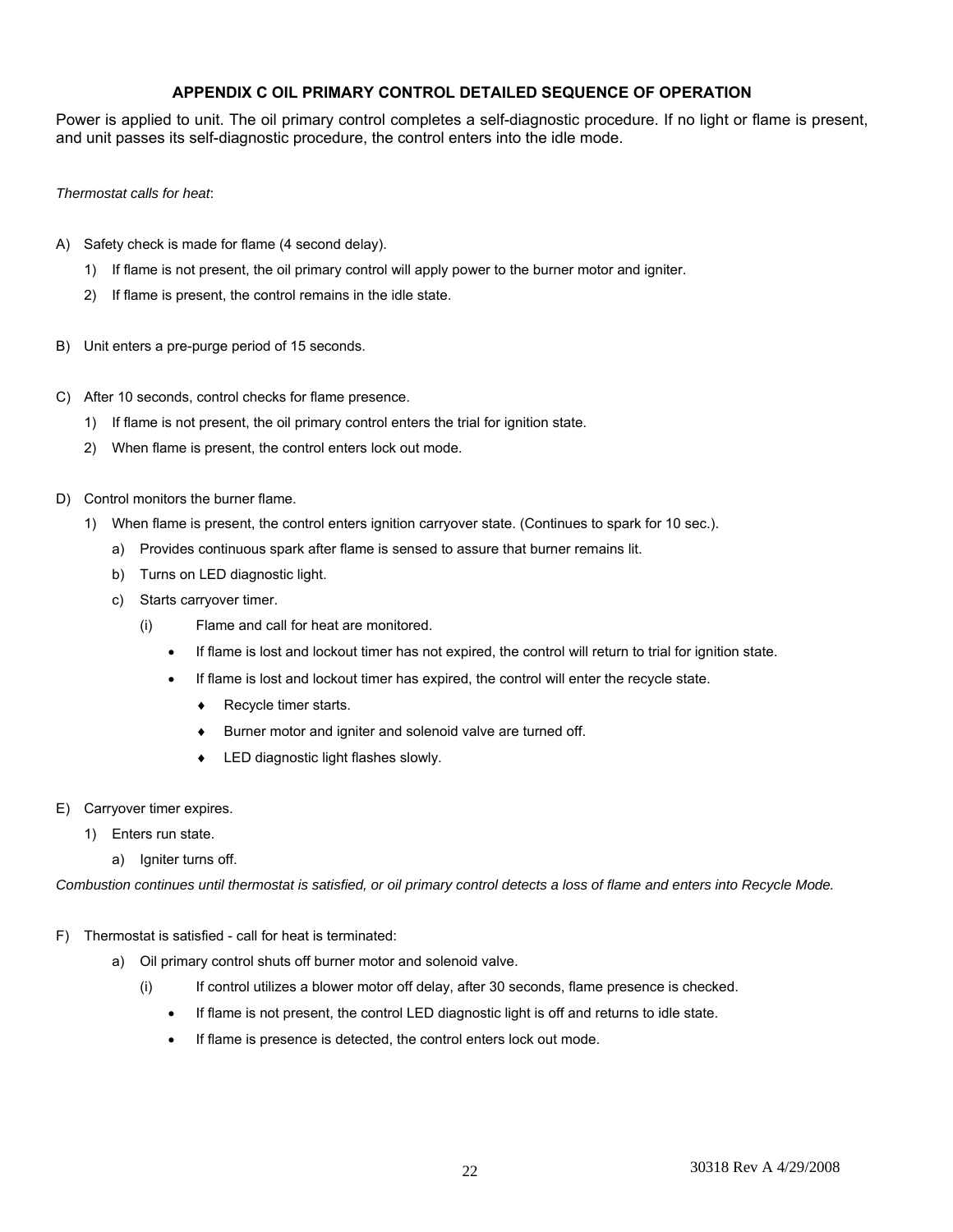**FIGURE 7: UNITED TECHNOLOGIES 1158-120 FAN TIMER BOARD**



**FIGURE 8: UNITED TECHNOLOGIES 1168-1 ECM TAP BOARD** 

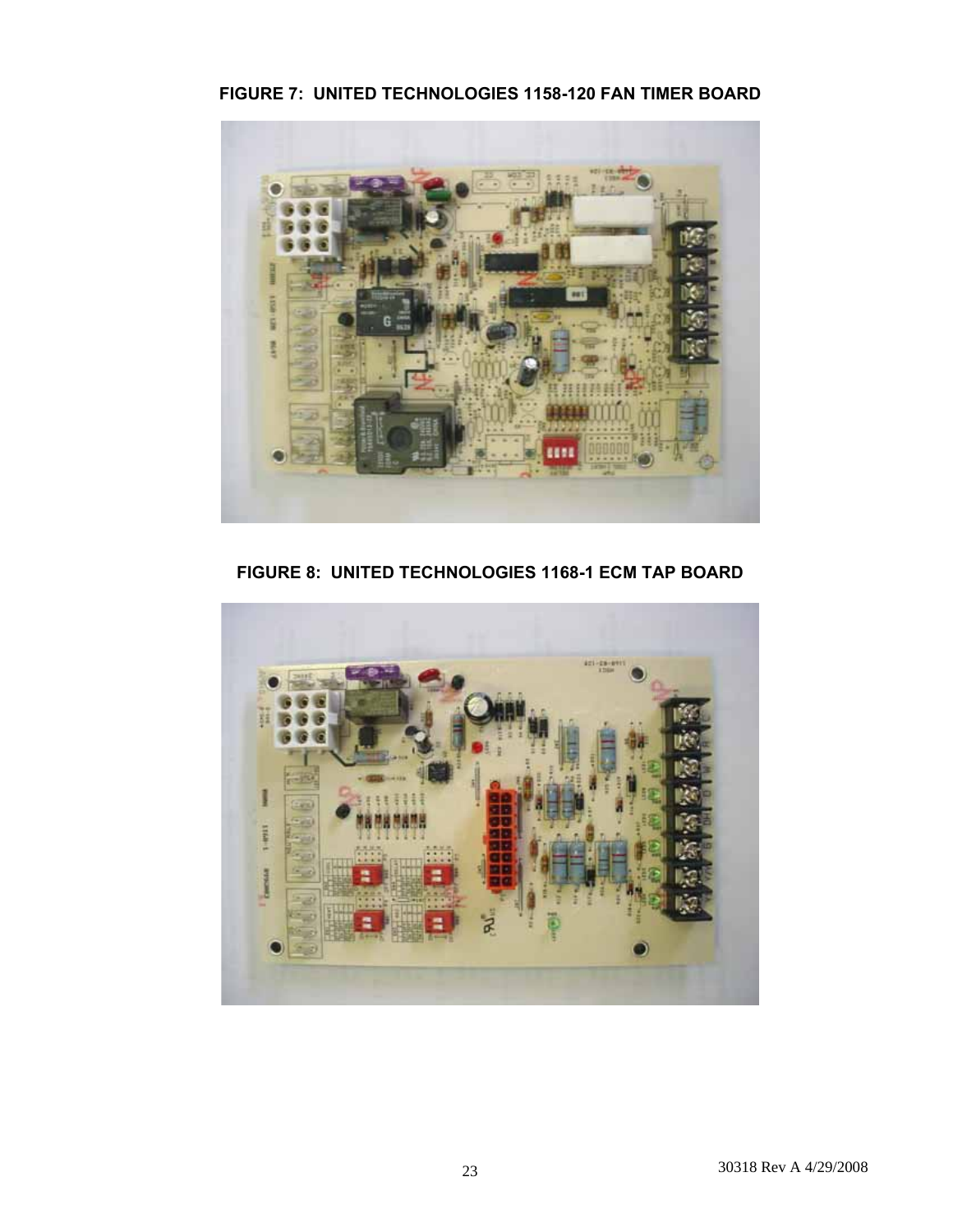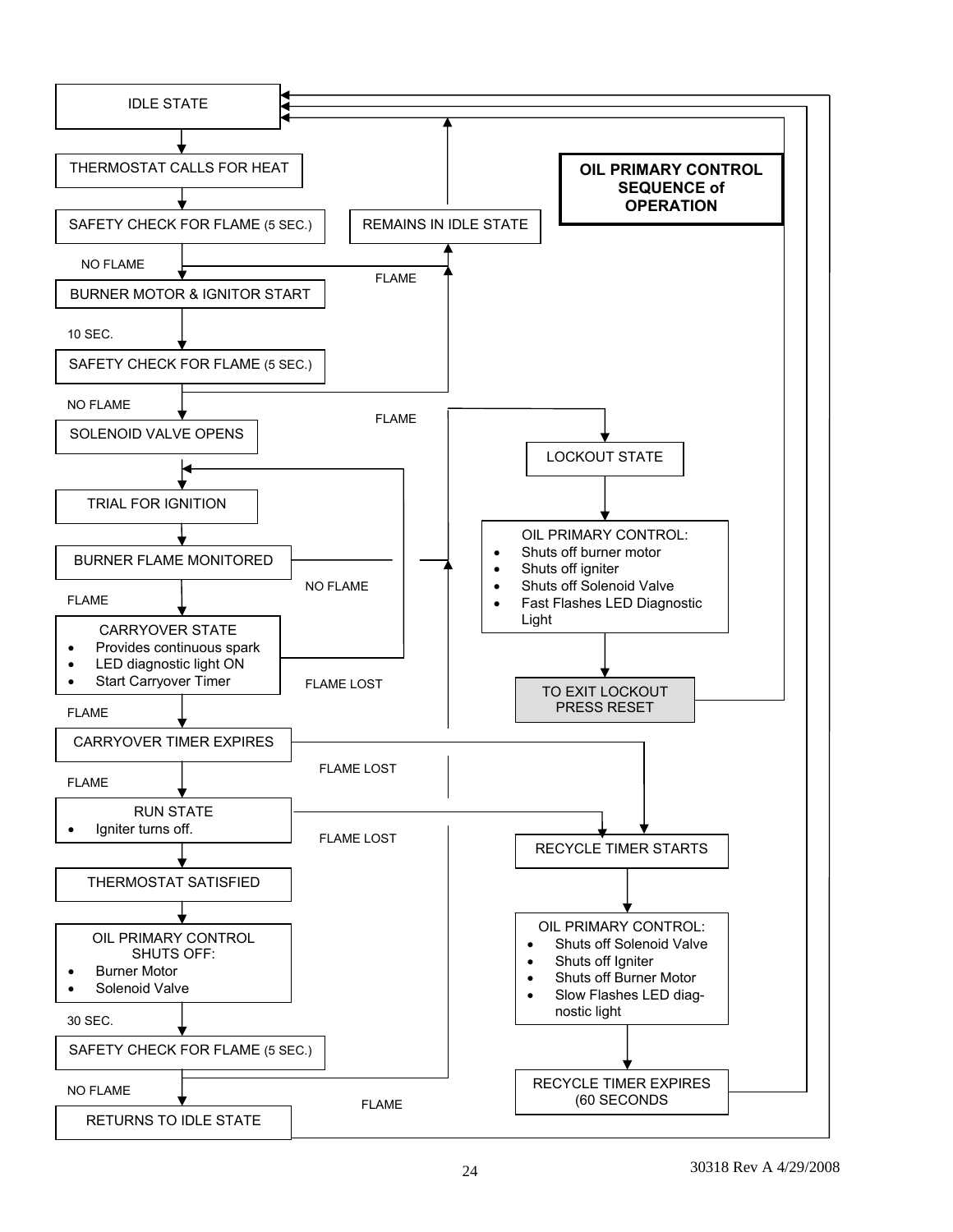## **Table C-1: 1158-120 ELECTRONIC FAN TIMER BOARD (EFT) DETAILED SEQUENCE OF OPERATION**

<span id="page-24-1"></span><span id="page-24-0"></span>

| <b>Mode</b> | <b>Action</b>                                                               | <b>System Response</b>                                                                                                                                                                                                                                                                                                                                                                                   |
|-------------|-----------------------------------------------------------------------------|----------------------------------------------------------------------------------------------------------------------------------------------------------------------------------------------------------------------------------------------------------------------------------------------------------------------------------------------------------------------------------------------------------|
|             | Thermostat calls for heat. ("W"<br>terminal is energized).                  | a. EFT closes oil primary control T - T connections).<br>Ignition system and the oil primary control start the furnace. Oil flows as long as the<br>oil primary control senses flame.<br>c. Burner motor is energized and heat "fan on" delay timing begins. When timing is<br>complete, the circulator fan is energized at heat speed.                                                                  |
| <b>HEAT</b> | Thermostat ends call for heat.<br>("W" terminal is de-energized).           | The oil primary control is de-energized, terminating the burner cycle.<br>a.<br>Heat "fan off" delay timing begins. Length of delay depends on EFT dipswitch set-<br>b.<br>tings. When timing is complete, the circulator fan is de-energized.<br>EFT returns to standby mode, (Oil primary control and circulator fan are off, unless<br>C.<br>continuous fan operation is selected at the thermostat). |
|             | Burner fails to light.                                                      | Oil primary control locks out within lockout timing, (30 seconds).<br>a.<br>Burner motor is de-energized. (Even though thermostat is still calling for heat).<br>b.<br>If circulator fan has started, it continues through the selected heat "fan off" delay<br>c.<br>period.                                                                                                                            |
|             | Established flame fails.                                                    | Burner motor is de-energized and oil primary control goes into recycle mode.<br>a.<br>If the selected heat "fan off" delay timing is longer than the recycle delay tim-<br>b.<br>ing, the circulator fan continues to run through the next trial for ignition.                                                                                                                                           |
| COOL        | Thermostat begins call for<br>cool. (G and Y terminals are<br>energized).   | a. Cooling contactor is energized immediately.<br>b. Circulator fan is energized at cool speed.                                                                                                                                                                                                                                                                                                          |
|             | Thermostat ends call for cool.<br>(G and Y terminals are de-<br>energized). | Cooling contactor is de-energized immediately.<br>a.<br>Circulator fan turns off immediately.<br>b.                                                                                                                                                                                                                                                                                                      |
| <b>FAN</b>  | Thermostat begins call for fan.<br>(G terminal is energized).               | a. Circulator fan is energized immediately at cooling speed.                                                                                                                                                                                                                                                                                                                                             |
|             | Thermostat ends call for fan.<br>(G terminal is de-energized).              | a. Circulator fan is de-energized immediately.                                                                                                                                                                                                                                                                                                                                                           |
|             | Limit switch string opens.                                                  | Oil primary control shuts off burner.<br>a.<br>Circulator fan is energized immediately at heat speed.<br>b.<br>EFT opens oil primary control T - T connections. Circulating fan runs as long as<br>c.<br>limit string stays open.<br>d. If there is a call for cooling or fan, the circulating fan switches from heating to cool-<br>ing speed.                                                          |
| LIMIT       | Limit switch string closes<br>(with existing call for heat).                | a. EFT begins heat "fan off" delay sequence.<br>b. Circulating fan turns off after the selected heat "fan off" timing.<br>c. EFT re-closes oil primary control T - T connections.<br>d. Oil primary control is energized, initiating burner light off.                                                                                                                                                   |
|             | Limit switch string closes<br>(without existing call for heat).             | Circulator fan turns off when heat "fan off" delay time is complete.<br>a.<br>Normal operation resumes; EFT control is in standby mode awaiting next<br>b.<br>thermostat command.                                                                                                                                                                                                                        |
| <b>FAN</b>  | Continuous circulating fan is<br>connected.                                 | a. Circulating fan is energized when there is no call for heat, cool, or fan.<br>b. If fan operation is required by a call for heat, cool, or fan, the EFT switches off the<br>continuous fan speed tap before energizing the other fan speed.                                                                                                                                                           |
| EAC         | Electronic Air Cleaner is con-<br>nected.                                   | Electronic air cleaner (EAC) connections are energized when the heat or cool<br>$\bullet$<br>speed of the circulator fan is energized. EAC connections are not energized when<br>the optional continuous fan terminal is energized.                                                                                                                                                                      |
| <b>HUM</b>  | Humidity control is connected.                                              | Humidifier connections are energized when the oil burner motor is energized.<br>$\bullet$                                                                                                                                                                                                                                                                                                                |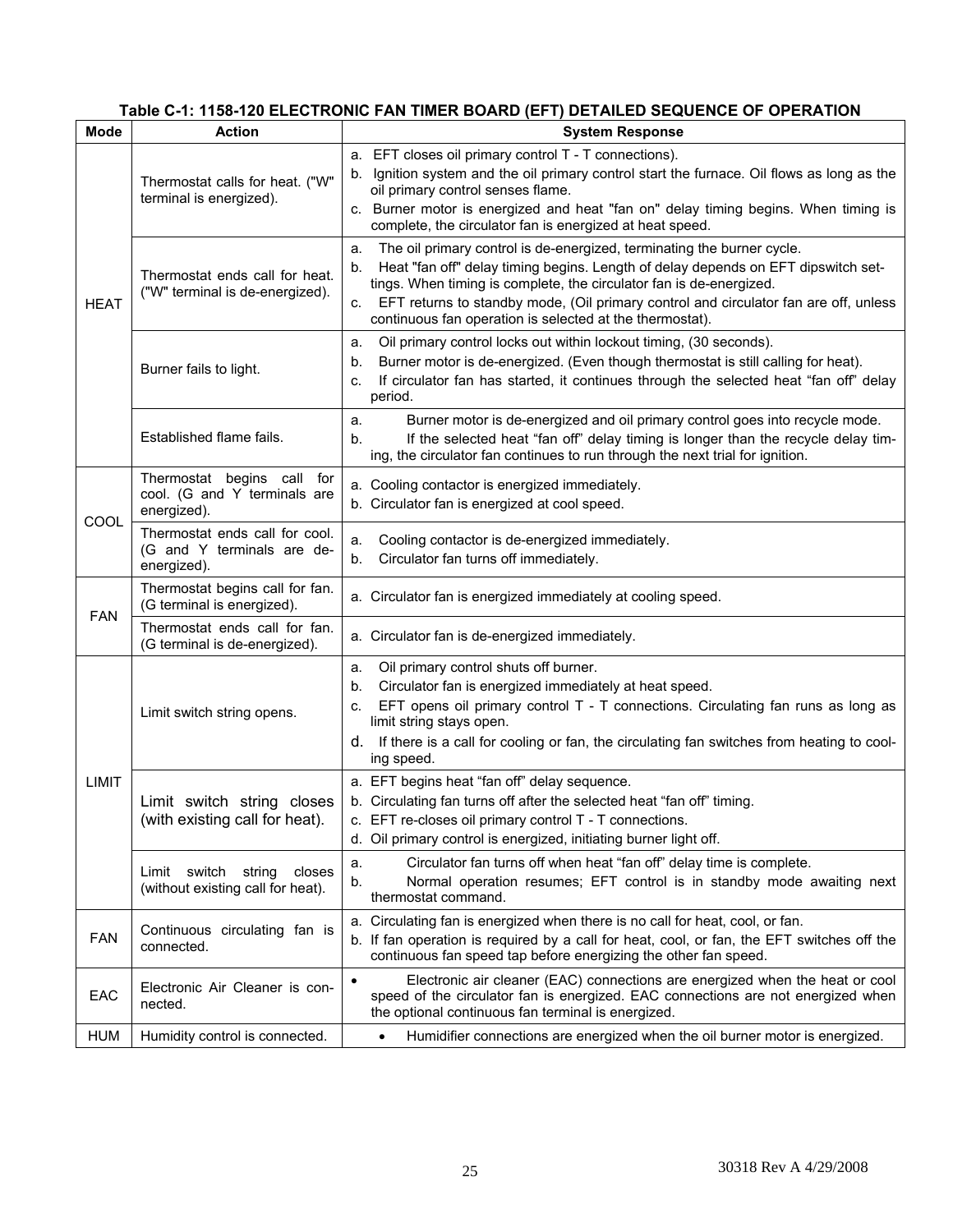#### <span id="page-25-1"></span><span id="page-25-0"></span>**1168-1 ELECTRONIC FAN TIMER BOARD (EFT) DETAILED SE-QUENCE OF OPERATION**

#### **Thermostat Input LED's (LED1-5, LED8)**

Six green LED's are placed behind their respective thermostat connections (Y1, Y1/Y2, G, DH, O, and W) and operate whenever a call is present.

**Thermostat calls for "W"**. The 24VAC input signal is passed to pin 2 of P1 and will drive the K1 relay that provides dedicated contacts to the T-T input of the Oil Primary Control. **Thermostat calls for cool "Y1"**. The 24VAC input signal is passed to pin 6 of P1. **Thermostat calls for fan "G"**. The 24VAC input signal is passed to pin 15 of P1. **Thermostat calls for dehumidification "DH"**. The 24VAC input signal is passed to pin 10 of P1. **Thermostat calls for reversing valve "O"**. The 24VAC input signal is passed to pin 9 of P1.

#### **OIL PRIMARY CONTROL LED DIAGNOSTIC LIGHT**

The LED diagnostic light has several functions. It indicates the state or mode in which the oil burner is operating. It will also indicate fault conditions, and help determine cad cell resistance while the burner is operating.

#### **NORMAL CONDITIONS**:

The LED diagnostic light will turn on when the burner enters the carryover state; the point at which ignition spark is on, and will remain on through the run state, where the ignition spark is terminated but the burner continues to fire.

The LED diagnostic light will turn off at the end of the burner cycle as the oil primary control enters the idle state, and will remain off until the next heating cycle.

#### **FAULT CONDITIONS:**

If the LED diagnostic light is flashing quickly; 1 Hz (½ second on / ½ second off), the oil primary control is in the lockout state or in restricted mode. To exit the lockout state, press the reset button.

If the LED diagnostic light is flashing slowly; ¼ Hz (2 seconds on / 2 seconds off), the oil primary control is in the recycle state. This indicates that flame sensing was lost after the lockout timer expired during the ignition carryover state. The oil primary control will return to the idle state within 60 seconds.

#### **CAD CELL CONDITION**:

If the LED diagnostic light is off, the cad cell is not sensing flame.

If the LED diagnostic light is on, the cad cell is sensing flame, or viewing ambient light.

The resistance of the cad cell may be checked while the oil primary control is in the run state by pressing the reset button. The LED diagnostic light will flash the following code:

#### **TABLE C-2: CAD CELL RESISTANCE**

| <b>Flashes</b> | Resistance in Ohms |
|----------------|--------------------|
|                | Less than 400      |
| 2              | Between 400 - 800  |
| 3              | Between 800 - 1600 |
|                | Between 1600- 5000 |

## **TROUBLESHOOTING**

IMPORTANT: Due to the potential hazard of line voltage, only a trained, experienced service technician should perform the troubleshooting procedure.

#### **PRELIMINARY STEPS:**

Check the diagnostic light for indications of burner condition. Refer to the oil primary control LED DIAGNOSTIC LIGHT section for details.

## **ACAUTION**

**WHEN SIMULATING A CALL FOR HEAT AT THE OIL PRIMARY CON-TROL, DISCONNECT AT LEAST ONE THERMOSTAT LEAD WIRE FROM THE T1 - T2 TERMINALS TO PRE-VENT DAMAGE TO THE THERMO-STAT. NEGLECTING THIS PROCE-DURE MAY BURN OUT THE HEAT ANTICIPATOR OF A STANDARD 24 VAC THERMOSTAT, OR CAUSE HARM TO COMPONENTS WITHIN A MICRO-ELECTRONIC THERMOSTAT.** 

Before checking the oil primary control, perform these preliminary checks, (repair or replace controls as necessary):

Check the power supply; fuse box or breaker, any service switches, all wiring connections, and burner motor reset button (if equipped).

• Check the limit switches to ensure that the switch contacts are closed.

Check the electrode gap and position.

Check the contacts between the oil primary control and the electrodes.

• Check oil supply (tank gauge).

Check the oil nozzle, oil filter, and oil valves.

Check the piping or tubing to the oil tank.

Check the oil pump pressure.

#### **CHECK OIL PRIMARY CONTROL AND IGNITER**

If the trouble does not appear to be in the burner or ignition hardware, check the oil primary control and the igniter by using the following equipment:

Screwdriver.

Voltmeter (0 - 150 VAC)

Insulated jumper wires with both ends stripped.

## **AWARNING**

### **Electrical Shock Hazard**.

Troubleshooting is done with the system powered. Be careful to observe all necessary precautions to prevent electrical shock or equipment damage.

#### **PRELIMINARY CHECKS**:

Make sure that limit switches are closed and those contacts are clean.

Check for line voltage power on the oil primary control black and white lead wires.

Refer to Table C-4 or C-5 for further troubleshooting information.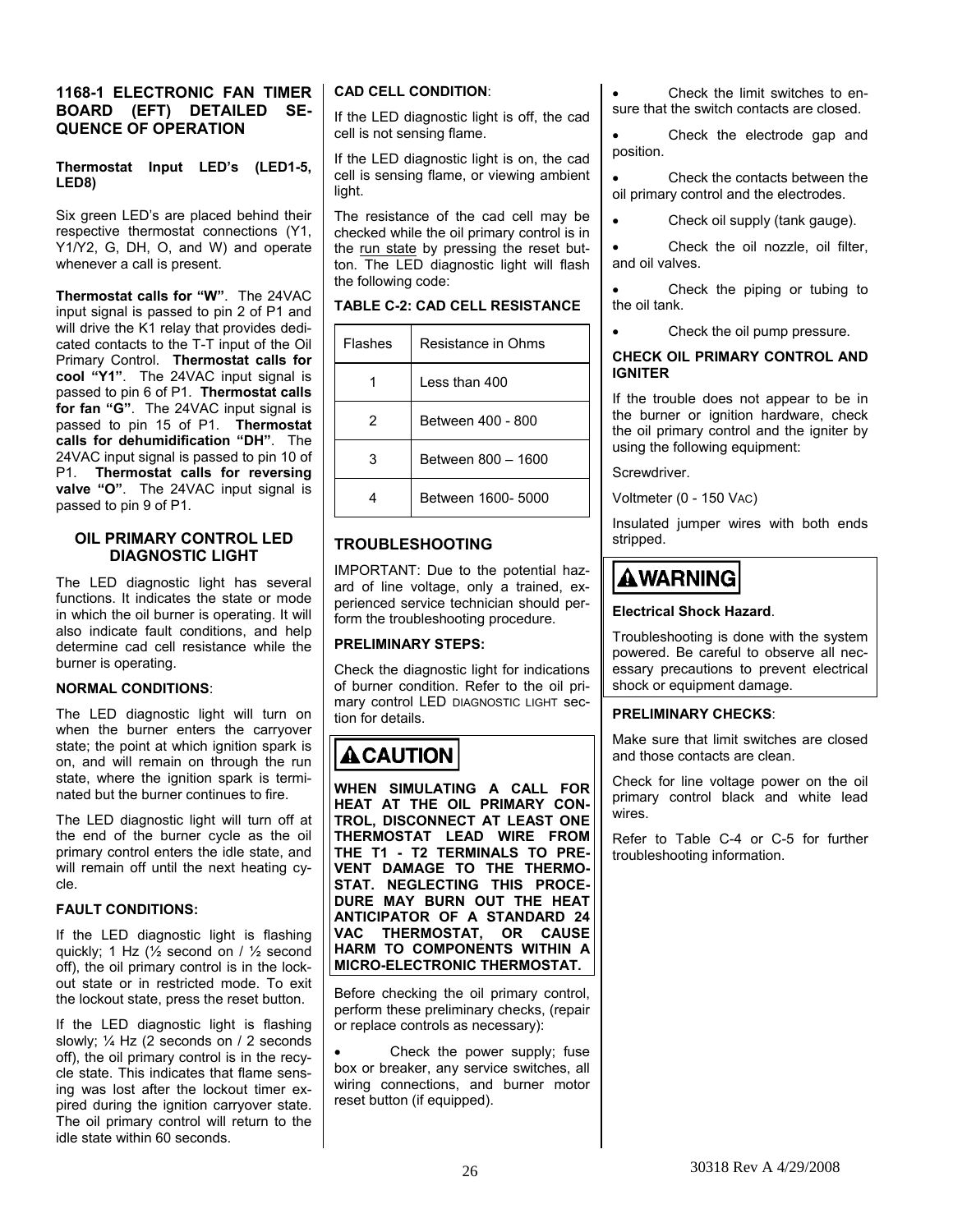<span id="page-26-1"></span><span id="page-26-0"></span>

|                                                               | Table C-3: OIL PRIMARY CONTROL TROUBLESHOOTING<br>Condition: Burner motor does not start when there is a call for heat.                                                                    |                            |                                                                                                                                                                                                                                                                                                                                                                     |  |  |  |  |  |
|---------------------------------------------------------------|--------------------------------------------------------------------------------------------------------------------------------------------------------------------------------------------|----------------------------|---------------------------------------------------------------------------------------------------------------------------------------------------------------------------------------------------------------------------------------------------------------------------------------------------------------------------------------------------------------------|--|--|--|--|--|
|                                                               | <b>Procedure</b>                                                                                                                                                                           | <b>Status</b>              | <b>Corrective Action</b>                                                                                                                                                                                                                                                                                                                                            |  |  |  |  |  |
| $\mathbf{1}$ .                                                | Check that limit switches are<br>closed and contacts are clean.                                                                                                                            | N/A                        | N/A                                                                                                                                                                                                                                                                                                                                                                 |  |  |  |  |  |
| 2.                                                            | Check for line voltage power at<br>the oil primary control. Voltage<br>should be 120 Vac between the<br>black and white lead wires on<br>the oil primary control.                          | N/A                        | N/A                                                                                                                                                                                                                                                                                                                                                                 |  |  |  |  |  |
| 3.                                                            | Check indicator light with burner<br>off, no call for heat (no flame).                                                                                                                     | Indicator light is on.     | Cad cell is defective, sees external light, or connections have<br>shorted. Go to step 4.                                                                                                                                                                                                                                                                           |  |  |  |  |  |
|                                                               |                                                                                                                                                                                            | Indicator light turns off. | Eliminate external light source or permanently shield cad cell.                                                                                                                                                                                                                                                                                                     |  |  |  |  |  |
| Shield cad cell from external<br>4<br>light.                  |                                                                                                                                                                                            | Indicator light stays on.  | Replace cad cell with new cad cell and recheck.<br>$\bullet$<br>If indicator light does not turn off, remove yellow lead wires<br>$\bullet$<br>from the oil primary control and recheck.<br>If indicator light is still on, replace the oil primary control.<br>$\bullet$<br>If the indicator light turns off, replace cad cell bracket assem-<br>$\bullet$<br>bly. |  |  |  |  |  |
| 5.                                                            | Verify that the oil valve is closed<br>during the "valve on delay" pe-<br>riod by opening view port and<br>verifying that no flame is present<br>during the 15-second "valve on<br>delay". | Indicator light is on.     | If flame is present, replace the oil valve.                                                                                                                                                                                                                                                                                                                         |  |  |  |  |  |
| 6.                                                            | Jumper thermostat (T-T) termi-<br>nals on the oil primary control                                                                                                                          | Burner starts.             | Trouble is in thermostat circuit. Check thermostat-wiring connec-<br>tions.<br>If connections are clean and tight, check thermostat wires for conti-<br>nuity.                                                                                                                                                                                                      |  |  |  |  |  |
| <b>IMPORTANT</b><br>First remove one thermostat lead<br>wire. |                                                                                                                                                                                            | Burner does not start.     | Disconnect line voltage power and open line switch.<br>$\bullet$<br>Check all wiring connections.<br>$\bullet$<br>Tighten any loose connections and recheck.<br>$\bullet$<br>If burner still doesn't start, replace oil primary control.<br>If burner still doesn't start, check the oil burner motor. It may be                                                    |  |  |  |  |  |
|                                                               |                                                                                                                                                                                            |                            | seized or burned out.                                                                                                                                                                                                                                                                                                                                               |  |  |  |  |  |

|                  | Condition: Burner starts then locks out on safety with indicator light flashing at 1/2 second on, 1/2 second off. |                                                                                 |                                                                                                                                                 |  |  |  |  |
|------------------|-------------------------------------------------------------------------------------------------------------------|---------------------------------------------------------------------------------|-------------------------------------------------------------------------------------------------------------------------------------------------|--|--|--|--|
| <b>Procedure</b> |                                                                                                                   | <b>Status</b>                                                                   | <b>Corrective Action</b>                                                                                                                        |  |  |  |  |
|                  |                                                                                                                   | Indicator light stops flashing.                                                 | Go to Step 8.                                                                                                                                   |  |  |  |  |
|                  | Reset oil primary control by<br>pushing in and releasing red re-<br>set button.                                   | Indicator light continues to flash<br>at 1/2 second on, 1/2 second off<br>rate. | Verify that the control is not in restricted mode. (See notes at end of<br>this table.). If not in restricted mode, replace oil primary control |  |  |  |  |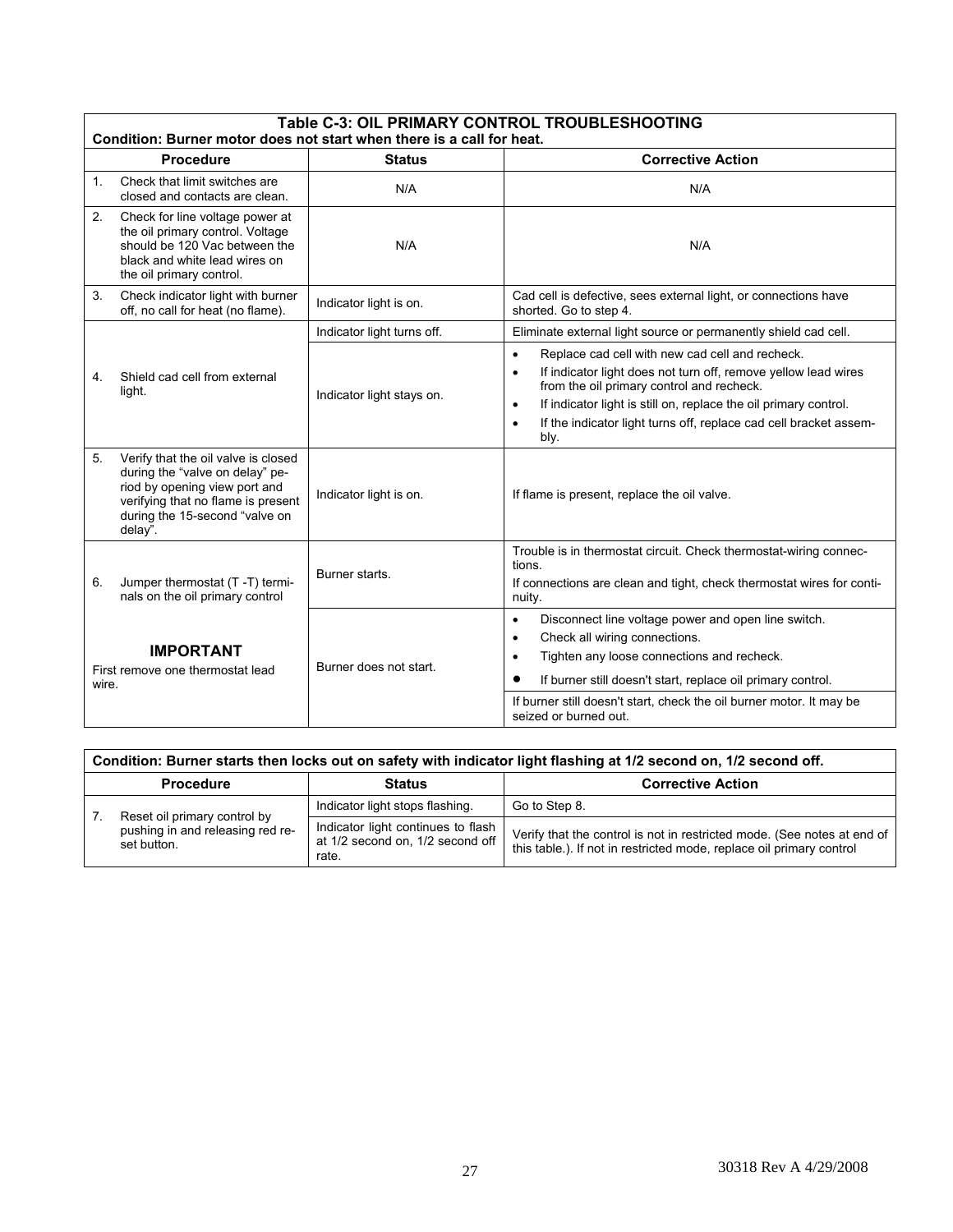|                                                                                                                                                                                                                                                                                                                                                                                                                               | Condition: Burner starts then locks out on safety with indicator light flashing at 1/2 second on, 1/2 second off. (Cont.)                                                                                    |                                                                                             |                                                                                                                                            |  |  |
|-------------------------------------------------------------------------------------------------------------------------------------------------------------------------------------------------------------------------------------------------------------------------------------------------------------------------------------------------------------------------------------------------------------------------------|--------------------------------------------------------------------------------------------------------------------------------------------------------------------------------------------------------------|---------------------------------------------------------------------------------------------|--------------------------------------------------------------------------------------------------------------------------------------------|--|--|
| <b>Procedure</b>                                                                                                                                                                                                                                                                                                                                                                                                              |                                                                                                                                                                                                              | <b>Status</b>                                                                               | <b>Corrective Action</b>                                                                                                                   |  |  |
|                                                                                                                                                                                                                                                                                                                                                                                                                               |                                                                                                                                                                                                              | Ignition is off                                                                             | Spark igniter could be defective. Check for line voltage at igniter<br>terminals. If line voltage is present, replace oil primary control. |  |  |
| 8.                                                                                                                                                                                                                                                                                                                                                                                                                            | Listen for spark after burner                                                                                                                                                                                | Ignition is on.                                                                             | Go to Step 9.                                                                                                                              |  |  |
| turns on (after 2 second delay).                                                                                                                                                                                                                                                                                                                                                                                              |                                                                                                                                                                                                              | Ignition is on but no oil is being<br>sprayed into the combustion<br>chamber.               | Wait for "Valve ON" delay to complete. Check oil supply, and oil line<br>valve. Check for filter blockage or seized oil pump.              |  |  |
| 9.                                                                                                                                                                                                                                                                                                                                                                                                                            | Check indicator light after flame<br>is established, but before oil<br>primary control locks out.                                                                                                            | Indicator light is on until the<br>control locks out and starts<br>flashing during lockout. | Replace oil primary control                                                                                                                |  |  |
|                                                                                                                                                                                                                                                                                                                                                                                                                               |                                                                                                                                                                                                              | Indicator light stays off.                                                                  | Go to step 10.                                                                                                                             |  |  |
|                                                                                                                                                                                                                                                                                                                                                                                                                               | 10. Check cad cell sighting for view<br>of flame.                                                                                                                                                            |                                                                                             |                                                                                                                                            |  |  |
| а.                                                                                                                                                                                                                                                                                                                                                                                                                            | Disconnect line voltage power<br>and open line switch.                                                                                                                                                       | Burner locks out.                                                                           | Go to step 11.                                                                                                                             |  |  |
| b.                                                                                                                                                                                                                                                                                                                                                                                                                            | Unplug cad cell and clean cad<br>cell face with soft clothe.                                                                                                                                                 |                                                                                             |                                                                                                                                            |  |  |
| С.                                                                                                                                                                                                                                                                                                                                                                                                                            | Check sighting for clear view<br>of flame. Replace cad cell in<br>socket.<br>Reconnect line voltage power                                                                                                    | Burner keeps running.                                                                       | System is OK.                                                                                                                              |  |  |
| d.                                                                                                                                                                                                                                                                                                                                                                                                                            | and close line switch.<br>Start burner.                                                                                                                                                                      |                                                                                             |                                                                                                                                            |  |  |
| 11.                                                                                                                                                                                                                                                                                                                                                                                                                           | Check cad cell.                                                                                                                                                                                              |                                                                                             |                                                                                                                                            |  |  |
| а.                                                                                                                                                                                                                                                                                                                                                                                                                            | Disconnect line voltage power<br>and open line switch.                                                                                                                                                       | Indicator light is on.                                                                      | Remount control onto burner housing. Go to step 6.                                                                                         |  |  |
| b.                                                                                                                                                                                                                                                                                                                                                                                                                            | Remove existing cad cell and<br>replace with new cad cell.                                                                                                                                                   |                                                                                             |                                                                                                                                            |  |  |
| с.                                                                                                                                                                                                                                                                                                                                                                                                                            | Disconnect all wires from<br>thermostat terminals to en-<br>sure that there is no call for<br>heat.                                                                                                          |                                                                                             |                                                                                                                                            |  |  |
| d.                                                                                                                                                                                                                                                                                                                                                                                                                            | Reconnect line voltage power<br>and close line switch.                                                                                                                                                       | Indicator light is off.                                                                     | Go to step 12.                                                                                                                             |  |  |
| е.                                                                                                                                                                                                                                                                                                                                                                                                                            | Expose new cad cell to bright<br>light such as a flashlight.                                                                                                                                                 |                                                                                             |                                                                                                                                            |  |  |
|                                                                                                                                                                                                                                                                                                                                                                                                                               | 12. Check cad cell bracket assem-<br>bly.                                                                                                                                                                    |                                                                                             |                                                                                                                                            |  |  |
| а.                                                                                                                                                                                                                                                                                                                                                                                                                            | Disconnect line voltage power<br>and open line switch.                                                                                                                                                       | Indicator light is on.                                                                      | Replace cad cell bracket assembly.                                                                                                         |  |  |
| b.                                                                                                                                                                                                                                                                                                                                                                                                                            | Remove cad cell wires from                                                                                                                                                                                   |                                                                                             |                                                                                                                                            |  |  |
|                                                                                                                                                                                                                                                                                                                                                                                                                               | quick connect connectors on<br>the oil primary control and<br>leave control lead wires open.                                                                                                                 |                                                                                             |                                                                                                                                            |  |  |
| c.                                                                                                                                                                                                                                                                                                                                                                                                                            | Apply power to device.                                                                                                                                                                                       | Indicator light is off.                                                                     | Replace oil primary control.                                                                                                               |  |  |
| d.                                                                                                                                                                                                                                                                                                                                                                                                                            | Place jumper across cad cell<br>terminals after burner motor<br>turns on.                                                                                                                                    |                                                                                             |                                                                                                                                            |  |  |
| NOTE: Restricted Mode - (Limited Reset): In order to limit the accumulation of unburned oil in the combustion chamber, the control can be reset<br>only 3 times, after which, the control locks out. The reset count returns to zero each time a call for heat is successfully completed.<br>To reset from RESTRICTED MODE: press and hold the reset button for 30 seconds. When the LED flashes twice, the device has reset. |                                                                                                                                                                                                              |                                                                                             |                                                                                                                                            |  |  |
|                                                                                                                                                                                                                                                                                                                                                                                                                               | NOTE: Disable function: Pressing and holding the reset button will disable all functions until the button is released. The burner will restart at the<br>beginning of the normal heat cycle on SAFETY CHECK. |                                                                                             |                                                                                                                                            |  |  |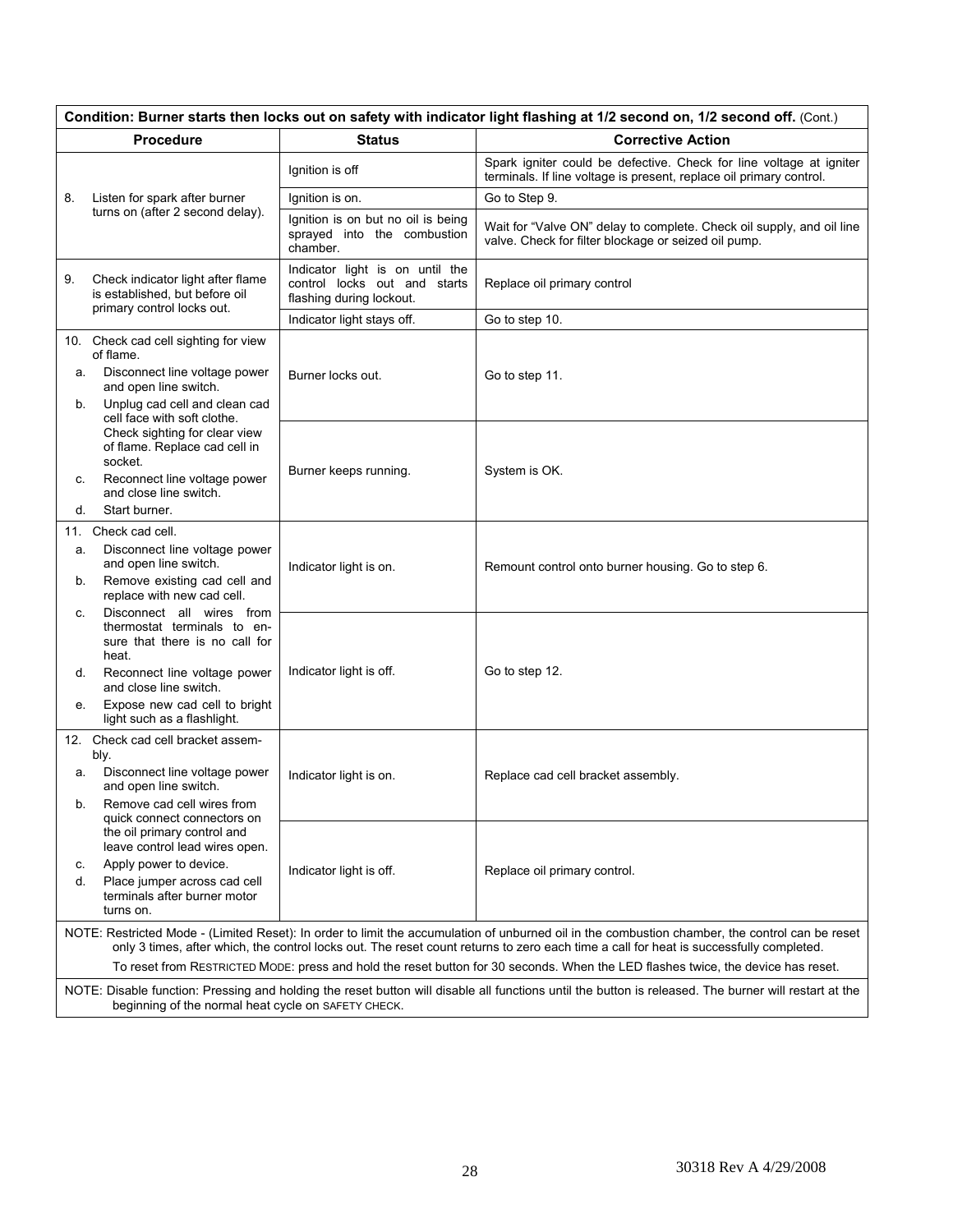## <span id="page-28-0"></span>**TABLE C4: SYSTEM AND GENERAL TROUBLESHOOTING**

<span id="page-28-1"></span>

| Problem                                                                                         | <b>Possible Cause</b>                                                                                | <b>Remedy</b>                                                                                                                                                                                                                                                                                                                                                                |
|-------------------------------------------------------------------------------------------------|------------------------------------------------------------------------------------------------------|------------------------------------------------------------------------------------------------------------------------------------------------------------------------------------------------------------------------------------------------------------------------------------------------------------------------------------------------------------------------------|
|                                                                                                 | Thermostat not calling for heat.                                                                     | Check thermostat and adjust. Also, check thermostat for accuracy; if it is<br>a mercury switch type, it might be off level.                                                                                                                                                                                                                                                  |
|                                                                                                 | No power to furnace.                                                                                 | Check furnace switch, main electrical panel furnace fuse or circuit<br>breaker. Also look for any other hand operated switch, such as an old<br>poorly located furnace switch, which was not removed during furnace<br>replacement.                                                                                                                                          |
| Furnace will not start.                                                                         | Thermostat faulty.                                                                                   | Remove thermostat wires from oil primary control terminals T-T. Place a<br>jumper across T-T. If furnace starts, replace thermostat, thermostat sub-<br>base (if equipped), or both.                                                                                                                                                                                         |
|                                                                                                 | Oil primary control faulty.                                                                          | Check reset button on oil primary control. Remove thermostat wires<br>from oil primary control terminals T1 - T2. Check for 24V across T -T. If<br>no voltage is present, check for 115V to oil primary control. If 115V is<br>present, go to Table C-3.                                                                                                                     |
| Furnace will not start.                                                                         | Photo Cell wiring shorted or room<br>light leaking into photo cell com-<br>partment                  | Check photo cell (cad cell) wiring for short circuits. Also, check for room<br>light leaking into cad cell compartment. Repair light leak if necessary.<br>See Table C-3.                                                                                                                                                                                                    |
|                                                                                                 | Open safety switch.                                                                                  | Check for open limit or auxiliary limit. Also, check internal wiring connec-<br>tions; loose connectors, etc.                                                                                                                                                                                                                                                                |
|                                                                                                 | No fuel oil.                                                                                         | Check fuel oil supply. Check that all hand operated fuel oil valves are in<br>the open position. Fill oil storage tank if necessary.                                                                                                                                                                                                                                         |
|                                                                                                 | Clogged nozzle.                                                                                      | Replace nozzle with high quality replacement. Use rating plate or Tables<br>in Appendix A as a guide.                                                                                                                                                                                                                                                                        |
| Furnace will not start without                                                                  | Clogged oil filter.                                                                                  | Replace oil tank filter or in-line filter if used.                                                                                                                                                                                                                                                                                                                           |
| first pushing oil primary con-<br>trol reset button.<br>(Happens on frequent basis)             | Low oil pump pressure.                                                                               | Connect pressure gauge to oil pump. Adjust pump pressure, or replace<br>oil pump if necessary. Ensure that erratic pressure readings are not<br>caused by defective fuel oil line.                                                                                                                                                                                           |
|                                                                                                 | Air getting into fuel oil lines, or fuel<br>oil line dirty, clogged, or in some<br>manner defective. | Check fuel oil lines. Replace any compression fittings found with high<br>quality flared fittings. Check for any signs of oil leaks. Any oil leak is a<br>potential source of air or contaminants.                                                                                                                                                                           |
|                                                                                                 | Defective burner motor.                                                                              | Check burner motor. If burner motor is cutting out on over-load, deter-<br>mine why. Replace if necessary.                                                                                                                                                                                                                                                                   |
| Furnace starts, but cuts out<br>requiring manually resetting<br>the oil protector reset button. | Photo Cell (Cad Cell) defective.                                                                     | If cad cell is dirty, clean it. (Determine why cad cell is getting dirty). If<br>cad cell is poorly aimed, realign it. NOTE: The photocell should have a<br>resistance of 100K $\Omega$ in absence of light; a maximum of 1500 $\Omega$ in the<br>presence of light. Ensure that room light is not leaking into the cad cell<br>compartment. (See diagnostic light section). |
|                                                                                                 | No fuel oil.                                                                                         | Check fuel oil supply. Check that all hand operated fuel oil valves are in<br>the open position. Fill oil storage tank if necessary.                                                                                                                                                                                                                                         |
|                                                                                                 | Clogged nozzle.                                                                                      | Replace nozzle with high quality replacement. Use rating plate or Tables<br>in Appendix A as a guide.                                                                                                                                                                                                                                                                        |
|                                                                                                 | Clogged oil filter.                                                                                  | Replace oil tank filter or in-line filter if used.                                                                                                                                                                                                                                                                                                                           |
| Furnace starts, but cuts out                                                                    | Low oil pump pressure.                                                                               | Connect pressure gauge to oil pump. Adjust pump pressure, or replace<br>oil pump if necessary. Ensure that erratic pressure readings are not<br>caused by defective fuel oil line.                                                                                                                                                                                           |
| requiring manually resetting<br>the oil protector reset button.                                 | Air getting into fuel oil lines, or fuel<br>oil line dirty, clogged, or in some<br>manner defective. | Check fuel oil lines. Replace any compression fittings found with high<br>quality flared fittings. Check for any signs of oil leaks. Any oil leak is a<br>potential source of air or contaminants.                                                                                                                                                                           |
|                                                                                                 | Defective burner motor.                                                                              | Check burner motor. If burner motor is cutting out on over-load, deter-<br>mine why. Replace if necessary.                                                                                                                                                                                                                                                                   |
|                                                                                                 | Water or contaminants in oil.                                                                        | Drain fuel oil storage tank, replace fuel oil. (Consult with fuel oil sup-<br>plier).                                                                                                                                                                                                                                                                                        |
|                                                                                                 | Frozen oil line.                                                                                     | Gently warm oil line. Insulate oil line. (Outdoor piping size may require<br>increased diameter).                                                                                                                                                                                                                                                                            |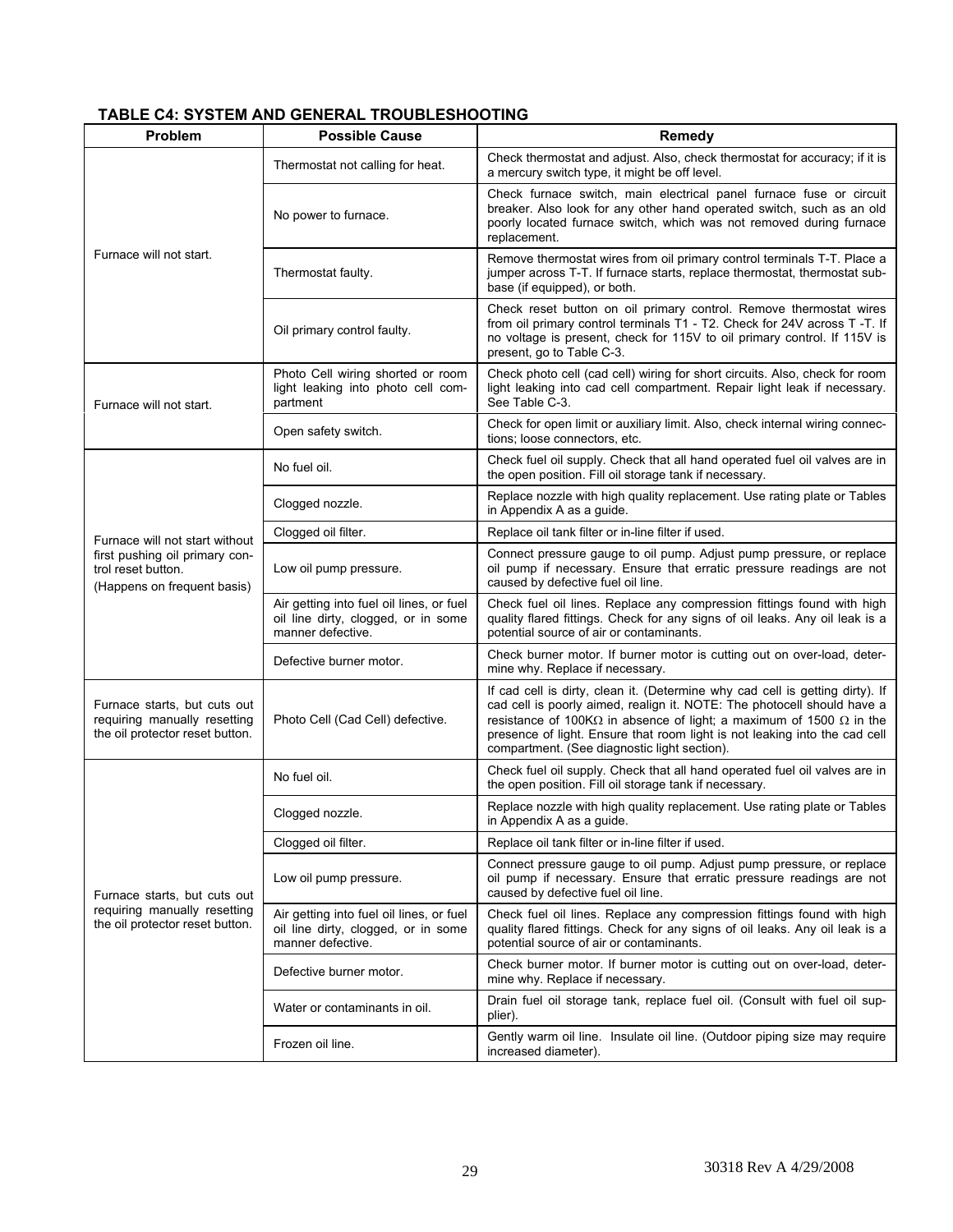| TABLE C-4: SYSTEM AND GENERAL TROUBLESHOOTING continued |                                                                                           |                                                                                                                                                                                                                                                                                                                               |  |  |
|---------------------------------------------------------|-------------------------------------------------------------------------------------------|-------------------------------------------------------------------------------------------------------------------------------------------------------------------------------------------------------------------------------------------------------------------------------------------------------------------------------|--|--|
| Problem<br><b>Possible Cause</b>                        |                                                                                           | Remedy                                                                                                                                                                                                                                                                                                                        |  |  |
|                                                         | Electrodes out of adjustment or<br>defective.                                             | Check electrode settings. Check electrodes for dirt build-up or cracks in<br>porcelain.                                                                                                                                                                                                                                       |  |  |
| Oil burner sputtering at noz-                           | Poor transformer high voltage<br>connections or defective trans-<br>former.               | Check contacts between the igniter and electrodes. If OK, replace the<br>igniter                                                                                                                                                                                                                                              |  |  |
| zle                                                     | Fuel oil filter clogged.                                                                  | Replace fuel oil storage tank filter and / or fuel oil in-line filter.                                                                                                                                                                                                                                                        |  |  |
|                                                         | Defective oil pump.                                                                       | Check burner motor / fuel oil pump coupling. Check oil pump pressure.<br>Replace fuel oil pump if necessary.                                                                                                                                                                                                                  |  |  |
|                                                         | Fuel oil line partially clogged or<br>contains air.                                       | Bleed air from oil line. If problem persists, replace oil line.                                                                                                                                                                                                                                                               |  |  |
|                                                         | System temperature rise too high.                                                         | System temperature rise ideally should not exceed 85°F. Check for<br>clogged air filters. Check blower fan for excess dirt build-up or debris.<br>Speed up blower fan if necessary.                                                                                                                                           |  |  |
| Excessive fuel oil consump-                             | Poor "fan off" delay timing selec-<br>tion, (fan stops too soon).                         | Check "fan off" delay timing setting. Use a duct thermometer in the sup-<br>ply air plenum take-off or first few inches of the supply air trunk duct.<br>Ideally, the fan will shut off at a temperature of 90° - 100°F. Manipulate<br>the dip switch settings to come as close as possible to this "fan off"<br>temperature. |  |  |
| tion.                                                   | Fuel oil leak.                                                                            | Check fuel oil line for leaks. Repair or replace if necessary.                                                                                                                                                                                                                                                                |  |  |
|                                                         | Stack temperature too high.                                                               | Check stack temperature. Stack temperatures will normally range from<br>350° to 450°F. Check draft regulator. Draft should be set to -0.02 in.<br>W.C.                                                                                                                                                                        |  |  |
|                                                         | Thermostat improperly adjusted or<br>in poor location.                                    | Check thermostat heat anticipator setting against measured amperage<br>draw. Increase heat anticipator setting if necessary. If the thermostat is<br>being influenced by drafts, sunlight, duct work, etc., relocate to more<br>suitable location.                                                                            |  |  |
| Too much smoke.                                         | Insufficient combustion air adjust-<br>ment at oil burner, or improper<br>draft pressure. | Adjust the oil burner combustion air band and draft regulator to gain the<br>highest practical $CO2$ or lowest practical $O2$ content in the flue gases.<br>See Burner Set Up.                                                                                                                                                |  |  |
|                                                         | Heat exchanger partially clogged.                                                         | Check for soot build-up in heat exchanger flue passages, especially in<br>the outer radiator.                                                                                                                                                                                                                                 |  |  |
| Soot building up on blast                               | Poor alignment between oil burner<br>blast tube and fire pot.                             | Check alignment. Blast tube should be centered with fire pot burner<br>opening. Oil burner head should be 1/4 inch back from the inside surface<br>of the fire pot.                                                                                                                                                           |  |  |
| tube (end coning).                                      | Flame impingement caused by<br>Incorrect nozzle angle.                                    | Check nozzle size and angle. (See Appendix A). Check distance from<br>head to inside surface of the fire pot.                                                                                                                                                                                                                 |  |  |
|                                                         | Defective fire-pot                                                                        | Check fire-pot. Repair or replace.                                                                                                                                                                                                                                                                                            |  |  |
|                                                         | Airflow blocked or dirty air filter.                                                      | Clean or replace air filter.                                                                                                                                                                                                                                                                                                  |  |  |
|                                                         | Thermostat adjustments or loca-<br>tion.                                                  | Check thermostat heat anticipator setting against measured amperage<br>draw. Increase heat anticipator setting if necessary. If the thermostat is<br>being influenced by drafts, sunlight, duct work, etc., relocate to more<br>suitable location.                                                                            |  |  |
|                                                         | Insufficient airflow.                                                                     | Check all dampers. Open closed dampers including registers in unused<br>rooms. Check system temperature rise. If temperature rise is too high,<br>speed up blower fan.                                                                                                                                                        |  |  |
| Furnace will not warm home<br>to desired temperature.   | Defective high limit control.                                                             | Test high limit function of all limit switches. Use a duct thermometer to<br>assess accuracy of limit control. Check for obstructions to airflow around<br>limit switch bi-metal elements. Replace control if necessary.                                                                                                      |  |  |
|                                                         | Under-sized nozzle.                                                                       | Check nozzle. If problem is not caused by air flow problems, use larger<br>nozzle, if permitted by rating plate.                                                                                                                                                                                                              |  |  |
|                                                         | Blower fan motor stopping intermit-<br>tently on overload.                                | Check blower fan motor amperage draw. Check motor ventilation ports,<br>clean if necessary. Replace motor if necessary.                                                                                                                                                                                                       |  |  |
|                                                         | Burner motor stopping intermit-<br>tently on overload.                                    | Check burner motor. Replace if necessary.                                                                                                                                                                                                                                                                                     |  |  |
| Home does not heat evenly                               | Improper distribution of heat.                                                            | This is not likely to be a furnace problem. Balance duct system.                                                                                                                                                                                                                                                              |  |  |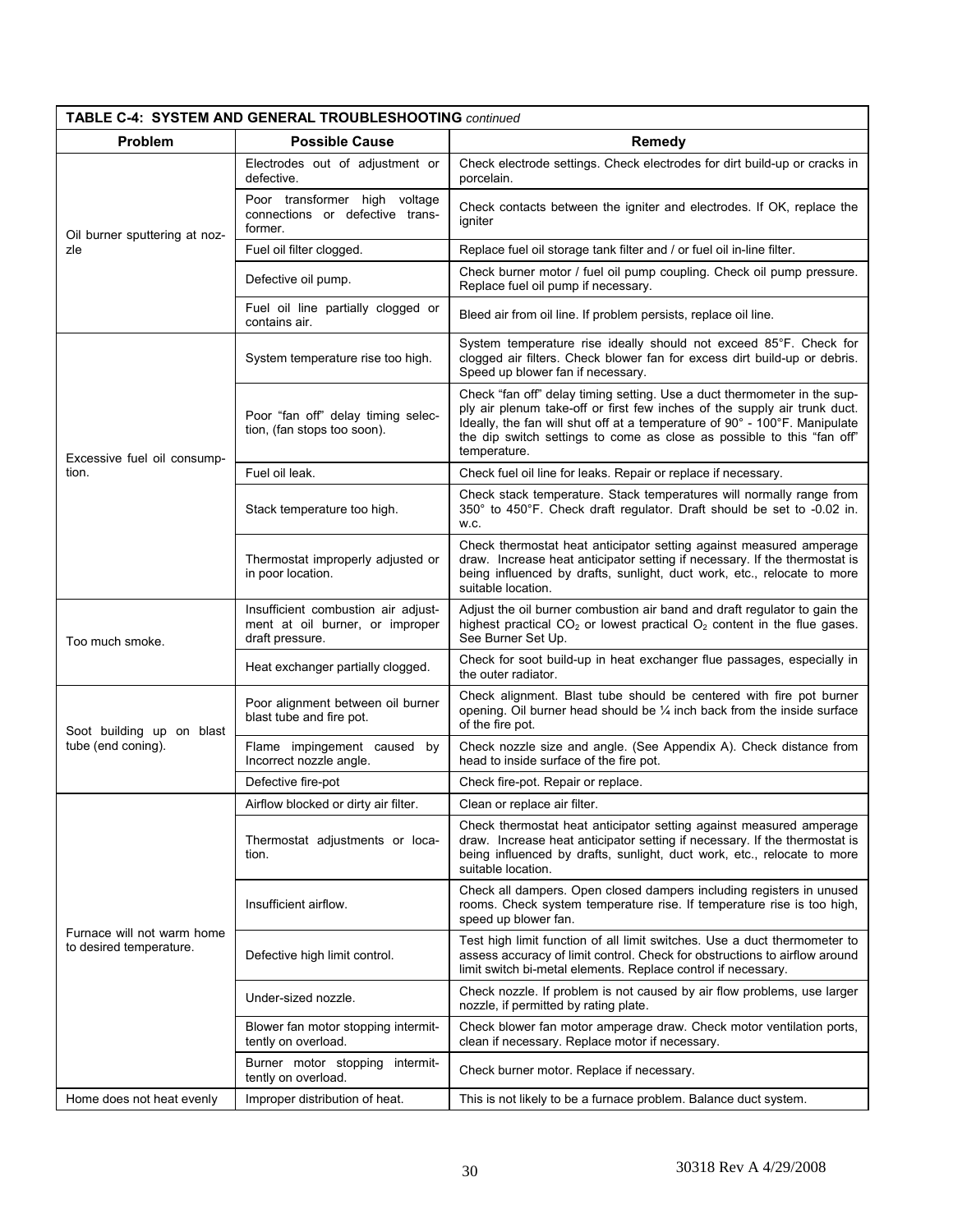<span id="page-30-0"></span>

| <b>Problem</b>                                             | <b>Possible Cause</b>                    | Remedy                                                                                                                                                                 |  |
|------------------------------------------------------------|------------------------------------------|------------------------------------------------------------------------------------------------------------------------------------------------------------------------|--|
|                                                            | Airflow blocked or dirty air filter.     | Clean or replace air filter.                                                                                                                                           |  |
| Supply air temperature too<br>hot.                         | Insufficient airflow.                    | Check all dampers. Open closed dampers including registers in unused<br>rooms. Check system temperature rise. If temperature rise is too high,<br>speed up blower fan. |  |
|                                                            | Excess airflow.                          | Check system temperature rise. Slow down blower fan if necessary.                                                                                                      |  |
| Supply air temperature too<br>cool.                        | Excessive duct losses.                   | Check supply air ductwork. Seal leaky joints and seams. Insulate duct-<br>work if necessary.                                                                           |  |
| Supply air temperature too<br>cool during first moments of | Fan control "fan on" setting too<br>low. | Increase "fan on" dipswitch settings on EFT if control has this option.).<br>Register air deflectors may help.                                                         |  |
| furnace cycle.                                             | Excessive duct losses.                   | Check supply air ductwork. Seal leaky joints and seams. Insulate duct-<br>work if necessary.                                                                           |  |

#### **FINAL CHECK OUT**

<span id="page-30-1"></span>**ENSURE THAT ALL SAFETY DE-VICES AND ELECTRICAL COMPO-NENTS HAVE BEEN SET FOR NOR-MAL OPERATION. ENSURE THAT ALL ELECTRICAL CONNECTIONS ARE TIGHT AND THAT THE WIRING IS SECURE.**



Please ensure that the homeowner is informed and understands:

Where the circuit breaker or fuse is located in the main electrical panel.

Where the furnace switch is located, and the switch "on" and "off" positions if not obvious.

Where the oil shut-off valve from the oil storage tank is located.

How to operate the thermostat, and other related accessories.

How to operate the manual reset button on the primary control, and especially when not to push the reset button.

How and where to visually inspect the venting system for leaks or other problems.

How to inspect, clean and replace the air filter, and other homeowner maintenance procedures.

Who to call for emergency service and routine annual service.

The terms and conditions of the manufacturer's warranty and the contractor's warranty.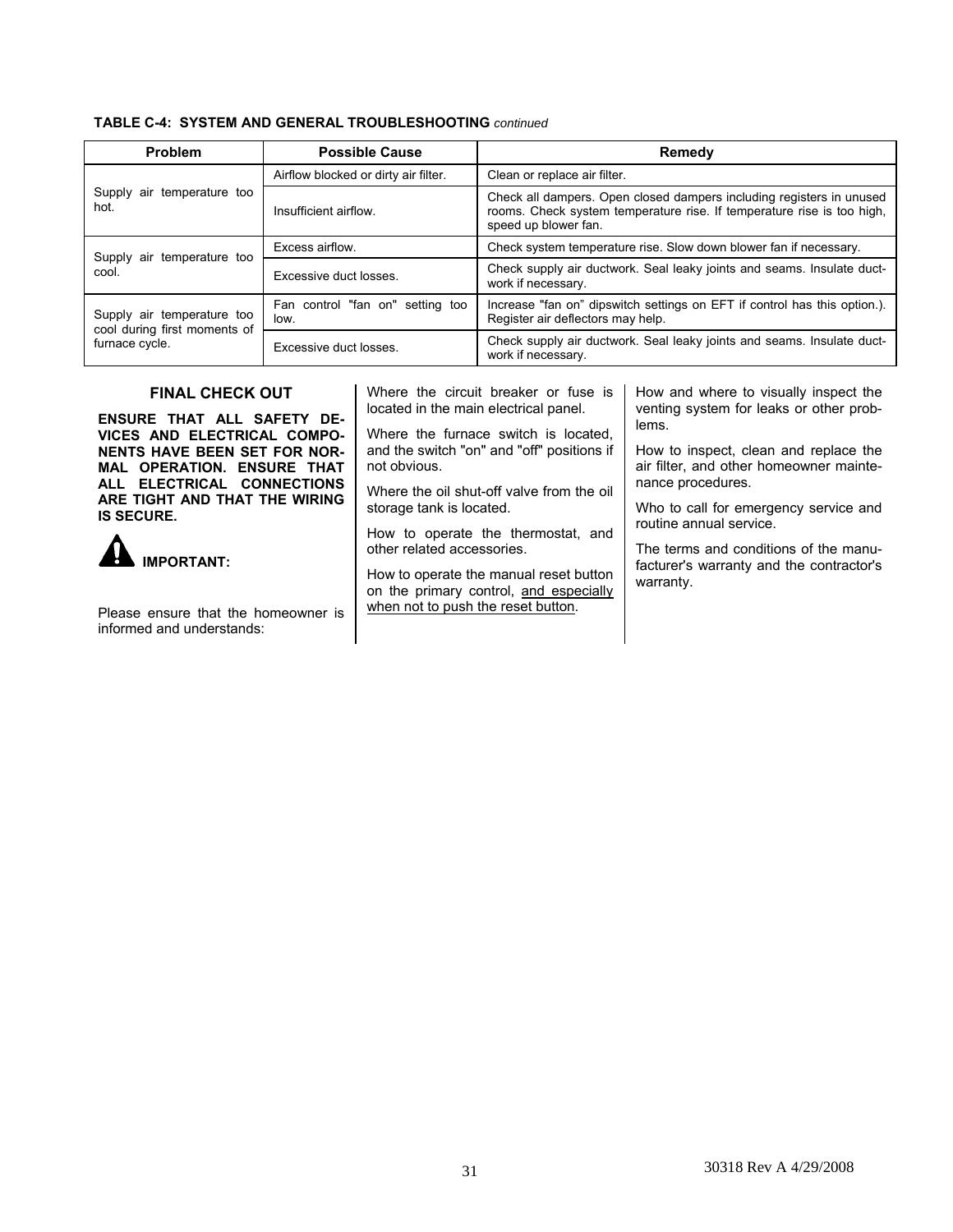## **PARTS LISTING: COUNTERFLOW HORIZONTAL MODEL: WML-C and WMLV-C**

<span id="page-31-1"></span><span id="page-31-0"></span>

| Ref. No.        | <b>Description</b>                                       | <b>PART NO.</b> |
|-----------------|----------------------------------------------------------|-----------------|
|                 |                                                          |                 |
| 1               | Right and Left Side Panel                                | 30072L          |
| 2               | <b>Rear Panel Baffle</b>                                 | 27918           |
| 3               | <b>Rear Panel</b>                                        | 30272L          |
| 4               | <b>Blower Division Panel Assembly</b>                    | 30311           |
| 5               | <b>Base Panel Assembly</b>                               | 29007           |
| 6               | <b>Front Panel</b>                                       | 30073L          |
| 7               | <b>Blower Access Door</b>                                | 30074L          |
|                 | Door Handle - P2-41                                      | 28673           |
|                 | Logo Bezel                                               | 28479           |
|                 | Logo Label                                               | 28563           |
| 8               | <b>End Panel</b>                                         | 29013L          |
| 9               | <b>Heat Exchanger Assembly</b>                           | 27876           |
| 10              | <b>Firepot Retainer Bracket</b>                          | 27068           |
| 11              | <b>Replacement Combustion Chamber</b>                    | 2700WP          |
| 12              | Oil Burner Mounting Plate Assembly                       | 29873           |
| 13              | Flue Pipe Connecting Flange                              | 29005           |
| $\overline{15}$ | Pouch Gasket                                             | 2080175         |
| 16              | Flue Pipe Gasket (2 per Unit)                            | 21994           |
| 17              | Radiator Clean-out Cover Assembly                        | 1061A           |
|                 | <b>Clean-out Cover Gasket</b>                            | 2080176         |
| 18              | Casing Clean-out Cover                                   | 3011325A        |
| 19              | <b>Filter Frame</b>                                      | 21260           |
| 20              | Filter Frame End Support                                 | 21306           |
| 21              | Air Filter $-20 \times 20 \times 1$ (Permanent)          | 2180032         |
| $\overline{23}$ | <b>Channel Wire Retainer</b>                             | 30239           |
| 24              | Limit Control 60T11BOF L180° F                           | 28654           |
| 25              | Wire Harness Control                                     | 30268           |
| 26              | Wire Harness Blower Direct drive                         | 30265           |
| 35              | Wire Harness ECM Control                                 | 240006438       |
| 35              | Wire Harness ECM Supply                                  | 240005742       |
| 27              | Fan Timer Control: 1158-120 UTEC                         | 29388           |
| 27              | Fan Timer Control: 1168-1 ECM UTEC                       | 240007048       |
| 28              | Draft Regulator 5"                                       | 27494           |
| 29              | Beckett oil Burner AF76BNHS                              | 30288           |
|                 | Burner Motor 1/7 HP 3450 RPM PSC                         | 29689           |
|                 | Beckett Clean-cut Oil Pump                               | 29688           |
|                 | Solid State Igniter                                      | 29522           |
|                 | Oil Primary Combustion Control                           | 29664           |
|                 | <b>Flame Retention Head</b>                              | 11961 (F3)      |
|                 | Nozzle 0.65 / 80° A                                      | 210086          |
| 30              | Blower Assembly, Complete, Direct Drive, 1/2 hp, 4-Speed | 30313           |
|                 | Blower Housing and Wheel, 100-10T DD                     | 30626           |
|                 | Blower Motor, 1/2 hp, 4-Speed                            | 102000131       |
|                 | Blower Motor 1/2 hp ECM Programmed                       | 109007381       |
|                 | Motor Mounting Band - TR6884B                            | 17811           |
|                 | Motor Mount Arms - 10-10 DD Blower (3 per unit)          | 26251           |
|                 | Motor Run Capacitor, 10 mfd @ 370 Vac                    | 27743           |
|                 | <b>Capacitor Strap</b>                                   | 27760           |
|                 | Low Fire Kit                                             | 29880           |
|                 | Low Firing Rate Baffle                                   | 25521101        |
|                 | Nozzle, 0.50/80° A                                       | 29389           |
|                 |                                                          |                 |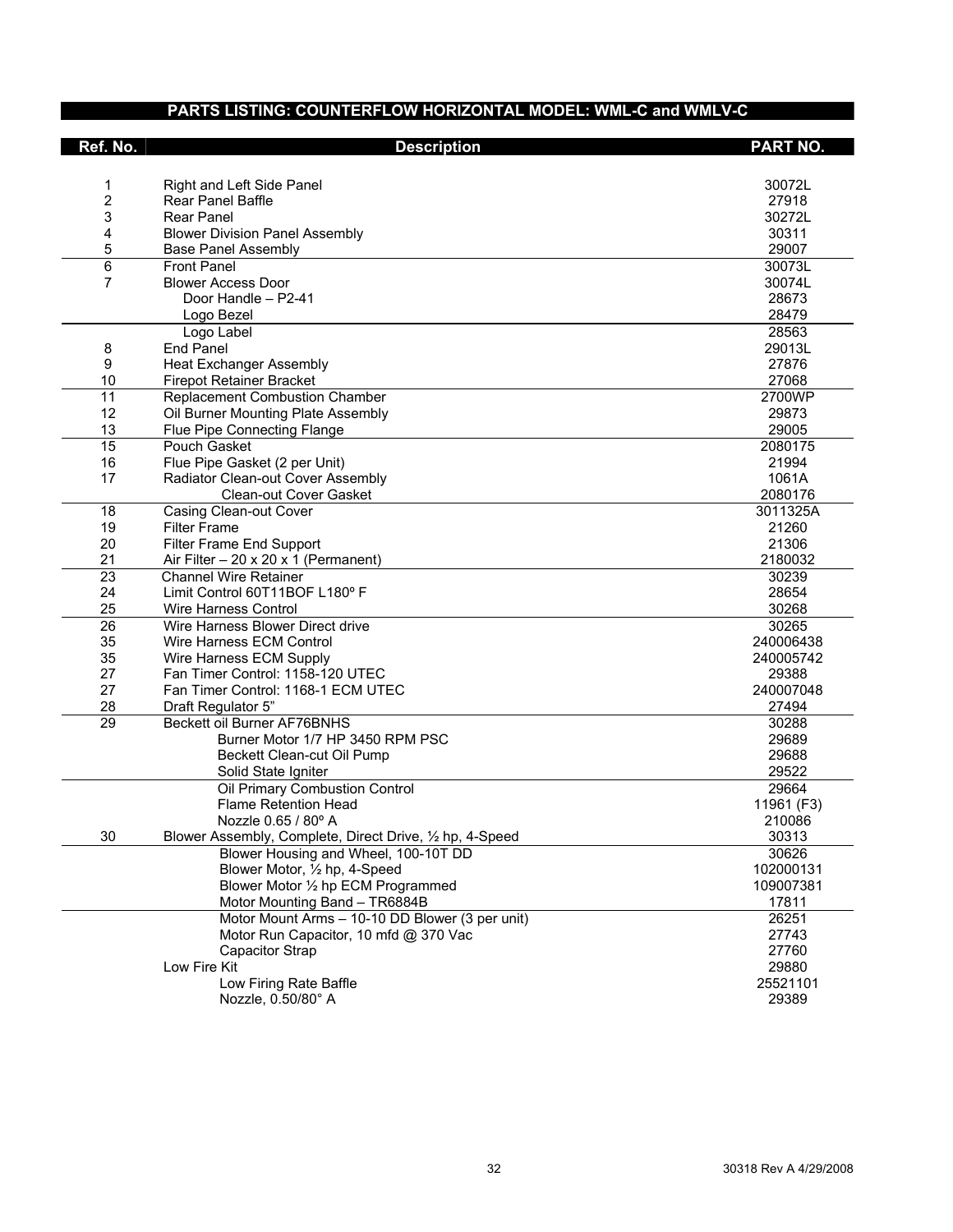### **PARTS LISTING: COUNTERFLOW HORIZONTAL MODEL: WML-C and WMLV-C**

| Ref. No. | <b>Description</b>                           | <b>PART NO.</b> |
|----------|----------------------------------------------|-----------------|
| 31       | Auxiliary Limit 60T11BOF L140°F              | 29198           |
| 32       | <b>Fransformer</b>                           | 27738           |
| 33       | Control Panel                                | 30190           |
| 34       | Wire Harness, Fan Timer Board to Transformer | 29751           |
| 36       | Limit Cover, Left                            | 30240           |
| 37       | Limit Cover, Right                           | 30195           |

### **PARTS LISTING: COUNTERFLOW HORIZONTAL DIRECT VENT MODEL: WML-CB2U and WMLV-CB2U**

| Ref. No. | <b>Description</b>                                                                                          | <b>PART NO.</b> |
|----------|-------------------------------------------------------------------------------------------------------------|-----------------|
|          | All parts are the same as listed on the previous pages for Model WML-C and WMLV-C except where noted below. |                 |
| 12       | Oil Burner Mounting Plate Assembly                                                                          | 29872           |
|          | Oil Burner Mounting Plate                                                                                   | 29867           |
|          | Sight Glass Cover Plate                                                                                     | 29850           |
|          | Sight Glass Gasket (2 per unit)                                                                             | 29870           |
|          | Sight Glass                                                                                                 | 29876           |
| 13       | Flue Connector Assembly 6" to 4" 90° Elbow                                                                  | 28952           |
| 14       | Pouch Gasket (Second gasket required for Direct Vent)                                                       | 2080175         |
| 15       | Flue Collar Gasket (Second gasket required for Direct Vent)                                                 | 21994           |
| 34       | Beckett Oil Burner AFII 85                                                                                  | 30069           |
|          | Burner Motor 1/7 HP 3450 RPM PSC                                                                            | 28907           |
|          | Beckett Clean-cut Oil Pump A2EA6520                                                                         | 29688           |
|          | Solid State Ignitor 10SAY-01                                                                                | 28558           |
|          | Oil Primary Combustion Control                                                                              | 29649           |
|          | Air Tube Combination FBX80HGXS                                                                              | 28561           |
|          | Flame Retention Head (FB3)                                                                                  | 28533           |
|          | Nozzle, 0.60/60°A (WML-80CB2U only)                                                                         | 28017           |
|          | <b>PARTS LISTING: VESTIBULE KIT: WML-C and WMLV-C</b>                                                       |                 |

| Ref. No.          | <b>Description</b> | <b>PART NO.</b> |
|-------------------|--------------------|-----------------|
| Vestibule Kit     |                    | 30554           |
| Door Handle       |                    | 28673           |
| <b>Base Panel</b> |                    | 29019           |
| <b>Top Panel</b>  |                    | 21437L          |
| Door Panel        |                    | 29022L          |
| Left Side Panel   |                    | 30527L          |
| Right Side Panel  |                    | 30528L          |

## **PARTS LISTING: SUB BASE FOR COMBUSTIBLE FLOOR INSTALLATION: WML-C and WMLV-C**

| Ref. No. | <b>Description</b> | <b>PART NO.</b> |
|----------|--------------------|-----------------|
| Sub Base |                    | 06000075        |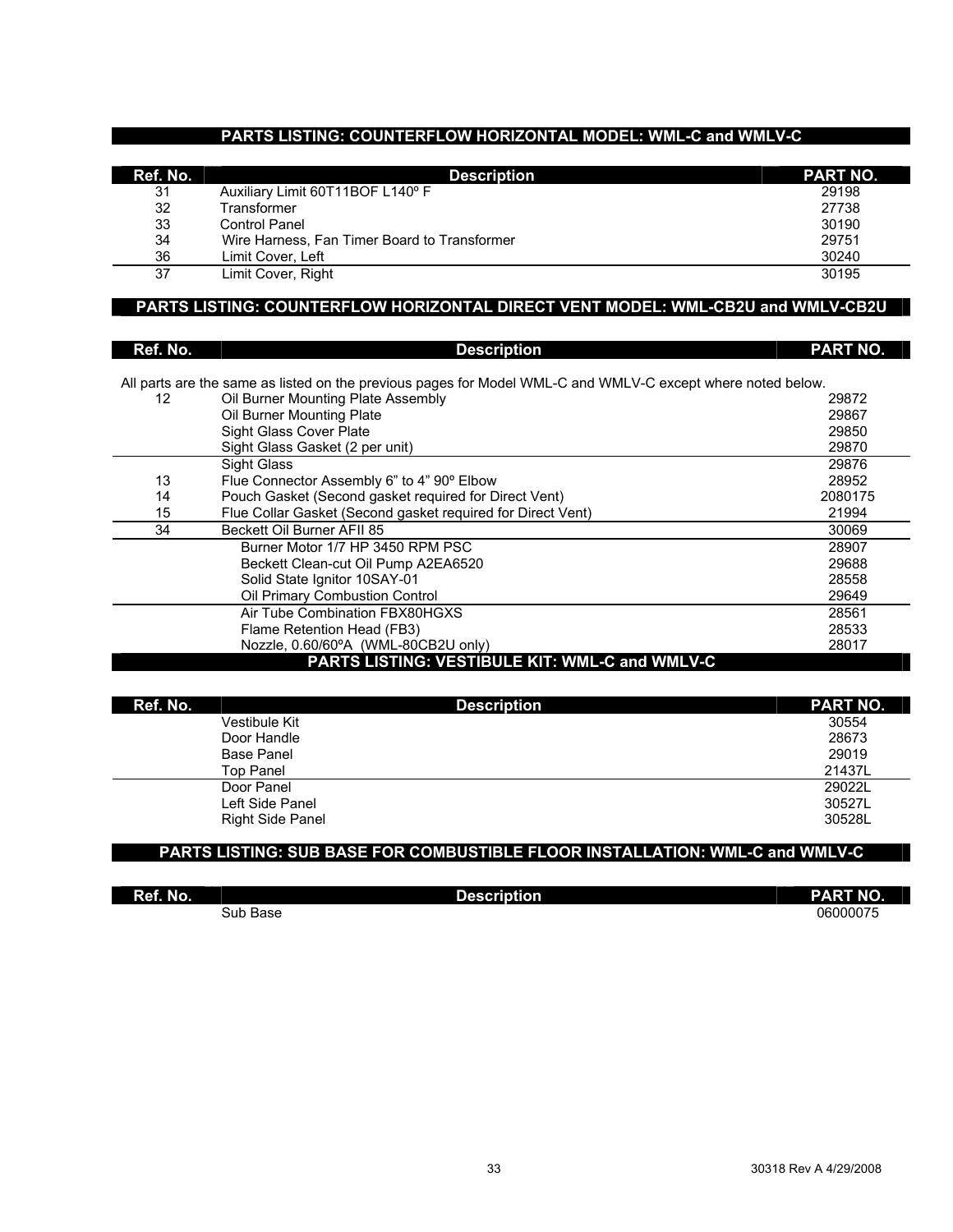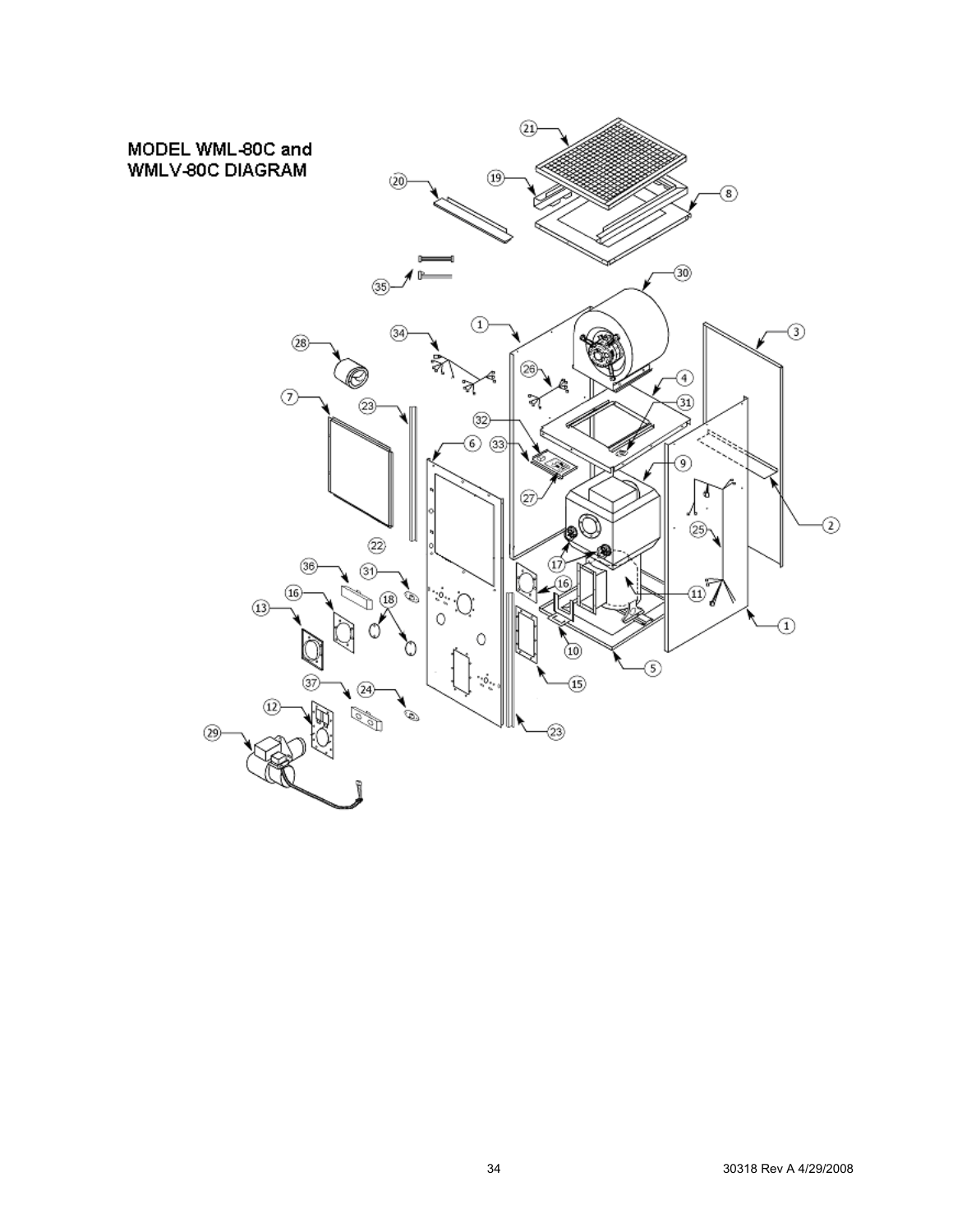## **PARTS LISTING: COUNTERFLOW HORIZONTAL MODEL: MPL-B**

<span id="page-34-1"></span><span id="page-34-0"></span>

| Ref. No.        | <b>Description</b>                              | <b>PART NO.</b> |
|-----------------|-------------------------------------------------|-----------------|
| 1a              | <b>Right Side Panel</b>                         | 30360L          |
| 1 <sub>b</sub>  | Left Side Panel                                 | 30351L          |
| $\overline{c}$  | Side Panel Heat Exchanger Support (2 per unit)  | 27038           |
| 3               | Rear Panel                                      | 30353L          |
| 4               | <b>Blower Division Panel Assembly</b>           | 30397           |
| $\overline{5}$  | <b>Base Heat Exchanger Support</b>              | 26975           |
| 6               | <b>Front Panel</b>                              | 30350L          |
| $\overline{7}$  | <b>Blower Access Door</b>                       | 30363L          |
|                 | Door Handle - P2-41                             | 28673           |
|                 | Logo Bezel                                      | 28479           |
|                 | Logo Label                                      | 28563           |
| 8               | <b>End Panel</b>                                | 30352           |
| 9               | <b>Heat Exchanger Assembly</b>                  | 30380           |
| 10              | <b>Firepot Retainer Bracket</b>                 | 27068           |
| 11              | <b>Replacement Combustion Chamber</b>           | 27000WP         |
| 12              | Oil Burner Mounting Plate Assembly              | 29873           |
|                 | Inspection Door Gasket                          | 29871           |
| 13              | <b>Flue Connector</b>                           | 28306           |
| 14              | Pouch Gasket                                    | 2080175         |
| 15              | Flue Pipe Gasket                                | 21994           |
| 16              | Radiator Cleanout Cover Assembly                | 1061A           |
|                 | <b>Cleanout Cover Gasket</b>                    | 2080176         |
| 17              | Casing Clean-out Cover                          | 3011325A        |
| 18              | <b>Filter Frame</b>                             | 21260           |
| 19              | Filter Frame End Support                        | 21306           |
| $\overline{20}$ | Air Filter $-20 \times 20 \times 1$ (Permanent) | 2180032         |
| 22              | <b>Channel Wire Retainer</b>                    | 30239           |
| 23              | Limit Control 60T11BOF L150° F                  | 29197           |
| $\overline{24}$ | Limit Control 60T11BOF L160° F                  | 29662           |
| 25              | Wire Harness Junction Box to Control            | 30392           |
| 26              | Wire Harness Blower Direct drive                | 30391           |
| 27              | Fan Timer Control: UTC 1158-120                 | 29388           |
| 28              | Air Baffle                                      | 30364           |
| 30              | Limit Cover, Left                               | 30240           |
| 31              | Limit Cover, Right                              | 30195           |
| $\overline{32}$ | Draft Regulator 6"                              | 12240           |
| 33              | Transformer                                     | 27738           |
| 34              | <b>Control Panel</b>                            | 30355           |
| 35              | Wire Harness Burner to Timer Board              | 30390           |
| $\overline{36}$ | Wire Harness Transformer to Timer Board         | 30393           |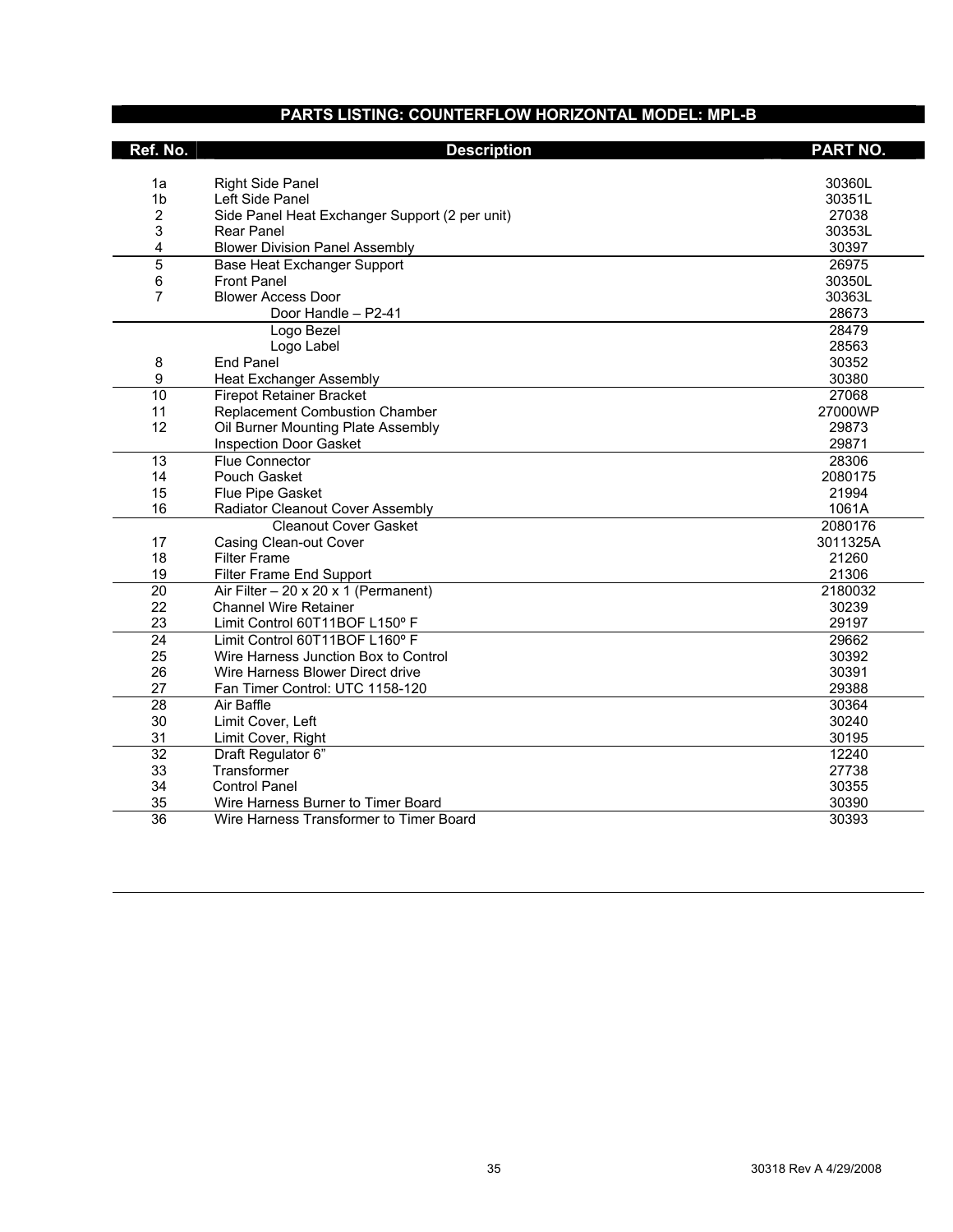## **PARTS LISTING: COUNTERFLOW HORIZONTAL MODEL: MPL-B**

| Ref. No.        | <b>Description</b>                                                                               | <b>PART NO.</b> |
|-----------------|--------------------------------------------------------------------------------------------------|-----------------|
|                 |                                                                                                  |                 |
| 37              | Beckett Oil Burner AF76XN                                                                        | 30389           |
|                 | Burner Motor 1/7 HP 3450 RPM PSC                                                                 | 29689           |
|                 | Beckett Clean-cut Oil Pump A2EA6520                                                              | 29688           |
|                 | Solid State Ignitor FRANCE 10SAY-04                                                              | 29522           |
|                 | Oil Primary Combustion Control                                                                   | 29664           |
|                 | Air Tube Combination AF76XN                                                                      | 27610           |
|                 | Flame Retention Head (MPL 80, to 120)                                                            | 11961 (F3)      |
|                 | Flame Retention Head (MPL 130)                                                                   | 12646 (F6)      |
|                 | Nozzle 1.00 / 60° A (MPL 120)                                                                    | 27104           |
|                 | Nozzle 1.10 / 70° A (MPL 130)                                                                    | 2100101         |
| 38              | Blower Assembly, Complete, Direct Drive, 3⁄4 hp, 4-Speed                                         | 30387           |
|                 | Blower Housing and Wheel, 120-10 DD                                                              | 17559           |
|                 | Blower Motor, 3/4 hp, 4-Speed                                                                    | 102000132       |
|                 | Motor Mounting Band - TR6884B                                                                    | 17811           |
|                 | Motor Mount Arms - 12-12 DD Blower (3 per unit)                                                  | 17812           |
|                 | Motor Run Capacitor, 20 mfd @ 370 Vac                                                            | 27745           |
|                 | <b>Blower Slide Rail</b>                                                                         | 29026           |
| 39              | Auxillary Limit L130°F 60T11 BOF                                                                 | 30388           |
|                 | PARTS LISTING: COUNTERFLOW HORIZONTAL DIRECT VENT MODEL: MPL CB2U                                |                 |
|                 |                                                                                                  |                 |
| Ref. No.        | <b>Description</b>                                                                               | PART NO.        |
|                 | All parts are the same as listed on the previous pages for Model MPL-B except where noted below. |                 |
| $\overline{12}$ | Oil Burner Mounting Plate Assembly                                                               | 29872           |
|                 | Oil Burner Mounting Plate                                                                        | 29867           |
|                 | Sight Glass Cover Plate                                                                          | 29850           |
|                 | Sight Glass Gasket (2 per unit)                                                                  | 29870           |
|                 | <b>Sight Glass</b>                                                                               | 29876           |
| 13              | Flue Connector Assembly 6" to 4" 90° Elbow                                                       | 28952           |
| 14              | Pouch Gasket (Second gasket required for Direct Vent)                                            | 2080175         |
| 15              | Flue Collar Gasket (Second gasket required for Direct Vent)                                      | 21994           |
| $\overline{37}$ | Beckett Oil Burner AFII 150                                                                      | 30430           |
|                 | Burner Motor 1/7 HP 3450 RPM PSC                                                                 | 28907           |
|                 | Beckett Clean-cut Oil Pump A2EA6520                                                              | 29688           |
|                 | Solid State Ignitor 10SAY-01                                                                     | 28558           |
|                 | Oil Primary Combustion Control                                                                   | 29649           |
|                 | Air Tube Combination FBX80HGXS                                                                   | 28561           |
|                 | Flame Retention Head (FB3)                                                                       | 28533           |
|                 | Nozzle, 0.85/70°A (MPL-120BB2U only)                                                             |                 |

## **PARTS LISTING: SUB BASE FOR COMBUSTIBLE FLOOR INSTALLATION: MPL B**

| Ref. No. | <b>Description</b> | <b>PART NO.</b> |
|----------|--------------------|-----------------|
| Sub Base |                    | 006000073       |

٠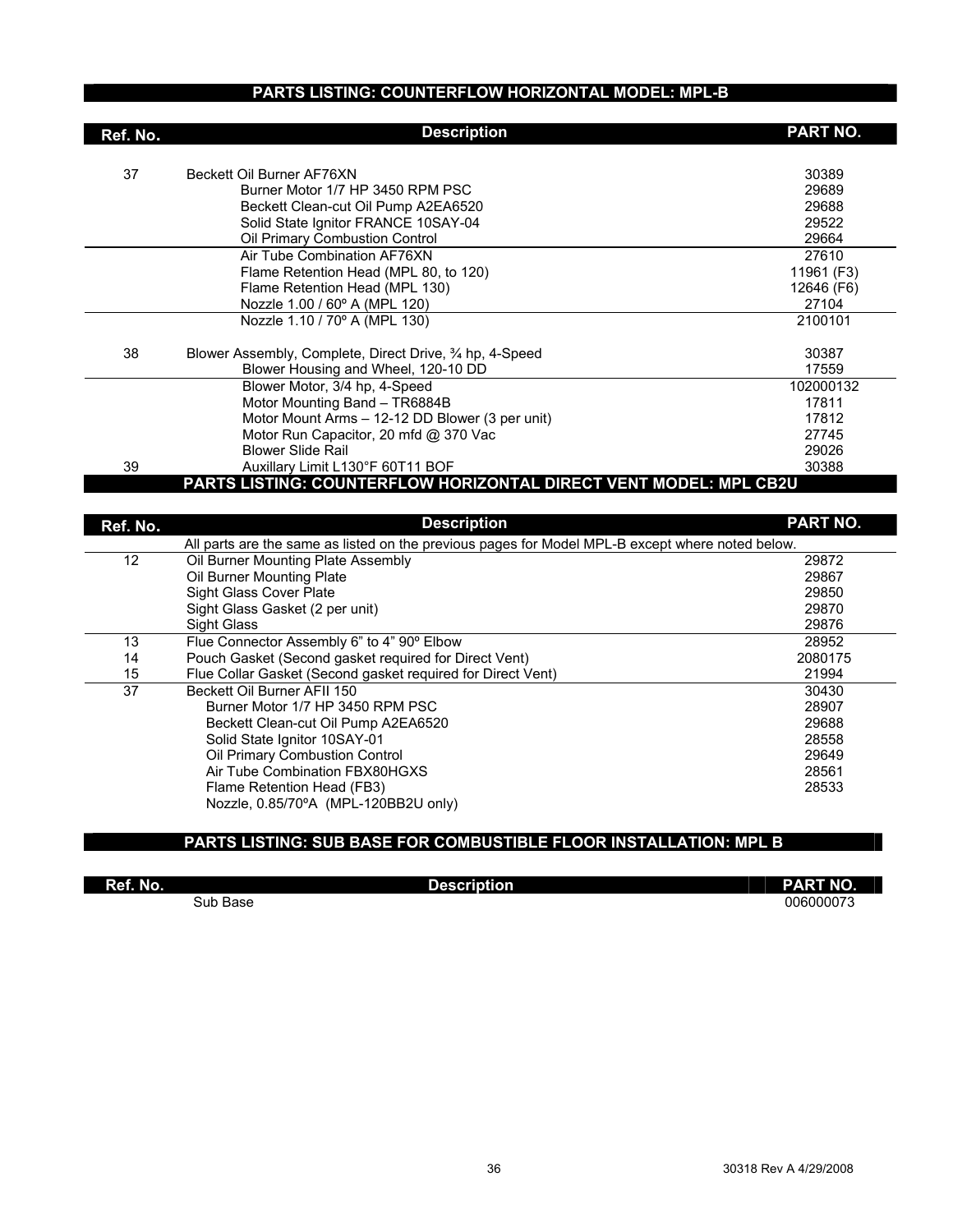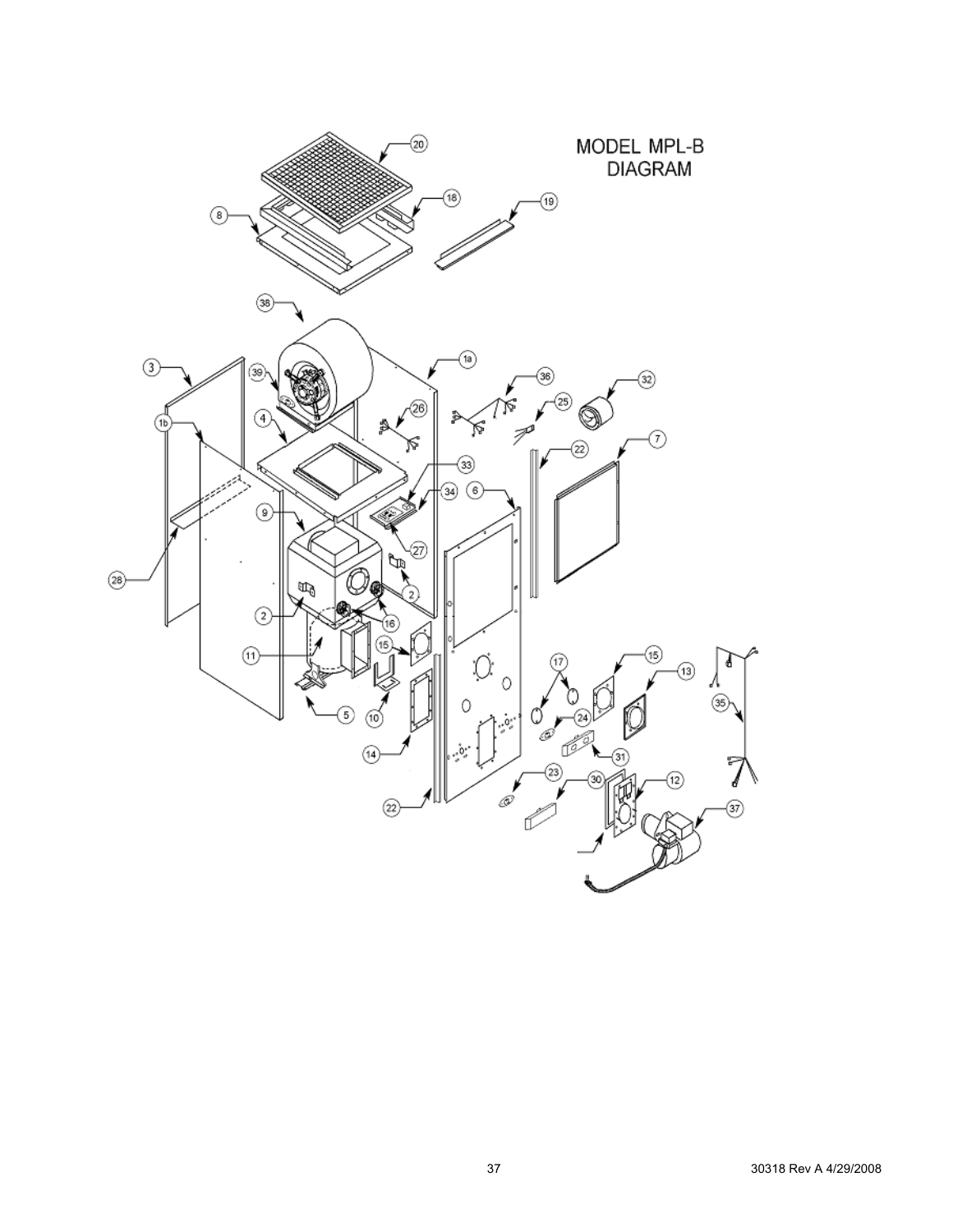### <span id="page-37-0"></span>**HOMEOWNER'S REFERENCE TABLE**

<span id="page-37-1"></span>

| Model No.       |  |
|-----------------|--|
| Serial No.      |  |
| Date Installed  |  |
| Contractor      |  |
| Contact         |  |
| Address         |  |
|                 |  |
|                 |  |
| Postal Code     |  |
| Telephone No.   |  |
| After Hours No. |  |

## **FUEL SUPPLIER**

| Fuel Oil Supplier |  |
|-------------------|--|
| Contact           |  |
| Telephone No.     |  |
| After Hours No.   |  |

## **IF DIFFERENT FROM INSTALLATION CONTRACTOR:**

| Service Tech.   |  |
|-----------------|--|
| Telephone No.   |  |
| After Hours No. |  |